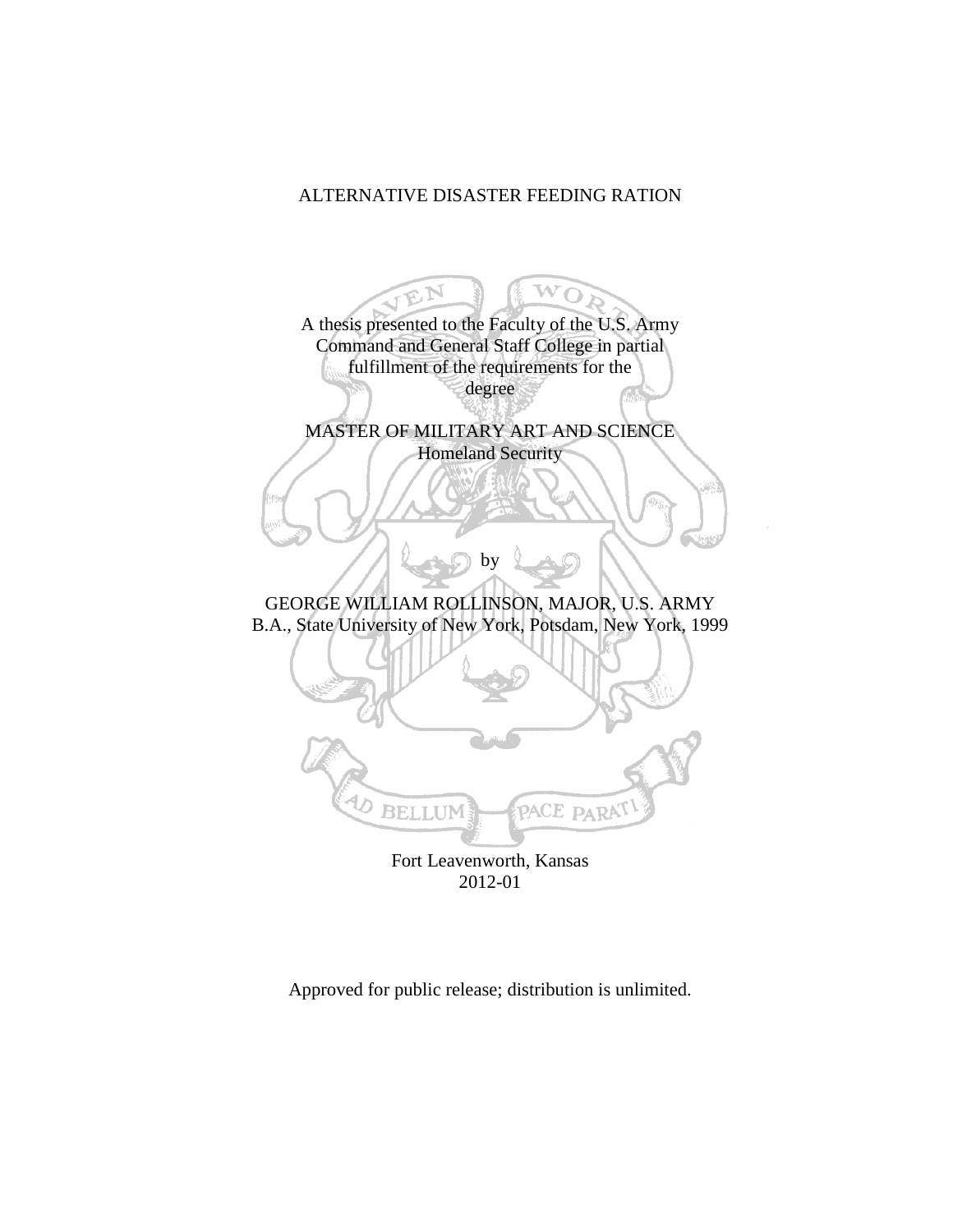| <b>REPORT DOCUMENTATION PAGE</b>                                                                                                                                                                                                                                                                                   |              |                          | Form Approved<br>OMB No. 0704-0188                |                                                                                                                                                                                                                                                                                                                                                                                                                                                                                                                                                                                                                                                                                                                                                                                                                                                                                                                                                                                                                                                                                                                                                                                           |
|--------------------------------------------------------------------------------------------------------------------------------------------------------------------------------------------------------------------------------------------------------------------------------------------------------------------|--------------|--------------------------|---------------------------------------------------|-------------------------------------------------------------------------------------------------------------------------------------------------------------------------------------------------------------------------------------------------------------------------------------------------------------------------------------------------------------------------------------------------------------------------------------------------------------------------------------------------------------------------------------------------------------------------------------------------------------------------------------------------------------------------------------------------------------------------------------------------------------------------------------------------------------------------------------------------------------------------------------------------------------------------------------------------------------------------------------------------------------------------------------------------------------------------------------------------------------------------------------------------------------------------------------------|
| <b>ADDRESS.</b>                                                                                                                                                                                                                                                                                                    |              |                          |                                                   | Public reporting burden for this collection of information is estimated to average 1 hour per response, including the time for reviewing instructions, searching existing data sources, gathering<br>and maintaining the data needed, and completing and reviewing this collection of information. Send comments regarding this burden estimate or any other aspect of this collection of<br>information, including suggestions for reducing this burden to Department of Defense, Washington Headquarters Services, Directorate for Information Operations and Reports (0704-0188),<br>1215 Jefferson Davis Highway, Suite 1204, Arlington, VA 22202-4302. Respondents should be aware that notwithstanding any other provision of law, no person shall be subject to any<br>penalty for failing to comply with a collection of information if it does not display a currently valid OMB control number. PLEASE DO NOT RETURN YOUR FORM TO THE ABOVE                                                                                                                                                                                                                                     |
| 1. REPORT DATE (DD-MM-YYYY)                                                                                                                                                                                                                                                                                        |              | 2. REPORT TYPE           |                                                   | 3. DATES COVERED (From - To)                                                                                                                                                                                                                                                                                                                                                                                                                                                                                                                                                                                                                                                                                                                                                                                                                                                                                                                                                                                                                                                                                                                                                              |
| 08-06-2012                                                                                                                                                                                                                                                                                                         |              | Master's Thesis          |                                                   | AUG 2011 - JUN 2012                                                                                                                                                                                                                                                                                                                                                                                                                                                                                                                                                                                                                                                                                                                                                                                                                                                                                                                                                                                                                                                                                                                                                                       |
| <b>4. TITLE AND SUBTITLE</b>                                                                                                                                                                                                                                                                                       |              |                          |                                                   | <b>5a. CONTRACT NUMBER</b>                                                                                                                                                                                                                                                                                                                                                                                                                                                                                                                                                                                                                                                                                                                                                                                                                                                                                                                                                                                                                                                                                                                                                                |
| <b>Alternative Disaster Feeding Ration</b>                                                                                                                                                                                                                                                                         |              |                          | <b>5b. GRANT NUMBER</b>                           |                                                                                                                                                                                                                                                                                                                                                                                                                                                                                                                                                                                                                                                                                                                                                                                                                                                                                                                                                                                                                                                                                                                                                                                           |
|                                                                                                                                                                                                                                                                                                                    |              |                          |                                                   | <b>5c. PROGRAM ELEMENT NUMBER</b>                                                                                                                                                                                                                                                                                                                                                                                                                                                                                                                                                                                                                                                                                                                                                                                                                                                                                                                                                                                                                                                                                                                                                         |
| 6. AUTHOR(S)                                                                                                                                                                                                                                                                                                       |              |                          |                                                   | 5d. PROJECT NUMBER                                                                                                                                                                                                                                                                                                                                                                                                                                                                                                                                                                                                                                                                                                                                                                                                                                                                                                                                                                                                                                                                                                                                                                        |
| <b>MAJ George William Rollinson</b>                                                                                                                                                                                                                                                                                |              |                          | <b>5e. TASK NUMBER</b>                            |                                                                                                                                                                                                                                                                                                                                                                                                                                                                                                                                                                                                                                                                                                                                                                                                                                                                                                                                                                                                                                                                                                                                                                                           |
|                                                                                                                                                                                                                                                                                                                    |              |                          |                                                   | 5f. WORK UNIT NUMBER                                                                                                                                                                                                                                                                                                                                                                                                                                                                                                                                                                                                                                                                                                                                                                                                                                                                                                                                                                                                                                                                                                                                                                      |
| 7. PERFORMING ORGANIZATION NAME(S) AND ADDRESS(ES)<br>U.S. Army Command and General Staff College<br><b>ATTN: ATZL-SWD-GD</b>                                                                                                                                                                                      |              |                          |                                                   | <b>8. PERFORMING ORG REPORT</b><br><b>NUMBER</b>                                                                                                                                                                                                                                                                                                                                                                                                                                                                                                                                                                                                                                                                                                                                                                                                                                                                                                                                                                                                                                                                                                                                          |
| Fort Leavenworth, KS 66027-2301                                                                                                                                                                                                                                                                                    |              |                          |                                                   |                                                                                                                                                                                                                                                                                                                                                                                                                                                                                                                                                                                                                                                                                                                                                                                                                                                                                                                                                                                                                                                                                                                                                                                           |
| 9. SPONSORING / MONITORING AGENCY NAME(S) AND ADDRESS(ES)                                                                                                                                                                                                                                                          |              |                          | <b>10. SPONSOR/MONITOR'S</b><br><b>ACRONYM(S)</b> |                                                                                                                                                                                                                                                                                                                                                                                                                                                                                                                                                                                                                                                                                                                                                                                                                                                                                                                                                                                                                                                                                                                                                                                           |
|                                                                                                                                                                                                                                                                                                                    |              |                          |                                                   | <b>11. SPONSOR/MONITOR'S REPORT</b><br><b>NUMBER(S)</b>                                                                                                                                                                                                                                                                                                                                                                                                                                                                                                                                                                                                                                                                                                                                                                                                                                                                                                                                                                                                                                                                                                                                   |
| <b>12. DISTRIBUTION / AVAILABILITY STATEMENT</b><br>Approved for Public Release; Distribution is Unlimited                                                                                                                                                                                                         |              |                          |                                                   |                                                                                                                                                                                                                                                                                                                                                                                                                                                                                                                                                                                                                                                                                                                                                                                                                                                                                                                                                                                                                                                                                                                                                                                           |
| <b>13. SUPPLEMENTARY NOTES</b>                                                                                                                                                                                                                                                                                     |              |                          |                                                   |                                                                                                                                                                                                                                                                                                                                                                                                                                                                                                                                                                                                                                                                                                                                                                                                                                                                                                                                                                                                                                                                                                                                                                                           |
| 14. ABSTRACT<br>while saving time, money, and resources. The Department of Defense (DOD) and Department of<br>issues with public image or relations with each ration type: MREs are not vegetarian; HDRs are<br>MREs and HDRs during disaster relief operations led by USAID and FEMA.<br><b>15. SUBJECT TERMS</b> |              |                          |                                                   | FEMA and USAID could more efficiently provide feeding rations during Humanitarian Assistance /<br>Disaster Relief (HA/DRs) operations by using high calorie survival bars in lieu of MREs and HDRs<br>Homeland Security (DHS) primarily use Meals Ready to Eat (MREs) and Humanitarian Daily Rations<br>(HDRs) for foreign and domestic humanitarian disaster response operations. Rations currently used are<br>costly and logistically challenging to manage. MREs possess twice the shelf life and size as HDRs, but<br>also double costs and bring cultural concerns. An alternative solution is the nutritionally balanced,<br>condensed survival ration bars that have a longer shelf life and are inexpensive. There are potential<br>religiously sensitive; and high calorie bars appear minimalistic implying lack of compassion. Each<br>ration should also be assessed against the principles of sustainment as directed in FM 4-0. This thesis<br>will assess logistical implications, both negative and positive, of using the survival ration bars in lieu of<br>Disaster Relief; Food Rations; Meals, Ready to Eat (MREs); Humanitarian Daily Rations (HDRs); Ration Bars. |
| <b>16. SECURITY CLASSIFICATION OF:</b>                                                                                                                                                                                                                                                                             |              | 17.<br><b>LIMITATION</b> | 18. NUMBER<br>OF PAGES                            | 19a. NAME OF RESPONSIBLE PERSON                                                                                                                                                                                                                                                                                                                                                                                                                                                                                                                                                                                                                                                                                                                                                                                                                                                                                                                                                                                                                                                                                                                                                           |
| b. ABSTRACT<br>a. REPORT                                                                                                                                                                                                                                                                                           | c. THIS PAGE | OF ABSTRACT              |                                                   | <b>19b. PHONE NUMBER</b> (include area code)                                                                                                                                                                                                                                                                                                                                                                                                                                                                                                                                                                                                                                                                                                                                                                                                                                                                                                                                                                                                                                                                                                                                              |

**Standard Form 298 (Rev. 8-98) Prescribed by ANSI Std. Z39.18**

(U) (U) (U) (U) 73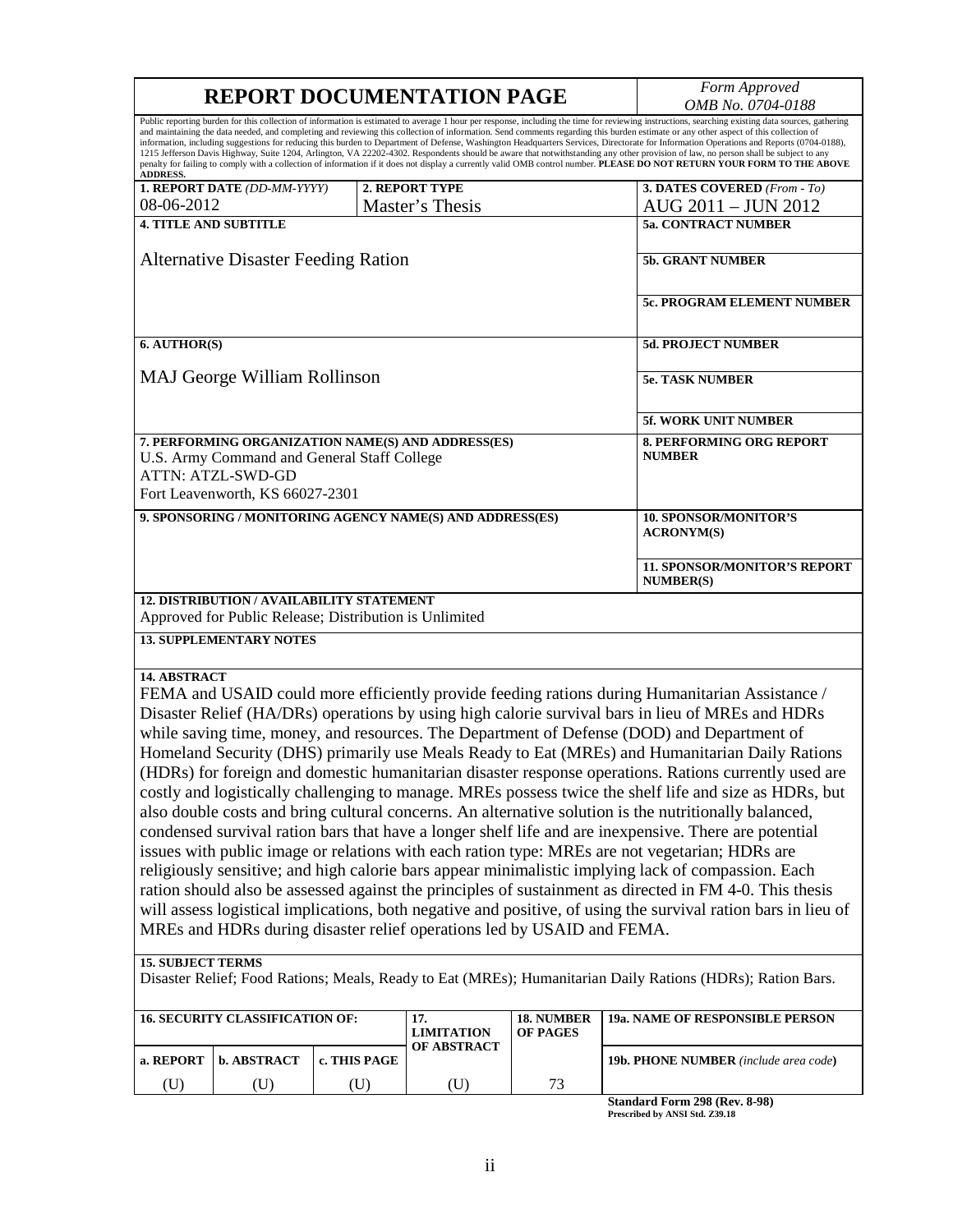# MASTER OF MILITARY ART AND SCIENCE

# THESIS APPROVAL PAGE

Name of Candidate: Major George William Rollinson

Thesis Title: Alternative Disaster Feeding Ration

Approved by:

, Thesis Committee Chair Eric M. Morrison, P.h.D

, Member Allan S. Boyce, M.S.

, Member Major Donald R. Ferguson, M.A.

Accepted this 8th day of June 2012 by:

, Director, Graduate Degree Programs

Robert F. Baumann, Ph.D.

The opinions and conclusions expressed herein are those of the student author and do not necessarily represent the views of the U.S. Army Command and General Staff College or any other governmental agency. (References to this study should include the foregoing statement.)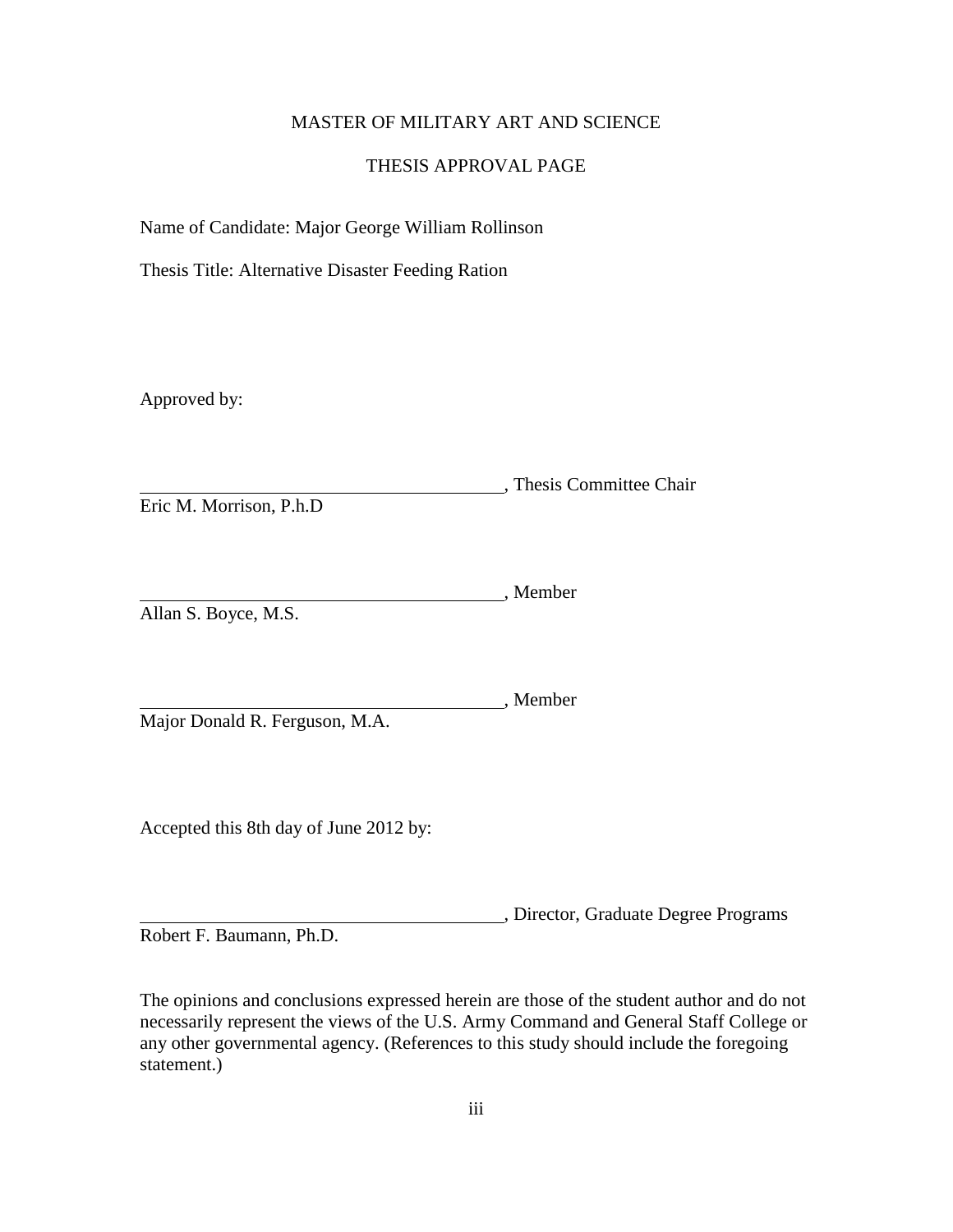# ABSTRACT

# ALTERNATIVE DISASTER FEEDING RATION, by George William Rollinson, 73 pages.

FEMA and USAID could more efficiently provide feeding rations during Humanitarian Assistance / Disaster Relief (HA/DRs) operations by using high calorie survival bars in lieu of MREs and HDRs while saving time, money, and resources. The Department of Defense (DOD) and Department of Homeland Security (DHS) primarily use Meals Ready to Eat (MREs) and Humanitarian Daily Rations (HDRs) for foreign and domestic humanitarian disaster response operations. Rations currently used are costly and logistically challenging to manage. MREs possess twice the shelf life and size as HDRs, but also double costs and bring cultural concerns. An alternative solution is the nutritionally balanced, condensed survival ration bars that have a longer shelf life and are inexpensive. There are potential issues with public image or relations with each ration type: MREs are not vegetarian; HDRs are religiously sensitive; and high calorie bars appear minimalistic implying lack of compassion. Each ration should also be assessed against the principles of sustainment as directed in FM 4-0. This thesis will assess logistical implications, both negative and positive, of using the survival ration bars in lieu of MREs and HDRs during disaster relief operations led by USAID and FEMA.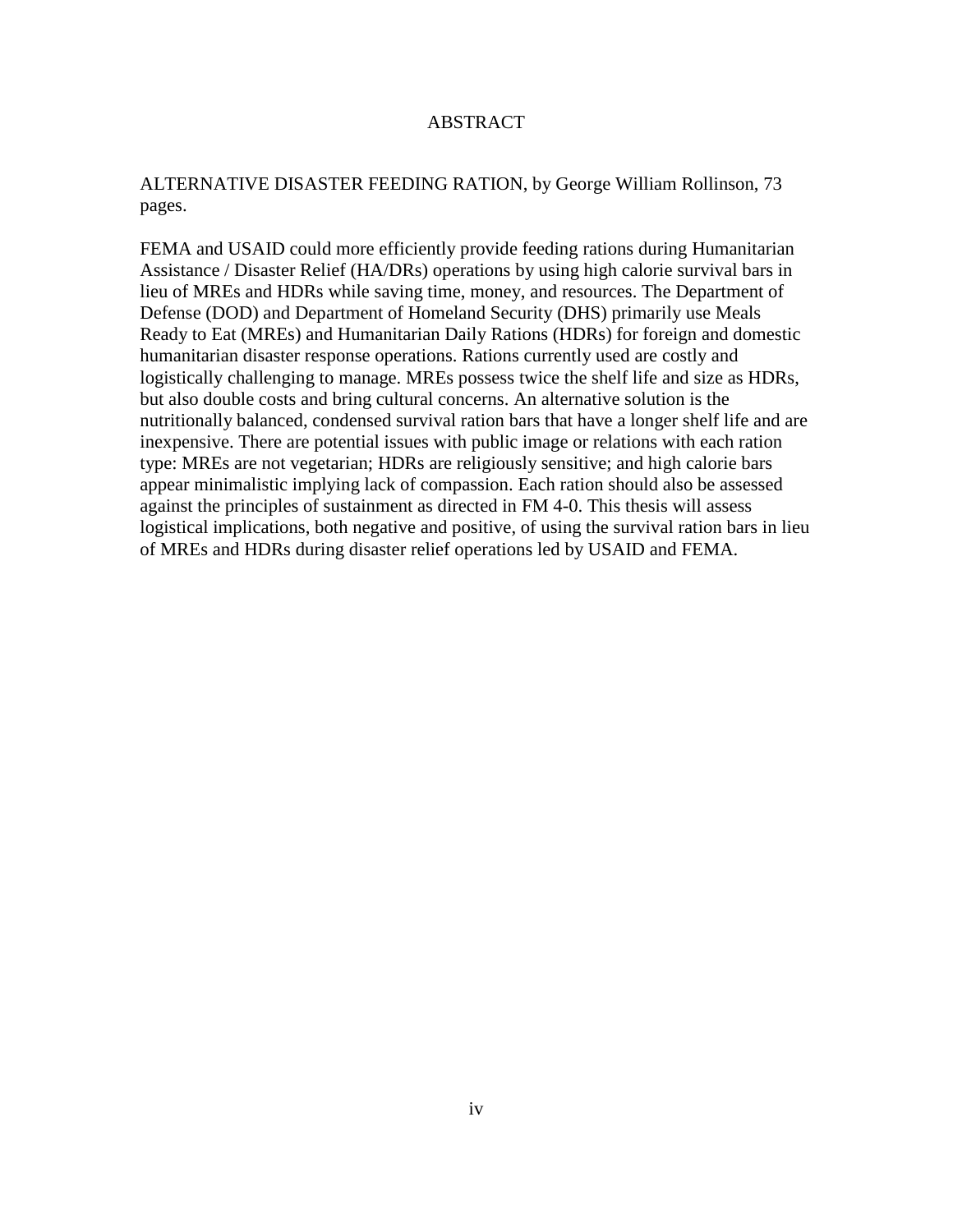#### ACKNOWLEDGMENTS

I would like to dedicate this thesis for those who have gone to bed hungry without food during disasters. This is not a cheery subject. However, it is important in my eyes. I hope this has an immediate application for you knowing that tomorrow it could be me.

I would like to thank my committee for all their guidance and mentorship during this process. This was educational for me on so many levels. I learned how to conduct academic research and how its results can make a difference developing policy which affects people in need, who might also be someone I know or love. I fully appreciate the importance of managing several academic requirements. It was your leadership and advice that taught me how to best to manage my scholastic and family time creating a balance that saw me through until the end. Your insights helped me develop in ways I was not prepared for. Thank you for the guidance.

I would like to thank SGM Scott Dugan and CW4 Jeffrey Manninen who educated me on many aspects of food service back in the day. Their professionalism in teaching the power of food service and how it affects troop morale was motivating. It inspired me and now fuels a deep personal drive to understand the intricacies of this art and how to make the small things better for others.

Finally, I would like to thank my family for their support during the development of this thesis. Many long nights and odd timed meals made this possible. I am much stronger with your support and I make the best Kool-Aid.

v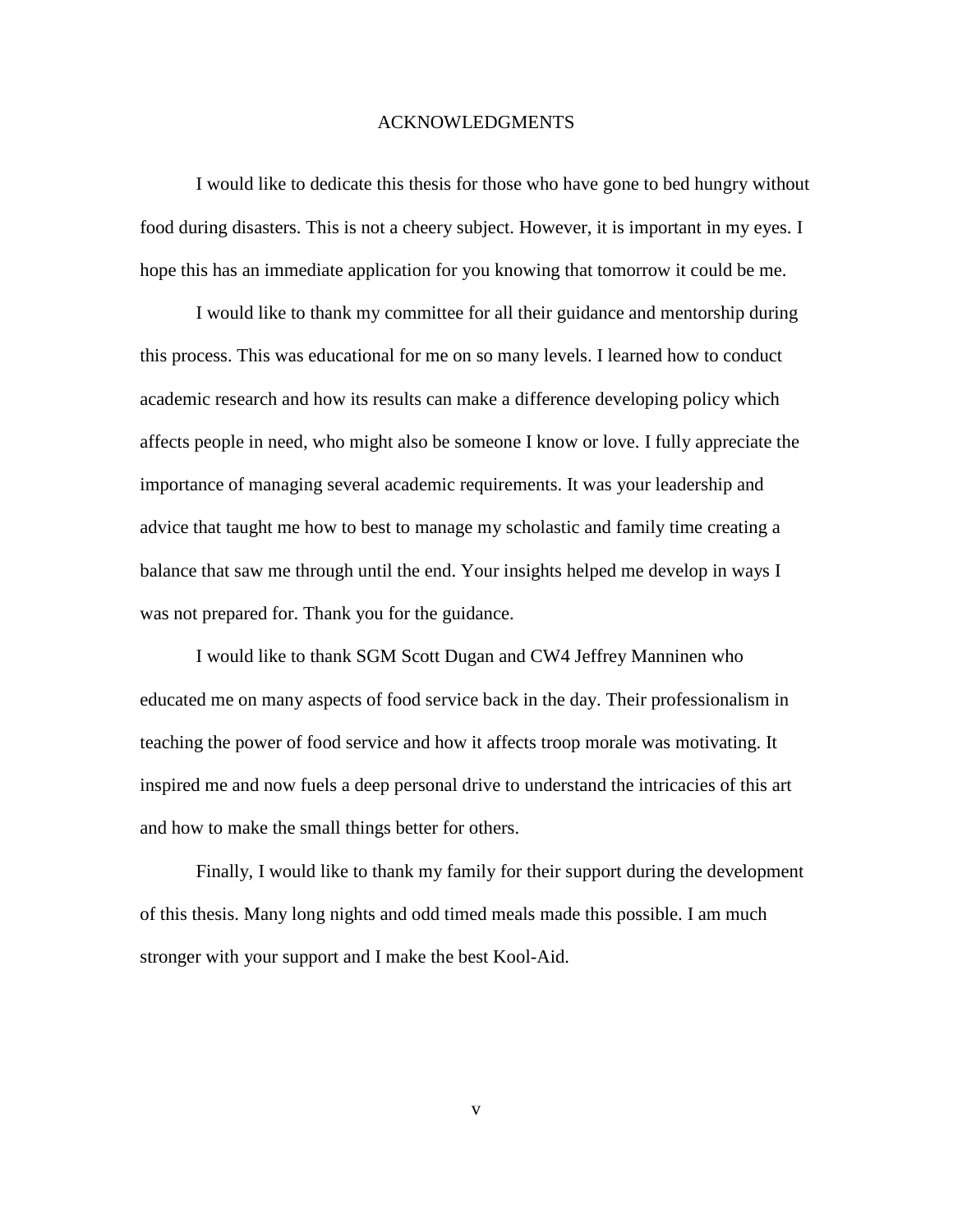# **TABLE OF CONTENTS**

| Page                                                         |
|--------------------------------------------------------------|
| MASTER OF MILITARY ART AND SCIENCE THESIS APPROVAL PAGE  iii |
|                                                              |
|                                                              |
|                                                              |
|                                                              |
|                                                              |
|                                                              |
|                                                              |
|                                                              |
|                                                              |
|                                                              |
|                                                              |
|                                                              |
|                                                              |
|                                                              |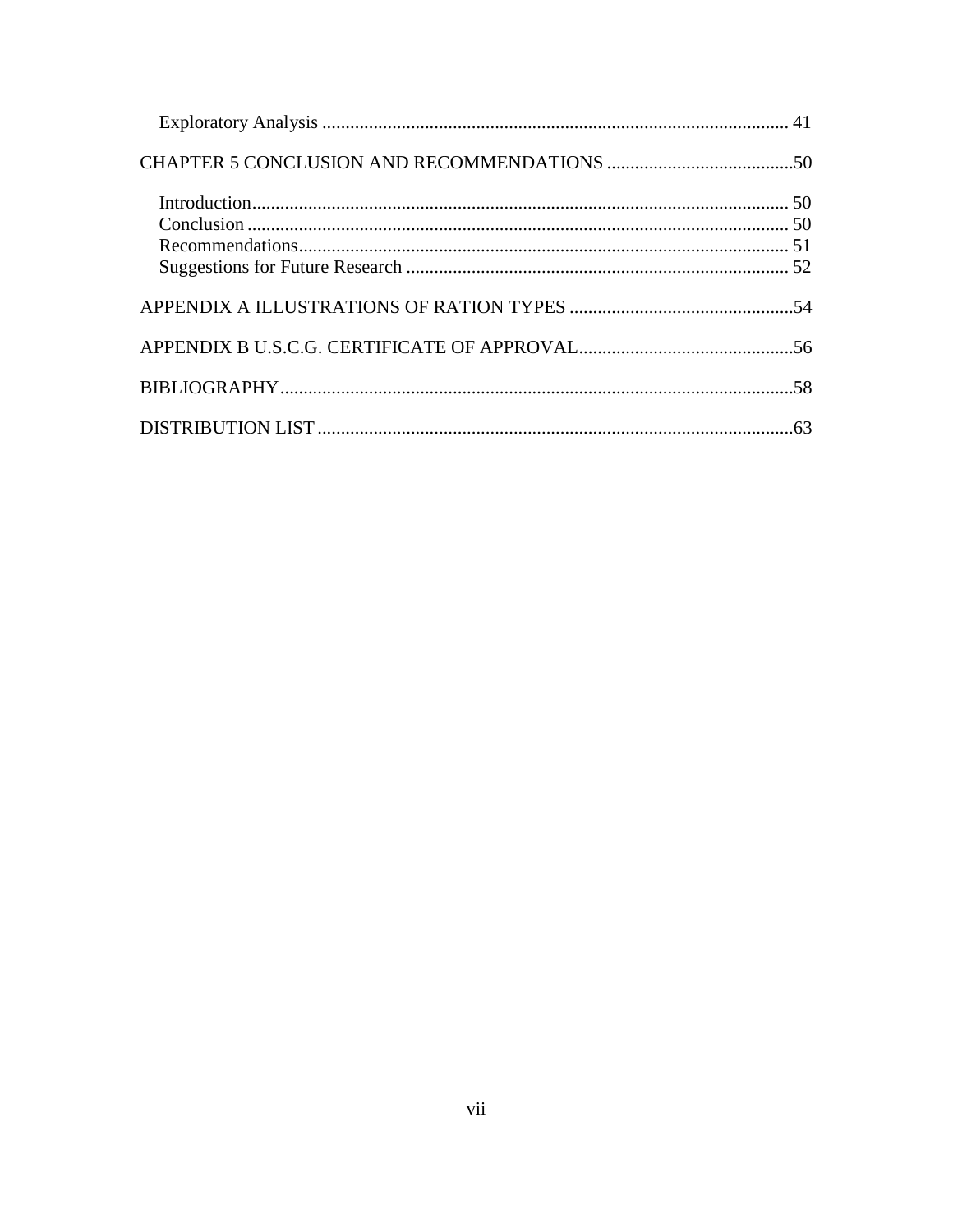# ACRONYMS

| <b>AAR</b>      | <b>After Action Review</b>                         |
|-----------------|----------------------------------------------------|
| <b>DGDP</b>     | Directorate of Graduate Degree Programs            |
| <b>DHS</b>      | U.S. Department of Homeland Security               |
| <b>DOD</b>      | U.S. Department of Defense                         |
| <b>DOS</b>      | U.S. Department of State                           |
| <b>ERBAR</b>    | <b>Emergency Ration Bar</b>                        |
| <b>FEMA</b>     | <b>Federal Emergency Management Agency</b>         |
| <b>GDP</b>      | <b>Graduate Degree Programs</b>                    |
| <b>HDR</b>      | Humanitarian Daily Ration                          |
| <b>MRE</b>      | Meals, Ready-To-Eat                                |
| <b>NORTHCOM</b> | <b>United States Northern Command</b>              |
| <b>SGA</b>      | <b>Small Group Advisor</b>                         |
| <b>SRBAR</b>    | <b>Survival Ration Bar</b>                         |
| <b>SOUTHCOM</b> | <b>United States Southern Command</b>              |
| <b>USAID</b>    | United States Agency for International Development |
| <b>USCG</b>     | <b>United States Coast Guard</b>                   |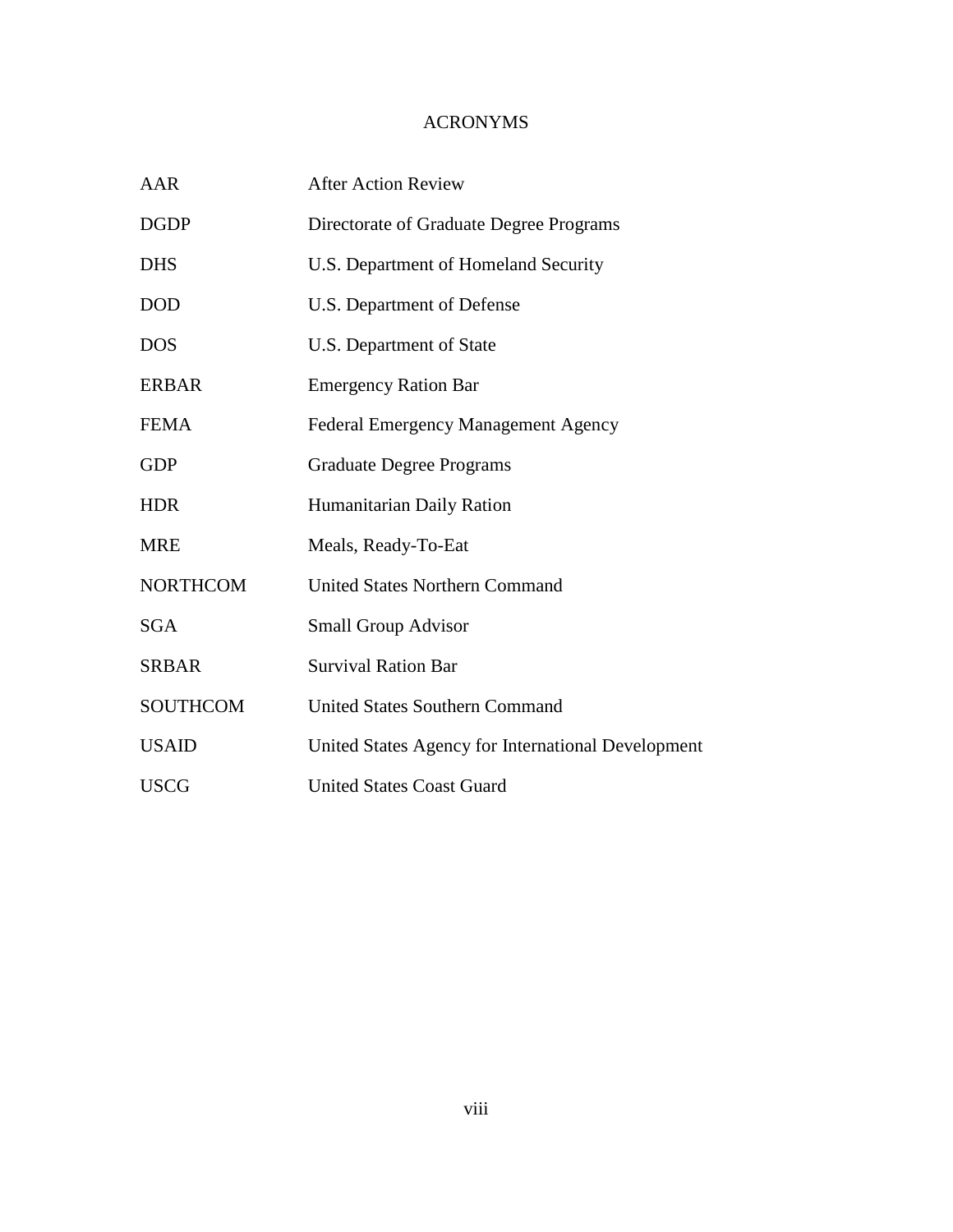# ILLUSTRATIONS

| Figure 4. Projected Supply Costs of Alternative Rations Provided by FEMA 36 |  |
|-----------------------------------------------------------------------------|--|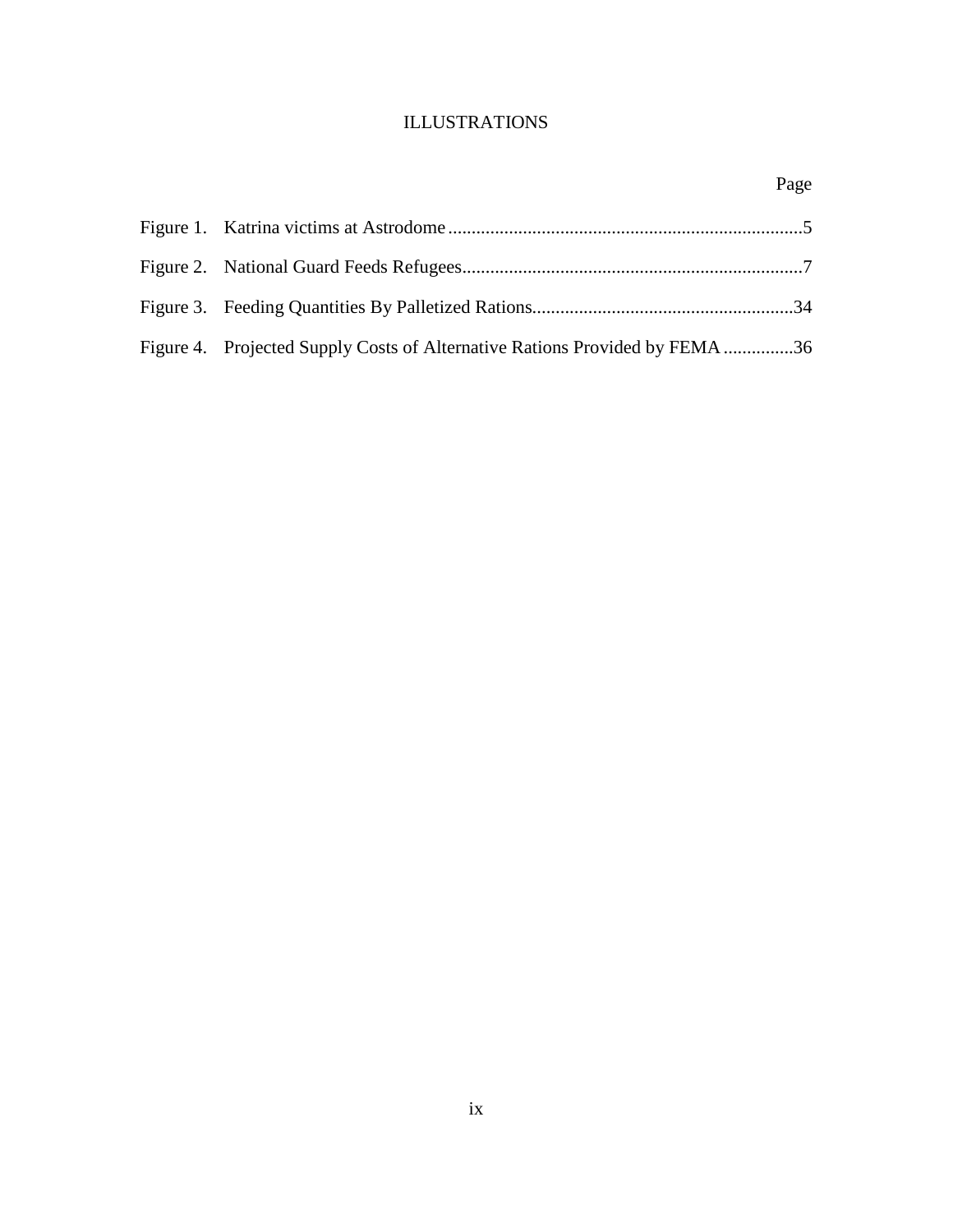# TABLES

| Table 1. | Unpopulated Basic Attribute Comparisons of MREs, HDRs, and SRBars27           |  |
|----------|-------------------------------------------------------------------------------|--|
| Table 2. |                                                                               |  |
| Table 3. | Populated Basic Attribute Comparisons of MREs, HDRs, and SRBar 32             |  |
| Table 4. | FEMA Response to Hurricane Katrina Comparing MREs, HDRs,                      |  |
| Table 5. | USAID Response to Haiti Comparing MREs, HDRs, and SRBars38                    |  |
|          |                                                                               |  |
|          | Table 7. Decision Matrix Depicting Best Fit Rations Against Eight Sustainment |  |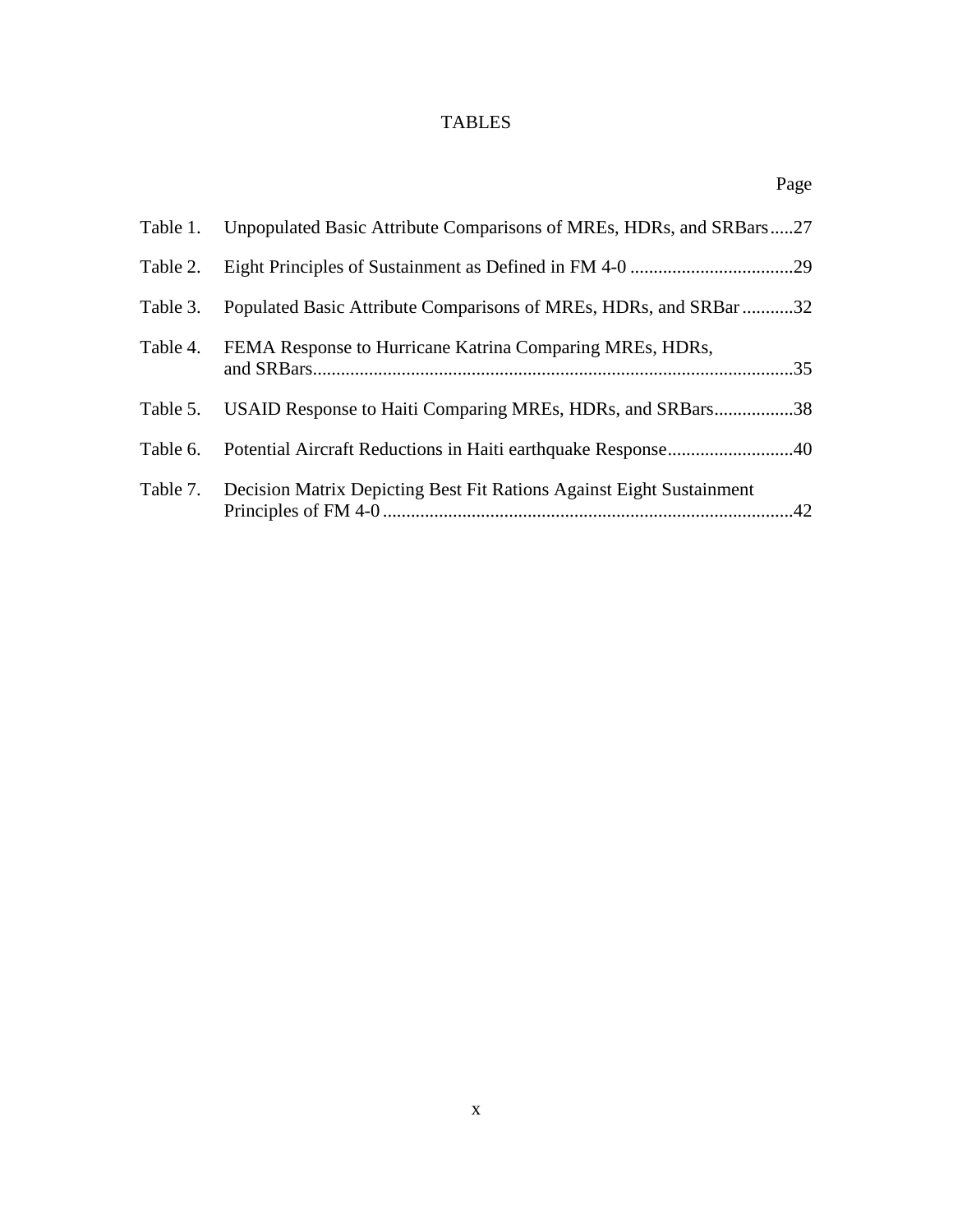# CHAPTER 1

### **INTRODUCTION**

We deal through the state of Louisiana to FEMA, and we're told it's all moving, and our response here locally is, "Well, that's great, but it ain't here." And we've got hungry people; we've got frustrated people; we've got angry people. You've got a real situation on your hands. And we can only do so much because we stocked for 60 hours . . . we had 60 hours' worth of resources that we had stored, but now we're out of it.

―Dr. Walter Maestri, Homeland Security Coordinator on Hurricane Katrina

[There are] no food, no water; I mean the bare necessities. Where are the policemen at? Where are the National Guard to control all this? ―Unknown victim of Hurricane Katrina

We need help. We have not eaten in like five days. ―Unknown victim of Hurricane Katrina

### The Question

Can FEMA and USAID more efficiently provide feeding rations during

Humanitarian Assistance / Disaster Relief (HA/DRs) operations by using high calorie

survival bars in lieu of MREs and HDRs while saving time, money, and resources for

improved future operations?

#### Purpose

The purpose of this study is to determine if FEMA and USAID can more

efficiently provide feeding rations during Humanitarian Assistance/Disaster Relief (HA/DRs) operations by using high calorie survival bars in lieu of MREs and HDRs while saving time, money, and resources for improved future operations. The three rations are pictured in Appendix A and are shown as they would be consumed. The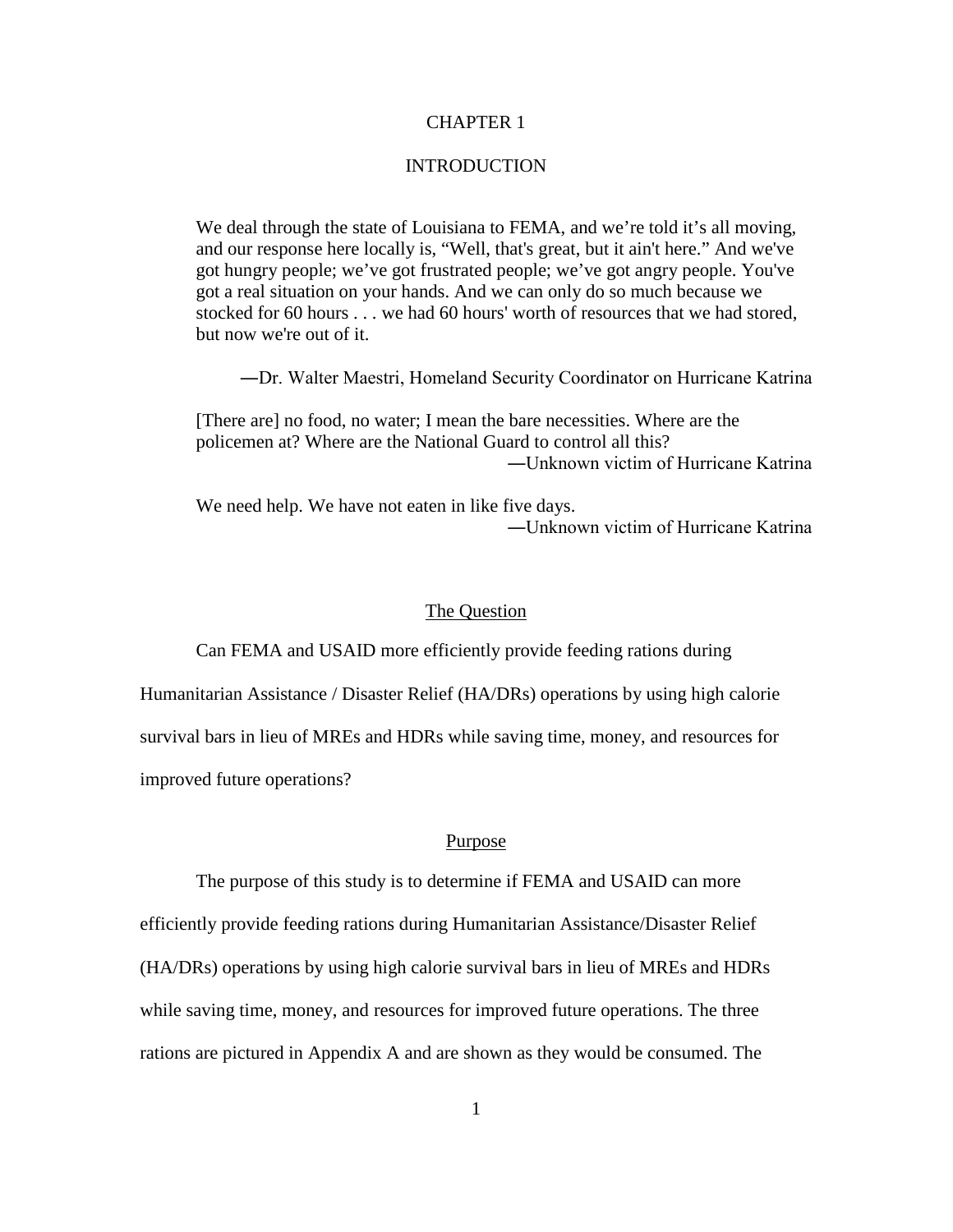background of this analysis is over the natural disaster response over the last ten years, a layout basic assumptions, a definition of terms germane to this research, and a description of limitations and delimitations of this study.

#### Background

The United States government tries to help whenever people are in need after a crisis occurs whether it is a humanitarian, natural environmental or national disaster. Death comes to those without food after a disaster of these types. Consider a cancer patient like Terri Schiavo died after less than two weeks without food.<sup>[1](#page-23-0)</sup> Now, she was immobile and not in an austere environment. The sterile conditions of a hospital are nothing compared with being homeless or outdoors directly in the elements immediately after a tropical storm or hurricane of moderate magnitude. Although there are always exceptions, the consensus is that a healthy person can last about a week without food, but children are more vulnerable lasting for just a few days. In these scenarios, the most immediate need is the physiological nutritional requirements for survival: water and food. According to Abraham Maslow's Hierarchy of Needs, this basic need must first be met in order for a person to function beyond a physiological or primal state.<sup>[2](#page-23-1)</sup> Therefore, providing sustenance is the most important supply item to be delivered in a timely matter and should be the number one priority for logistical planners. Disaster preparedness must consider both planned and unplanned events spanning environmental events like flooding, tornados, wildfires, and terrorist attacks. The National Response Framework outlines as a basic tenet that "incidents be managed at the lowest possible jurisdictional level and supported by additional capabilities when needed."<sup>[3](#page-23-2)</sup> FEMA constrains itself by providing self-sufficiency of water, food, and staffing of shelters for a minimum of 48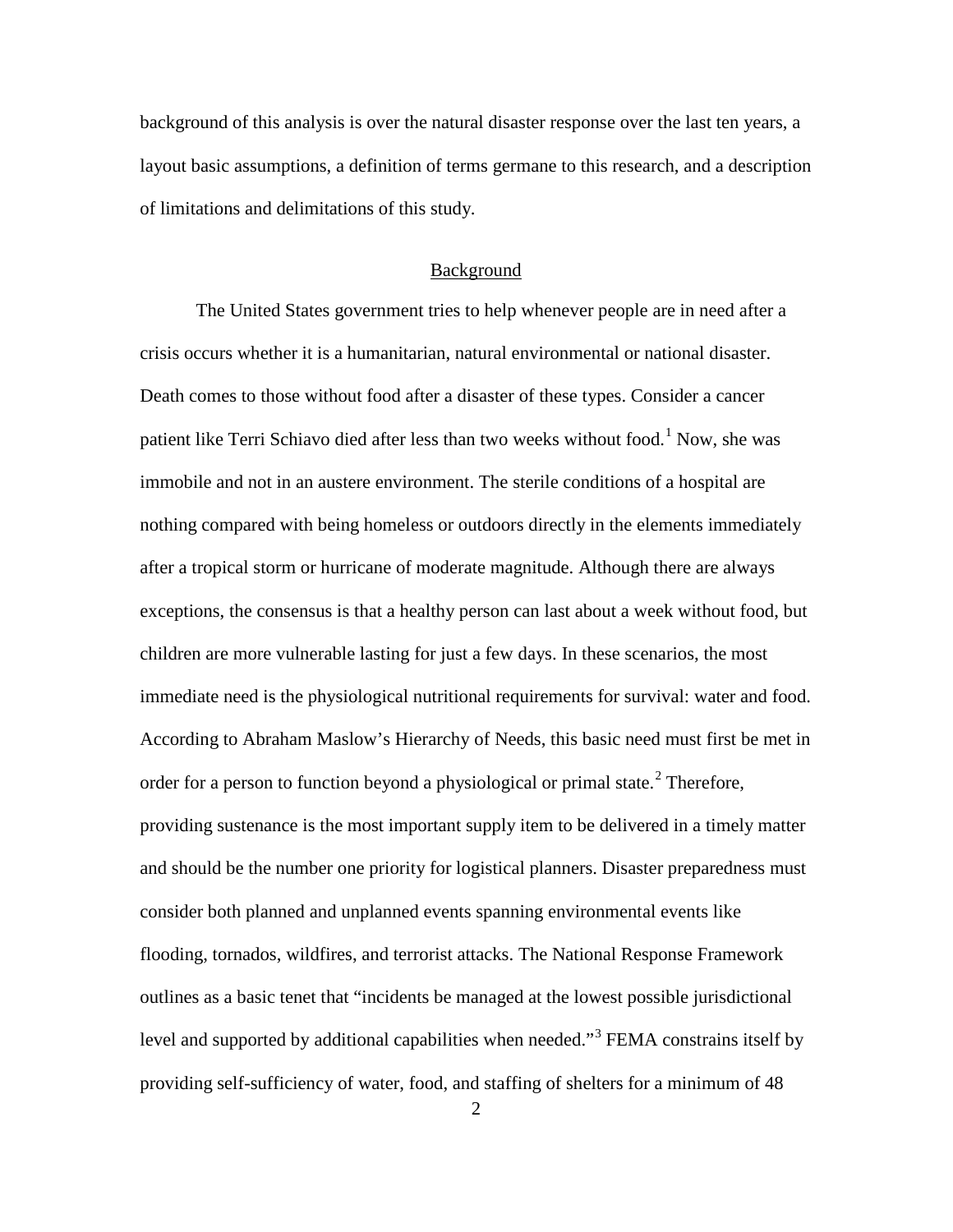hours and reevaluating its processes every 2[4](#page-24-0) hours thereafter.<sup>4</sup> Under these guidelines, a local community like a village or township would be responsible for providing immediate aid until FEMA or other similar response agencies arrived to deliver resources. Knowing this, why were many images broadcast worldwide of a seemingly abandoned and hungry people in the aftermath of the United States' Hurricane Katrina in 2005? FEMA was criticized for its response when people were left for days without any food in Louisiana and other surrounding states as stockpiles were quickly depleted. People couldn't even walk along roads when a devastating Haitian earthquake in 2010 basically erased a country's infrastructure off the map. USAID and other international governmental relief programs were constantly trying to feed a population whose entire government and infrastructure were completely destroyed in the Caribbean. So the takeaway is - why are we unable to meet the most basic of needs to starving people? A two day supply of food may be exhausted quickly by underestimating populations and not be abundant enough if the road infrastructure is destroyed delaying back up support.

This debate of whether FEMA (domestic) and USAID (foreign) were timely in enough in feeding hungry people after a disaster comes down to how efficient and effective both organizations can eventually meet requirements. The nutritional value of two MREs or a single HDR meets the daily recommendation standard put out by the Department of Health and Human Services.<sup>[5](#page-24-1)</sup> So will multiple high calorie energy bars currently approved for use by the USCG like the ERBar or Datrex bar.<sup>[6](#page-24-2)</sup> The current certificates are depicted in Appendix B. Rations like this are designed for pilots or other ship based personnel thrown overboard from a ship providing a daily 800 calories with two bars over the course of three days.<sup>[7](#page-24-3)</sup> The survival ration bar value is not being utilized

3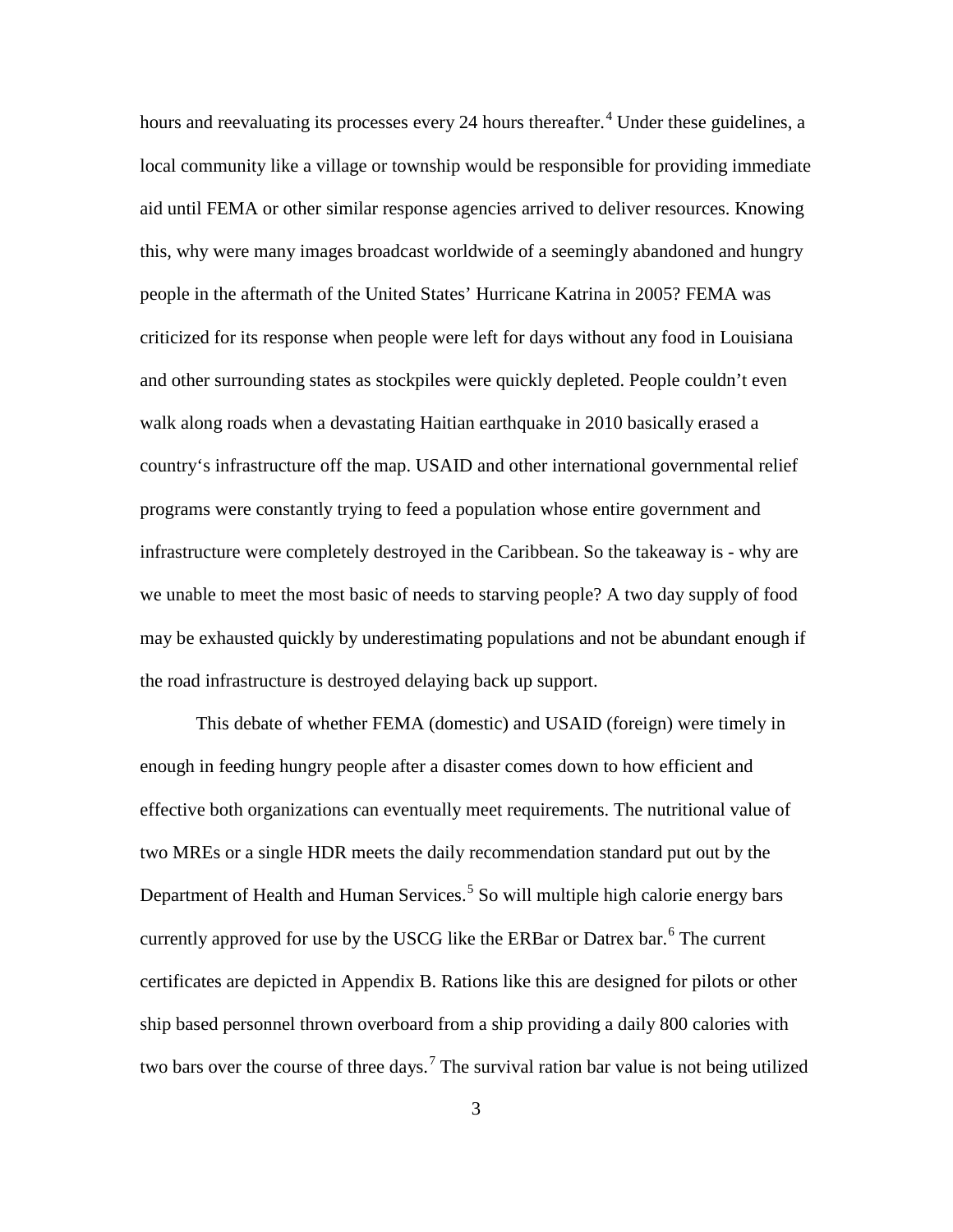to its full potential. This study seeks to use the entire ration in one day and determine its usefulness.

One problem is money. Governments and relief agencies are bound to fiscal limits. Both FEMA and USAID are subordinate organizations of Department of Homeland Security (DHS) and Department of State (DOS), respectively, and have budgets they operate under (unless increased by a Congressional vote when an unforeseen disaster occurs). Managing that money is made more difficult when one considers the inherent waste in the methodology that both FEMA and USAID operate under. The efficiency of FEMA and USAID organizations in field feeding could use some improvement. There are cost comparisons to be made between the different available rations that meet the minimum dietary requirements. These are simple numbers since a single MRE costs \$7, an HDR costs \$5, and multiple survival rations costs \$3. $8$ However, these same rations have varying caloric content and size attributes. If these rations have similar capability, there may be fiscal benefits for even a single day. Now consider the potential benefit of two days or even making a bar a replacement lunch meal over the course of a week. Money may be saved for other fiscal requirements associated with the disaster or put towards the next operation that needs to be conducted or preparing for future storms churning in the oceans approaching the United States. The money saved or wastefully expended in one operation can impact future responses. Internationally, USAID still supports Haiti more than 2 years after the 2010 earthquake with "infrastructure, food security, and health. $9$  This is further exacerbated at the individual state economy level and what it is able to action versus what it wants to provide to its citizens. A perfect example is the summer of 2011 when FEMA requested

4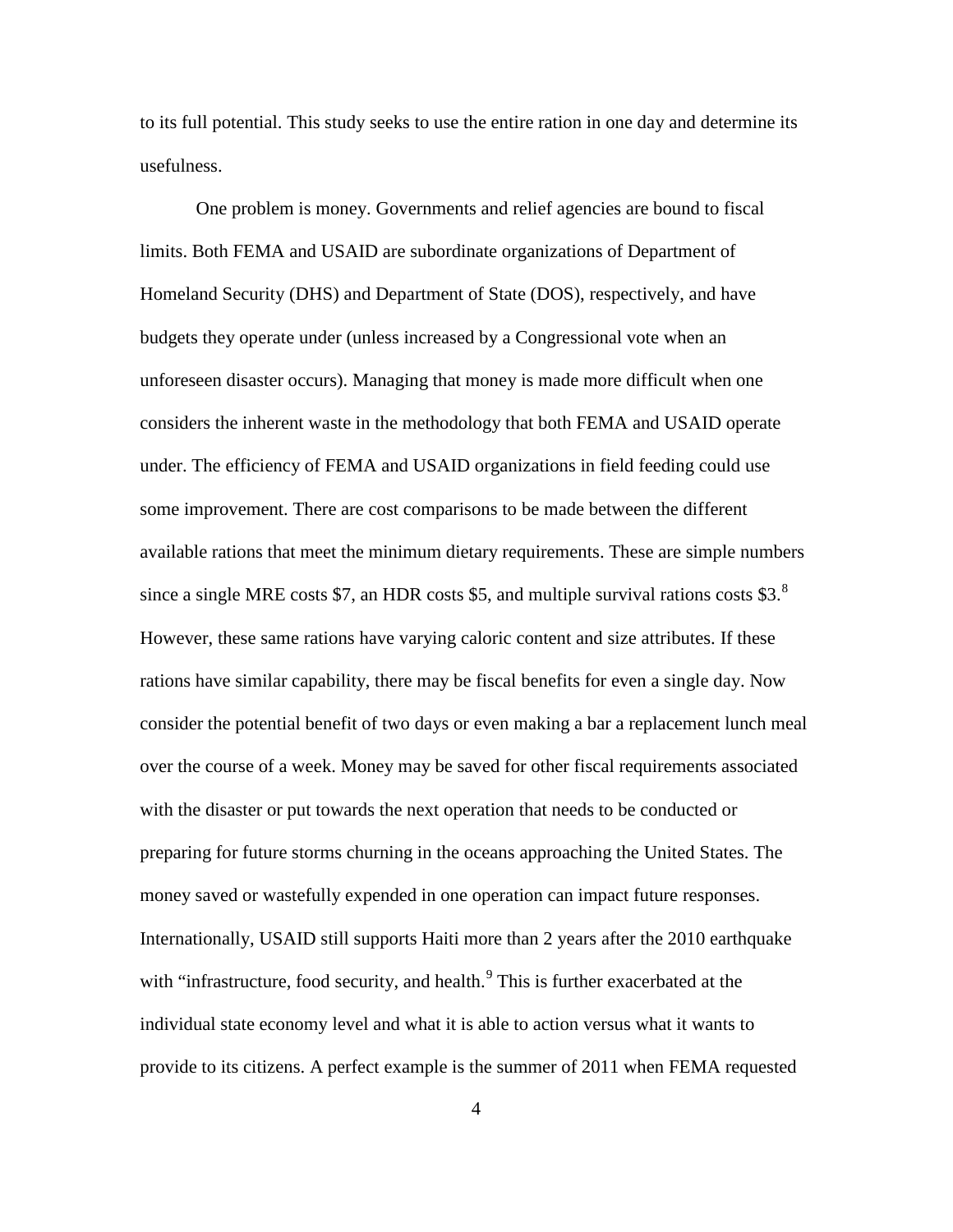more money to meet requirements lingering from Hurricane Katrina which occurred over five years earlier.<sup>[10](#page-26-0)</sup> Reconstruction projects were postponed in some instances as FEMA prepared for new disasters.<sup>[11](#page-26-1)</sup> Nutritional products are abundant; it is the distribution to those in need that is difficult. Of course, cost should not be a concern when life is in peril. Below is a picture of a shelter helping those affected by Hurricane Katrina in 2005.



Figure 1. Katrina victims at Astrodome *Source:* Chris Carson, Hurricane Katrina refugees fill the Astrodome floor (UPI Photo, Houston, TX, 2 September 2005).

However, costs may be a factor as the United States plans on sending huge triwalls of never-ending MREs or HDRs via CH-47 Chinook helicopters whenever a disaster occurs further exacerbating the logistical problem. Unfortunately, some tough decisions will be made with logistical limitations of disaster response. C-130s can unload numerous 463L pallets (if the runways even exist), but are limited to a finite number of airframes per day on the airfield. Sea-faring ships need to be able to dock to unload most shipping containers. If unable to dock, then naval vessels would need to launch helicopters off their ship decks like the CH-53E Skycrane able to lift 20 foot containers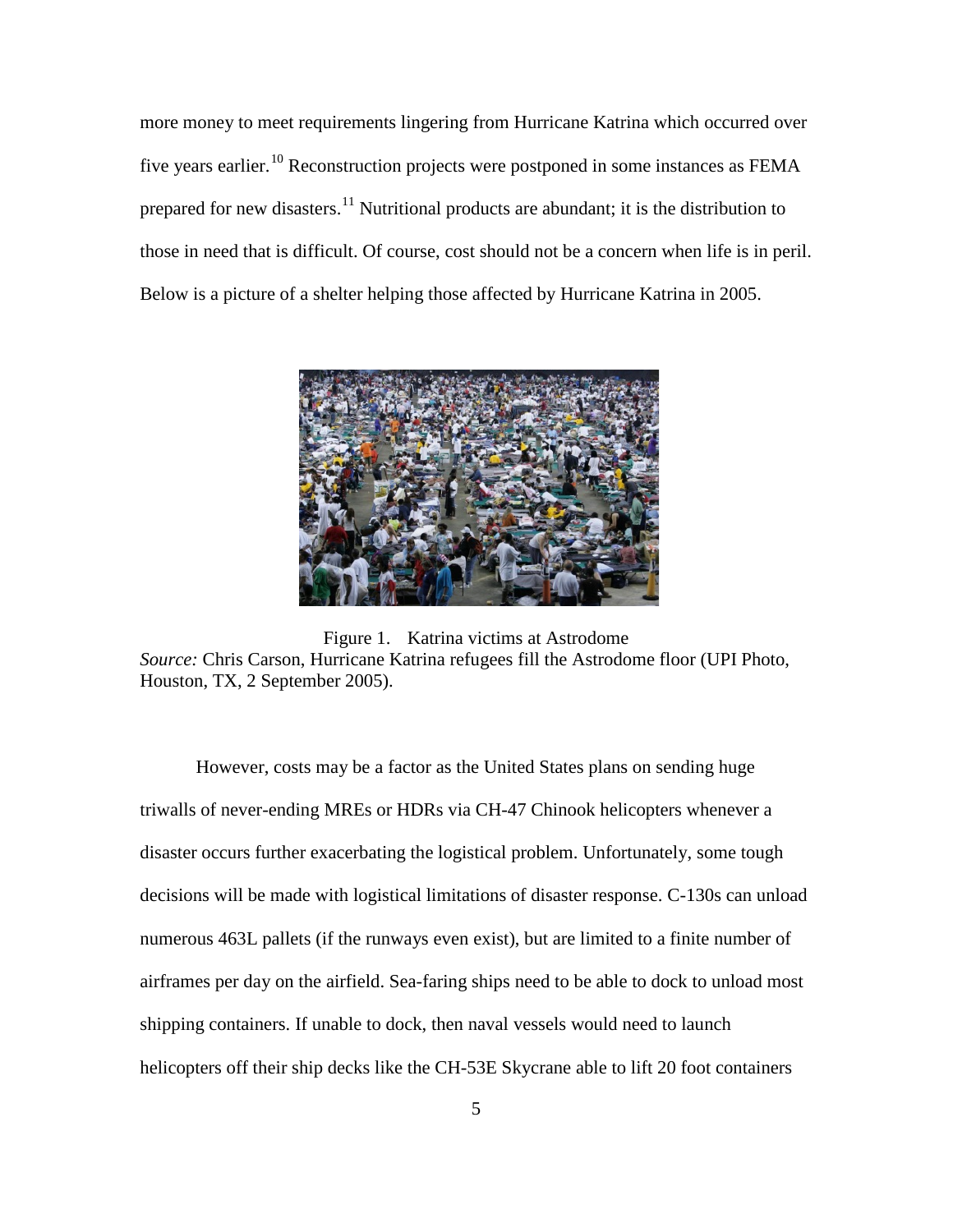or the even smaller UH-60 Blackhawk that can slingload much lighter operational loads. This point is that you can only provide so many cubic meters or pounds of product into a country with all your available assets. Logistical planners will have to determine how people can be assisted and operational planners will have to determine who will be assisted. Which city will one risk at the expense of another? Given weight constraints it makes the most sense to nourish the most people with a smaller product that can accommodate your mode of transport. Given financial constraints any cost benefit would allow more inexpensive products to be distributed to more people needing nutrition. A day's worth of MRE weighs 58 ounces, HDR 40 ounces, and a survival ration around 20 ounces.<sup>[12](#page-26-2)</sup> A smaller packaged product would not only add to the number served, but also increase amounts delivered per mode of transportation affecting logistical planning.

A smaller, less tasty or palatable survival ration may have other unintended positive consequences. A common theme in Haiti was desperately hungry families, tired of literally sharing a few single beans and resorting to theft just to survive another day.<sup>[13](#page-26-3)</sup> Soldiers always trade MRE components, but what do you give your younger brother who is starving in front of you? You have to share what you have available and a dense calorie bar can more easily be broken in half to feed your brother. Precisely splitting an MRE or HDR is inprecise whereas a SRBar comes prepacked into six individual bars that can more easily be equally shared.<sup>[14](#page-26-4)</sup>

Lawlessness can quickly escalate as early police indifference to food looting progressed into blatant robbery in Katrina. [15](#page-26-5) Criminality can go further as gangs sell stolen food from the black market.<sup>[16](#page-26-6)</sup> If providing food to everyone is the goal, why not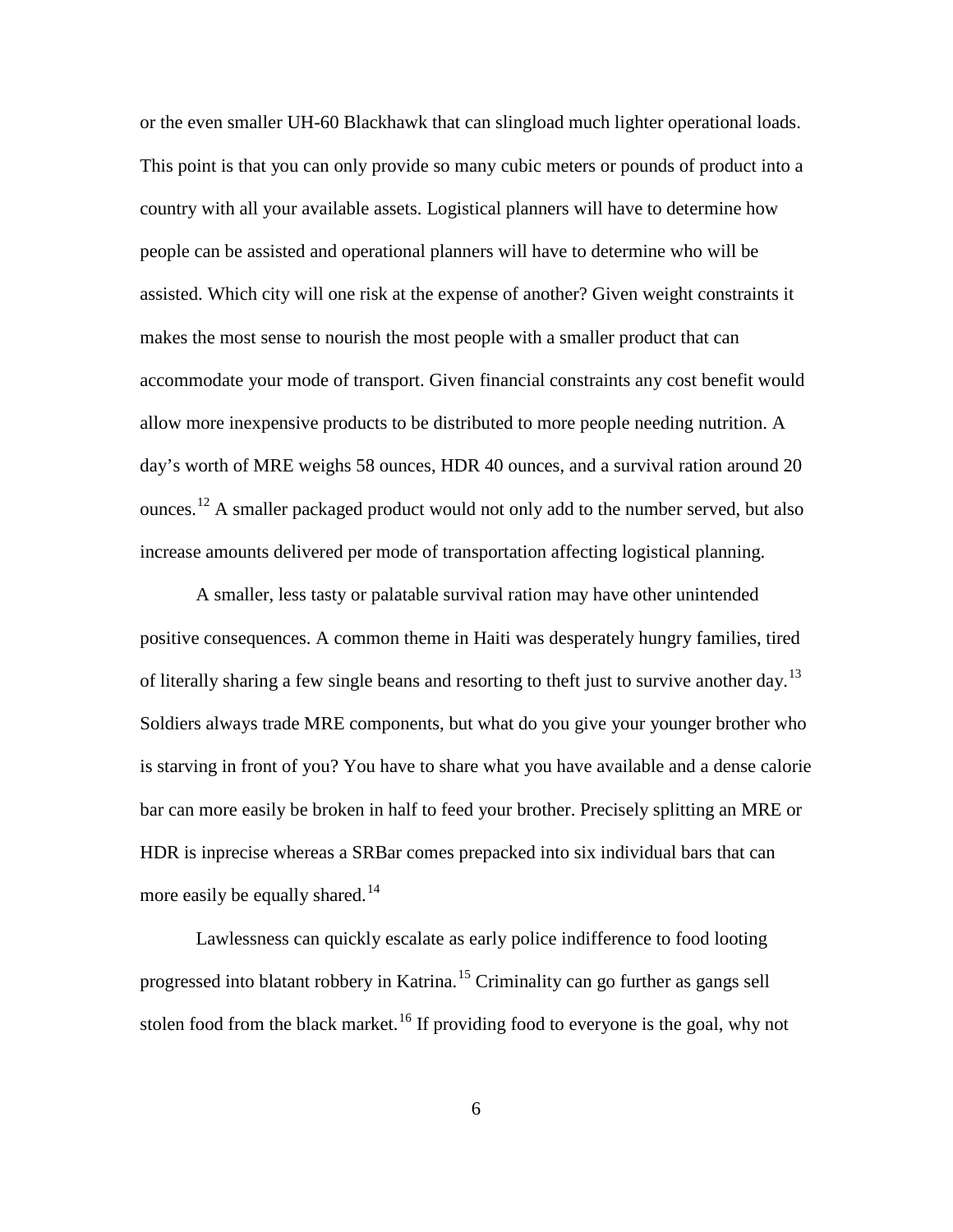"flood the market" with the lower cost bars and decrease the illegal activity of selling rations?

Cultural sensitivity concerns must be addressed when responding to disasters. Some ration types use alcohol and meat products in their preparation. Other types do not include these ingredients and even come in kosher variants, thus allowing consumption by a wider population. Another factor of the ration types is that cultural considerations must be balanced against monetary and logistical qualities as sensitivity issues are valid. Below is a picture showing a pregnant woman who was issued a single MRE by a U.S. National Guardsman after Hurricane Katrina struck New Orleans.



Figure 2. National Guard Feeds Refugees

*Source:* Roger L. Wollenberg, (UPI Photo, New Orleans, LA, 2 September 2005). Deandra Simon, pregnant and already a mother of two, received an MRE and one bottle of water at the convention center in downtown New Orleans. Many people there have had little food or water for the last three days.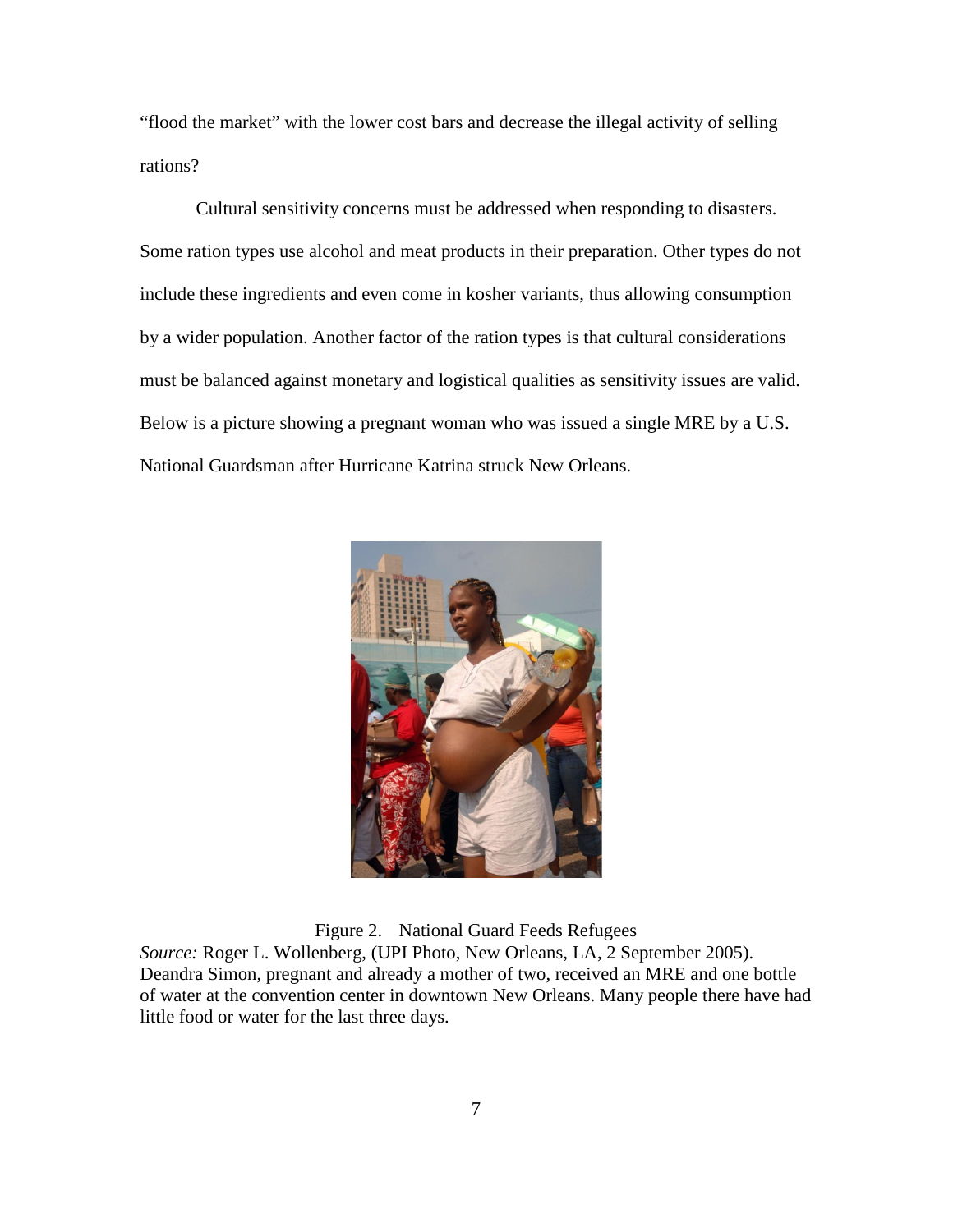There are media implications during disaster operations that influence emergency field feeding that planners must consider. Media can broadcast images that show efficiencies and effectiveness simultaneously. Figure 2 shows the vulnerability of individuals that rely on support during a natural disaster. Government exists to help people who are not able to help themselves. When that government is unable to meet the basic needs of the people, then the people will lose faith in the government. A downward spiral may occur with the population not respecting law and order deciding to riot in order to demand more support. Although this may increase international support, it will also cast the incapable country in a negative light, potentially affecting long term economic stability or future investments. Responders must realize that the media can impact the U.S. government's response and how it may be interpreted by the public at large.

MREs and HDRs meet the current need, but with risks. Providing another type ration that is smaller, cheaper, and logistically more easily manageable may have value. Unapproved alternative rations already exist, but there are consequences or trade-offs that must first be deemed acceptable. This may mean adopting a more lenient policy allowing for less robust rations. This has not been demonstrated in U.S practice, yet it is a potentially beneficial alternative.

# Assumptions

A key assumption is that ration bars could be an alternative for a short term of a week or less following a natural disaster. Using Haiti as an example, the Joint Force Commander needed a theater port opening capability as most Haitian ports were rendered unusable following a major earthquake event.<sup>[17](#page-26-7)</sup> A response from the U.S. government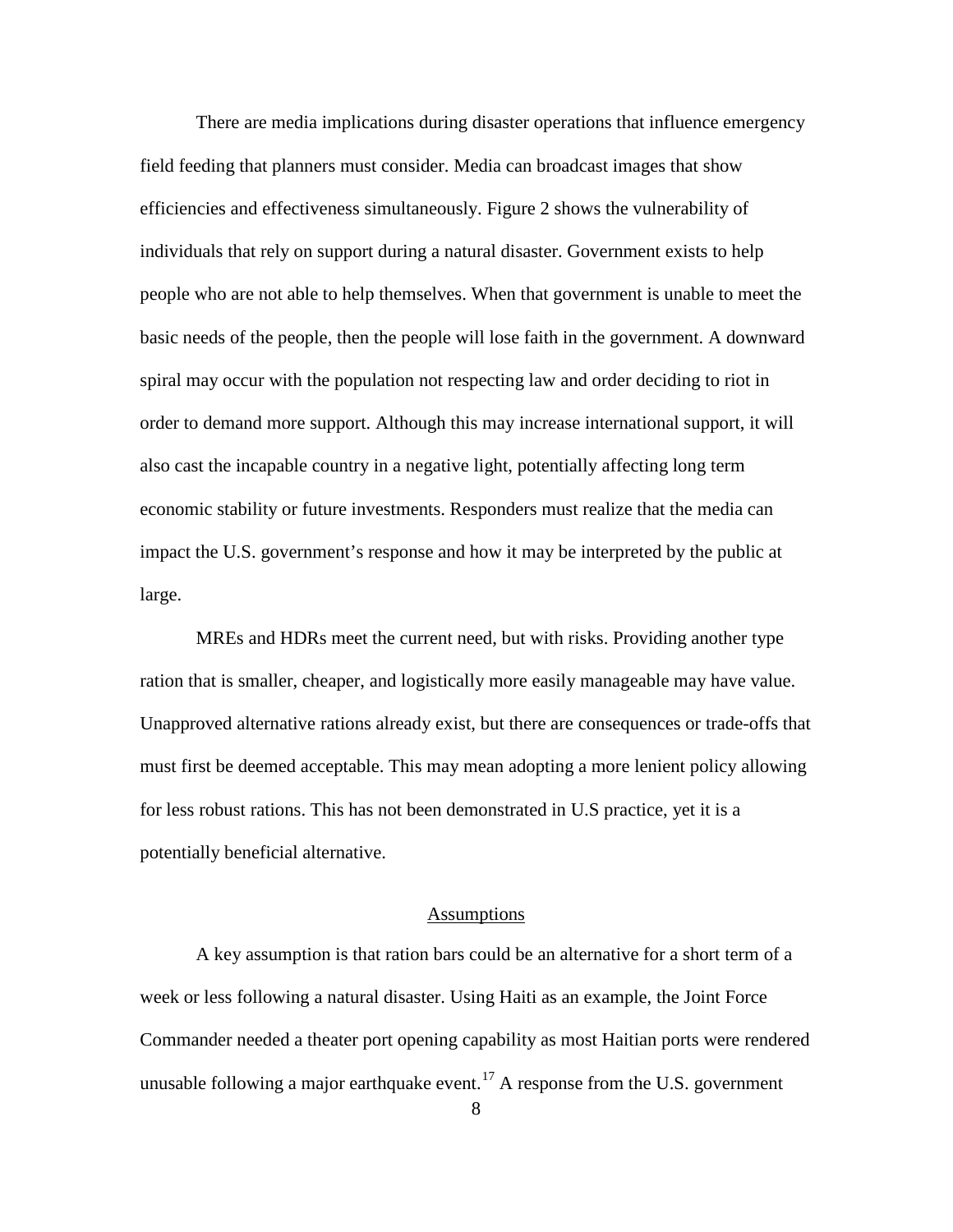and Other Government Agencies (OGAs) coupled with the military effort, should have been able to construct or adapt to a devastated environment after a few days of bringing in their full support capability. A second assumption is that the bar would have to be edible and tasty. If no one is willing to eat the ration provided, then the option is worthlessly ineffective. However, the flavoring should not be a major concern when it is the only alternative to starvation. Another assumption is that a ration bar could be edible across different health or dietary constrained populations. For example, diabetics or those with high cholesterol could ingest the bars for about a week without adverse health effects. Another assumption is that instructions would be given or be printed on packaging similar to current MRE and HDRs so that people would not consume more than the recommended dosages. This is important as rationing works only as long as directions are followed.

#### Definitions

Terms defined as part of this thesis are described below. These are the manner in which these terms are used within the context of this thesis. They may include organizations actively depicted in this thesis.

Emergency Ration (ER) BAR. A caloric dense cereal bar individually wrapped and used strictly for short-term survival whose consumption helps minimize negative metabolic effects of acute starvation commonly and are used by the USCG to sustain one person for 3 days (using 2 bars per day at 400 calories each for a daily intake of only 800 calories) who must abandon ship; DLA named products is Food Packet, Survival, Abandon Ship.[18](#page-27-0) Datrex and Mainstay are similar survival ration products. See SRBar below.

9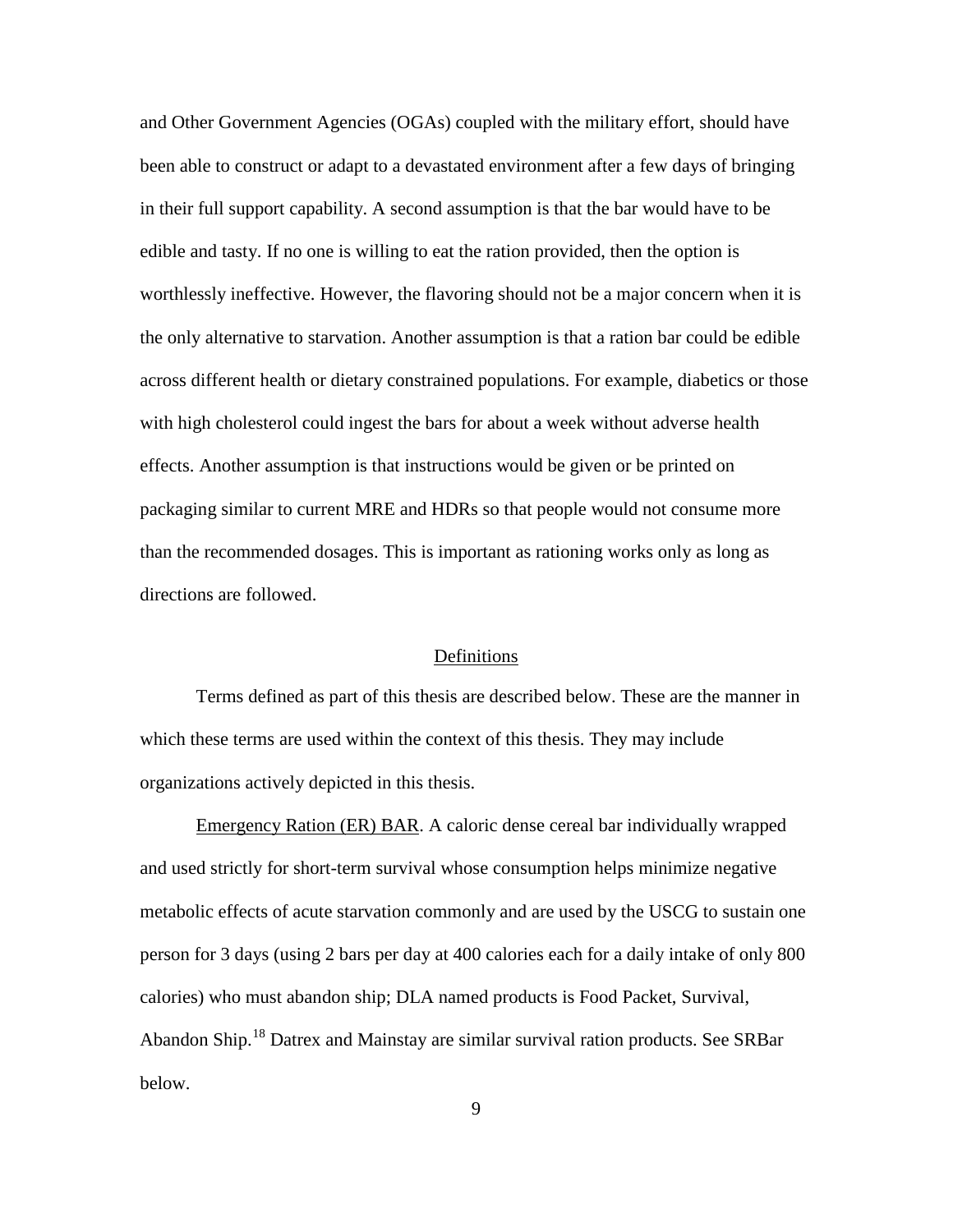Federal Emergency Management Agency (FEMA). A U.S. government agency that responds to natural disasters (i.e., hurricanes, earthquakes, tornados) and manmade disasters (i.e., wildfires, terrorism, hazardous material spills disasters) at the request of the Department of Homeland Security.<sup>[19](#page-28-0)</sup>

Humanitarian Assistance/Disaster Relief (HA/DR). An author adaptation from JP 3-07.6 removing foreign from HA and DR definitions.  $^{20}$  $^{20}$  $^{20}$  HA is a Department of Defense mission that relieves or reduces the impacts of natural or manmade disasters including other endemic conditions such as human suffering, disease, or privation that might present a serious threat to life or loss of property. DR is any prompt aid that can be used to alleviate the suffering of foreign disaster victims.

Humanitarian Daily Ration (HDR). Similar concept of MRE; composed of readyto-eat thermo stabilized entrees and complementary components designed to provide a full day's sustenance to a moderately malnourished individual.<sup>[21](#page-28-2)</sup>

Meals Ready to Eat (MRE). A self-contained operational ration consisting of a full meal packed in a flexible meal bag; designed to sustain an individual engaged in heavy activity such as military training or during actual military operations when normal food service facilities are not available. $^{22}$  $^{22}$  $^{22}$ 

Nutritional Unit (NU) or Recommended Daily Allowance (RDA). The amount of sustenance required for one person for one day maintaining normal homeostasis; 2,200 calories will be the norm in this thesis. $^{23}$  $^{23}$  $^{23}$ 

Survival Ration Bar (SRBar). A densely packed, high caloric bar that meets the basic nutritional requirements or the Recommended Daily Allowance (RDA). Multiple survival rations are available commercially off the shelf including a Defense Logistics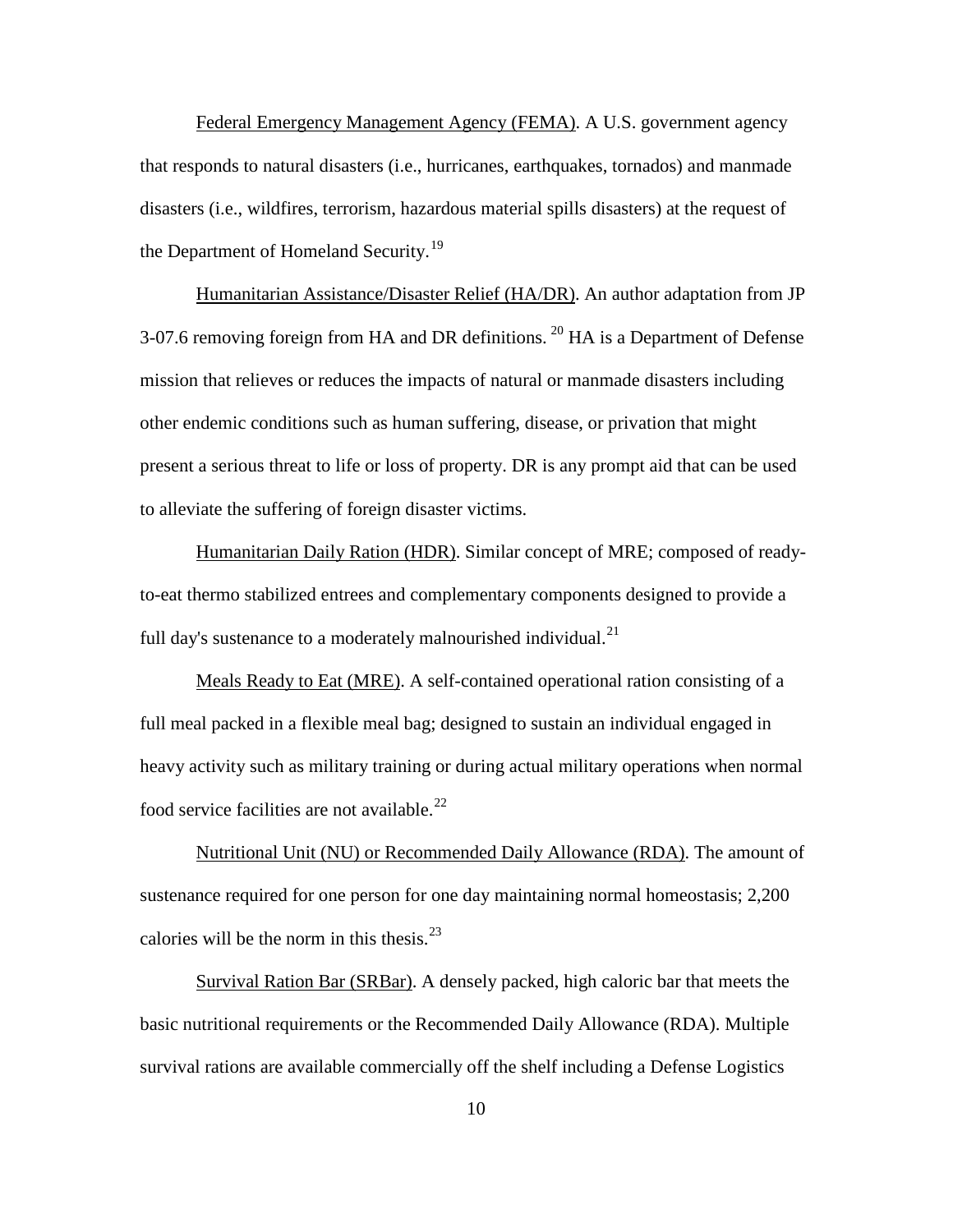Agency version, the "Survival, Abandon Ship." For the purposes of this thesis, an average cost, weight, shelf life, storage temperature limitations, and nutritional value was calculated so as to remain objective and not endorse a particular survival bar ration. Data was combined from three ration types randomly sampled including the ERBar, Mainstay, and Datrex. As designed, all three sampled bars that represent the SRBar, all contain six individual bars of 200 calories each that make a total 2,400 calorie package to be consumed over the course of three days. However, this thesis intends to use the SRBar product as a single day use not as originally designed.

Troop Issue Subsistence Activity (TISA). A Department of Defense term referring to a supply warehouse that maintains stocks of various ration types.<sup>[24](#page-29-0)</sup>

United States Agency for International Development (USAID). An independent U.S. government agency that supports long-term, equitable growth and advancement of US foreign policy objectives accomplished through guidance of the Department of State via economic growth, agriculture and trade, global health, democracy conflict prevention, and humanitarian assistance.<sup>[25](#page-29-1)</sup>

#### Limitations

This thesis considers only three ration types; the MRE, HDR, and a generic survival ration bar, referred to as a SRBar (similar to the USCG approved ERBar and Datrex contracts). A picture of each of the three ration types unpackaged into a single daily serving can be seen in Illustrations 1 through 3 of Appendix A. These three rations offer three variables that meet minimal dietary requirements that could be used in disaster operations. The Defense Logistics Agency (DLA) has a multitude of operational ration types and it is necessary to limit this study to like capabilities.<sup>[26](#page-29-2)</sup> This thesis was unable to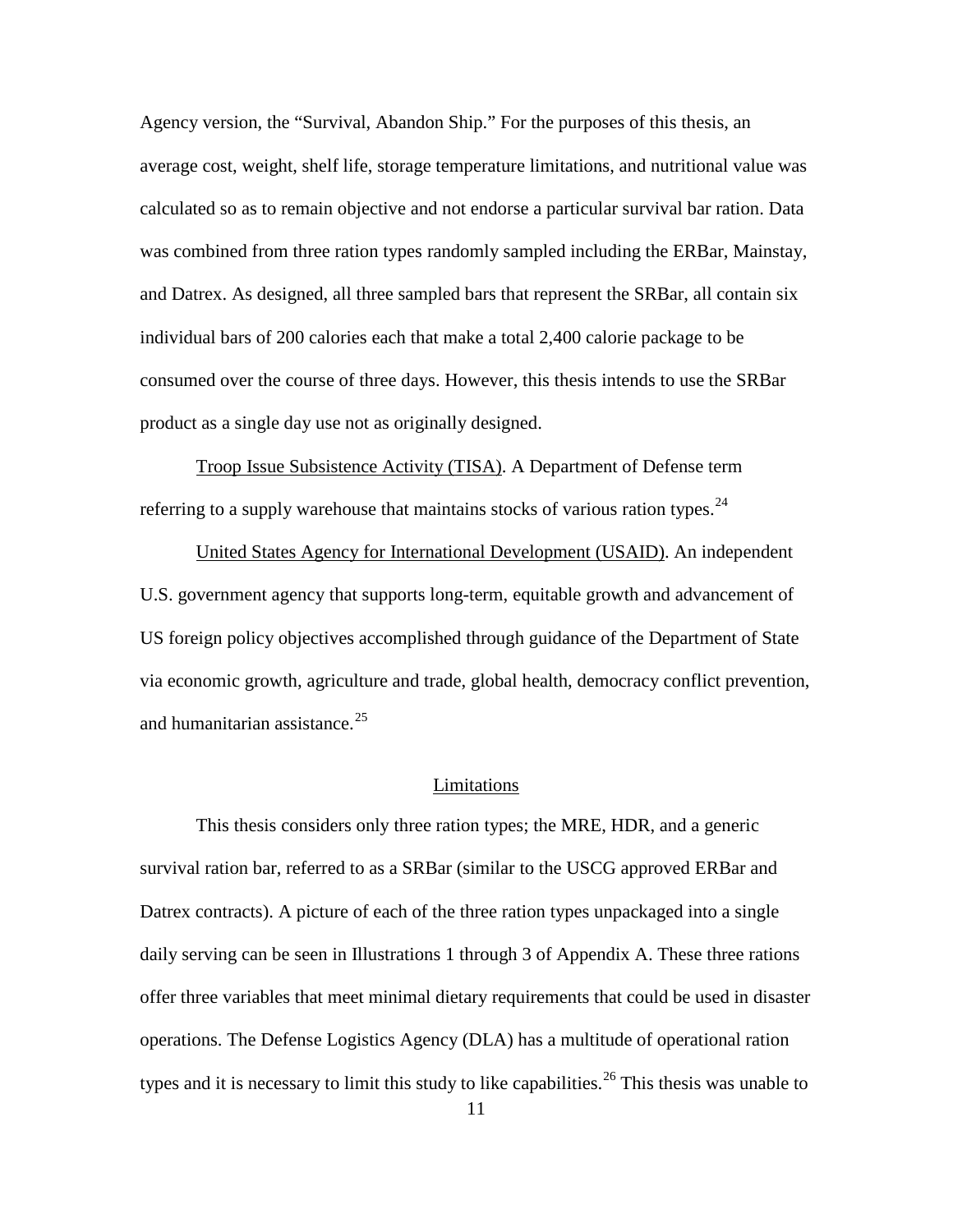locate satisfactory surveys denoting the quality of provided rations in a disaster response operation. Rather it was the response timeframe and delays in food delivery and distribution that were most condemned in AARs following Hurricane Katrina in 2005 that this research will consider in depth. $27$ 

# Delimitations

Since this thesis looks solely at natural disasters from 2001 to 2011, it is important to note that manmade disasters will not be considered. This distinction is important as the U.S. Government forecasts the use of relief supplies during hurricane season, yet has rarely needed to or been able to preposition supplies for a catastrophic event such as the attacks on the World Trade Center or Pentagon in 2001. Ration types can be used across any event and this thesis will not look at terrorism as a criteria. Also not considered is the High Energy Biscuit (HEB) as provided by the United Nations' World Food Programme. A picture of this ration is shown in Illustration 4 of Appendix A. This ration is left out of this study since only an approved U.S agency ration type for domestic consumption (such as the MRE, HDR and similarly USCG approved ERBar or Datrex type survival ration bar) are accepted.

### Scope

This thesis considers United States governmental responses from natural disasters affecting the Americas in the last decade through today. All ration prices are effective as of Fiscal Year 2011 (October 2010) from Defense Supply Center Philadelphia's Directorate of Subsistence who "serves as the key link between the Armed Forces and the U.S Food Industry."<sup>[28](#page-30-1)</sup>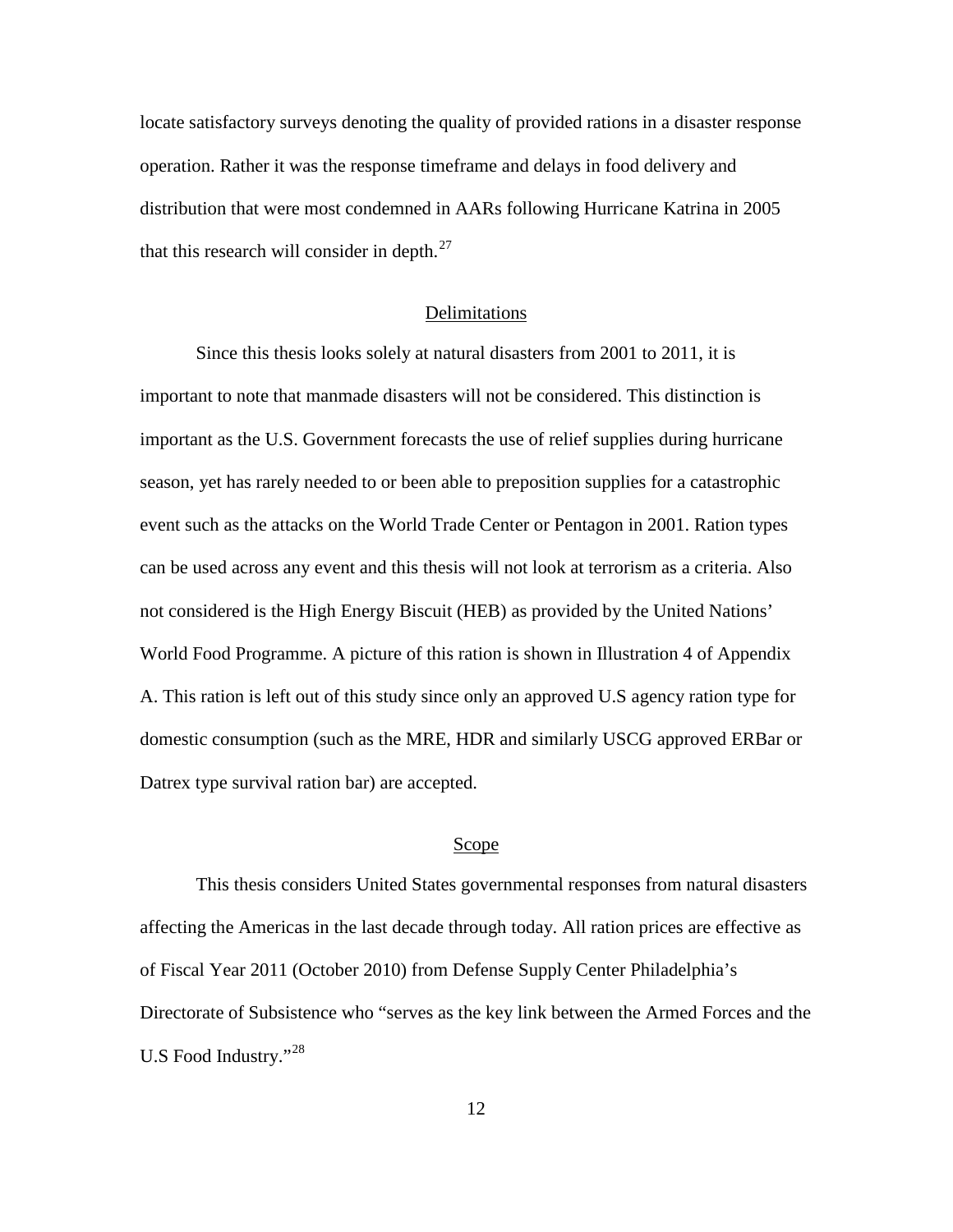# Significance of Study

This thesis seeks to improve the efficiency and volume of feeding populations left hungry from a natural or manmade disaster. If findings reveal that high calorie survival bars are an alternative to MREs or HDRs, it could dramatically affect U.S. Department of State and Department of Defense policy and practice during HA/DR operations. Fiscal costs could drive markets to produce smaller and cheaper products for DLA to manage. Additionally, the DOD and DOS may incur increased capability through saved dollar efficiencies during HA/DR operations which could provide a greater scope of mission after meeting sustenance requirements. Any reduction in sizing or packaging could directly affect U.S. Army logistical branches and USTRANSCOM delivery capabilities given their mission to move supplies, equipment, and personnel. This could allow those organizations to shift to lower priorities for movement faster than existing arrangements.

2 Abraham, H Maslow, "A Theory of Human Motivation," *Psychological Review*  50 (1943): 370-396.

3 U.S. Department of Homeland Security, *National Response Framework*, 10 January 2008, http://www.fema.gov/pdf/emergency/nrf/nrf-core.pdf (accessed 3 January 2012).

<sup>4</sup>U.S. Department of Homeland Security, "Target Capabilities List: A Companion to the National Preparedness Guidelines," September 2007, http://www.fema.gov/ pdf/government/training/tcl.pdf (accessed 4 December 2011), 498-504.

5 U.S. Department of Health and Human Services, *A Healthier You,* 2005, http://www.health.gov/dietaryguidelines/dga2005/healthieryou/html/chapter4.html#4 (accessed 20 November 2011).

6 QuakeKare USCG Certification, http://www.quakekare.com/emergency-supplies -kits/USCG\_ER\_Bar\_2400\_Cert.pdf (accessed 20 November 2011); Datrex USCG

<sup>&</sup>lt;u>1</u> <sup>1</sup>Ninette Sosa, Bob Franken, Rich Phillips, and Susan Candiotti, "Terri Schiavo" has died," *CNN*, 31 March 2005, http://www.cnn.com/2005/LAW/03/31/schiavo/ index.html (accessed 23 September 2011).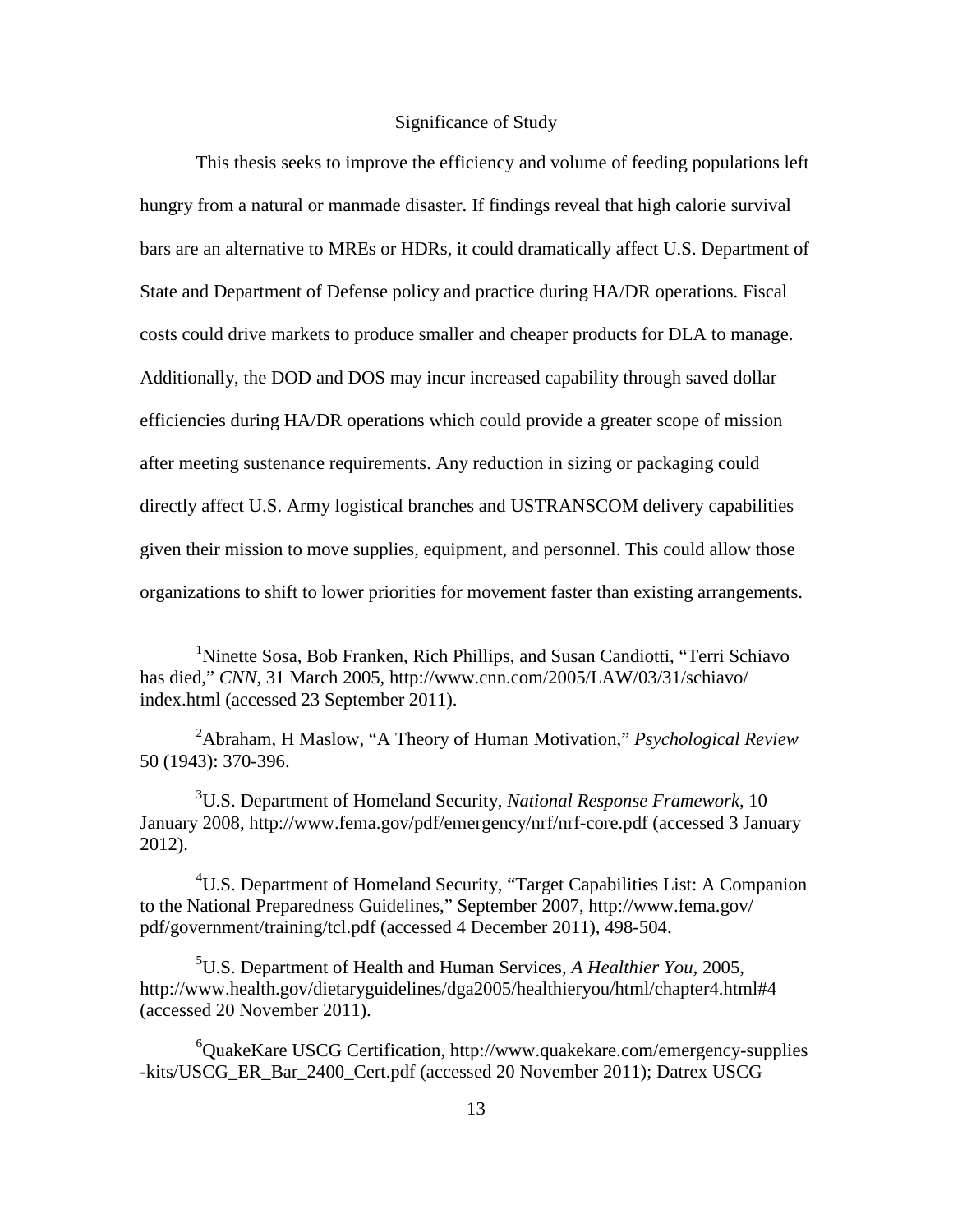Certification, http://www.datrex.com/products.html?page=shop.getfile&file\_id=227 &product\_id=1 (accessed 20 November 2011).

<sup>7</sup>Defense Logistics Agency, Troop Support Subsistence Website for Ration Programs, Survival, Abandon Ship, http://www.troopsupport.dla.mil/subs/rations/ Programs/survival/shipabt (accessed 21 September 2011).

<sup>8</sup>Defense Logistics Agency, Troop Support Subsistence Website for Pricing, http://www.troopsupport.dla.mil/subs/rations/prices.pdf (accessed 21 September 2011).

<sup>9</sup>US Agency for International Development (USAID), Two year commemoration of the January 12, 2010, earthquake, http://haiti.usaid.gov/issues/earthquake.php (accessed 24 April 2012).

<sup>10</sup>Brian Naylor, "New Storms, Prior Disasters Burden FEMA's Budget," *National Public Radio*, http://www.npr.org/2011/06/06/136991203/new-storms-prior-disastersburden-fema-s-budget (accessed 23 September 2011).

 $11$ Ibid.

 $12$ Ralph Laurie, Defense Logistics Agency Liaison Officer to USNORTHCOM, Email correspondence, 6 September 2011.

13Damien Cave, "Fighting Starvation, Haitians Share Portions," *New York Times*, 25 January 2010, http://www.nytimes.com/2010/01/26/world/americas/26hunger.html (accessed 23 September 2011).

<span id="page-23-0"></span><sup>14</sup>Defense Logistics Agency, Troop Support Subsistence Website for Ration Programs, Survival, Abandon Ship, http://www.troopsupport .dla.mil/subs/rations/ Programs/survival/shipabt (accessed 21 September 2011).

<span id="page-23-2"></span><span id="page-23-1"></span><sup>15</sup>Associated Press, "Clash of desperation, lawlessness in storm's wake raises ethical questions," 1 September 2005, http://www.msnbc.msn.com/id/9160453/ns/us\_ news-katrina\_the\_long\_road\_back/t/city-without-rules-looting-ok/ (accessed 23 September 2011).

 $16$ Ibid.

 $17$ LTG P.K. Keen, LTC Matthew G. Elledge, LTC Charles W. Nolan, and LTC Jennifer L. Kimmey, "Foreign Disaster Response: Joint Task Force-Haiti Observations," *Military Review* (November-December 2010): 88, http://usacac.army.mil/CAC2/Military Review/Archives/English/MilitaryReview\_20101231\_art015.pdf (accessed 20 January 2012).

<sup>18</sup>Defense Logistics Agency, Troop Support Subsistence Website for Ration Programs, Survival, Abandon Ship, http://www.troopsupport.dla.mil/subs/rations/ Programs/survival/shipabt (accessed 21 September 2011).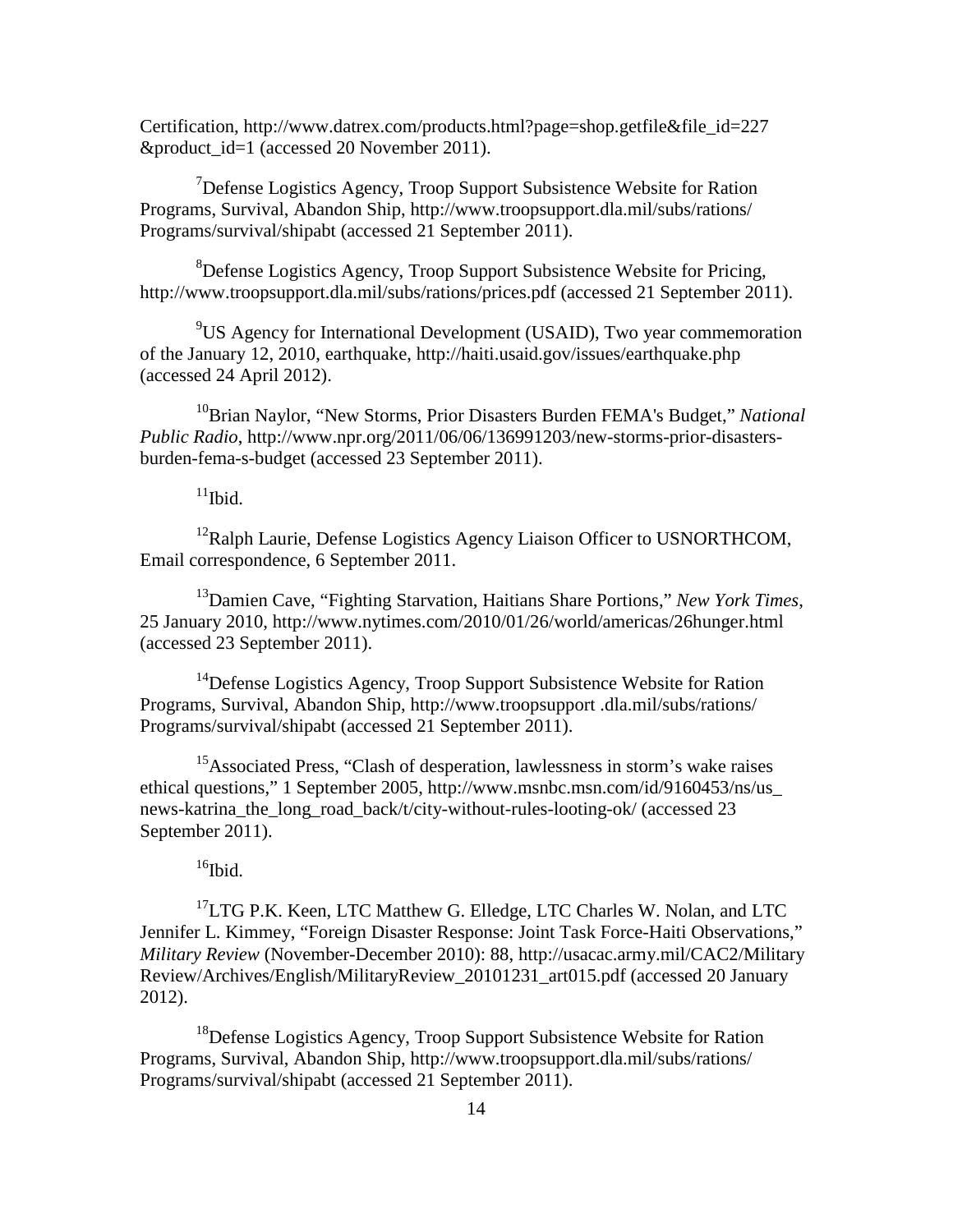<sup>19</sup>Federal Emergency Management Agency (FEMA), "About FEMA," http://www.fema.gov/about/index.shtm#4 (accessed 23 September 2011).

<span id="page-24-3"></span>20U.S. Department of Defense, Joint Publication 3-07.6, *Joint Tactics, Techniques, and Procedures for Foreign Humanitarian Assistance* (Washington, DC: Government Printing Office, August 2001), vii and I-3.

 $^{21}$ Defense Logistics Agency, Troop Support Subsistence Website for Ration Programs, HDR, http://www.troopsupport.dla.mil/subs/rations/programs/hdr/hdrabt.asp (accessed 21 September 2011).

<sup>22</sup>Defense Logistics Agency, Troop Support Subsistence Website for Ration Programs, MRE, http://www.troopsupport.dla.mil/subs/rations/programs/mre/mreabt.asp (accessed 21 September 2011).

23U.S. Department of Health and Human Services, *A Healtier You,*14-17, http://www.health.gov/dietaryguidelines/dga2005/healthieryou/html/chapter4.html#4 (accessed 20 November 2011.)

24U.S. Department of the Army, Field Manual 10-23, *Basic Doctrine for Army Field Feeding and Class I Operations Management* (Washington, DC: Government Printing Office, 18 April 1996).

 $^{25}$ US Agency for International Development (USAID), "About USAID," http://www.usaid.gov/about\_usaid/ (accessed 23 September 2011).

 $^{26}$ Defense Logistics Agency, Troop Support Subsistence Website for Ration Programs, http://www.troopsupport.dla.mil/subs/rations/programs/index.asp (accessed 21 September 2011).

 $27$ U.S. Department of Homeland Security, "The Federal Response to Hurricane Katrina Lessons Learned," February 2006, 56, http://emergency.cdc.gov/disasters/ hurricanes/katrina/pdf/katrina-aar.pdf (accessed 20 November 2011).

<span id="page-24-2"></span><span id="page-24-1"></span><span id="page-24-0"></span><sup>28</sup>Defense Logistics Agency, Troop Support Subsistence Website for Ration Pricing, http://www.troopsupport.dla.mil/subs/rations/prices.pdf (accessed 21 September 2011).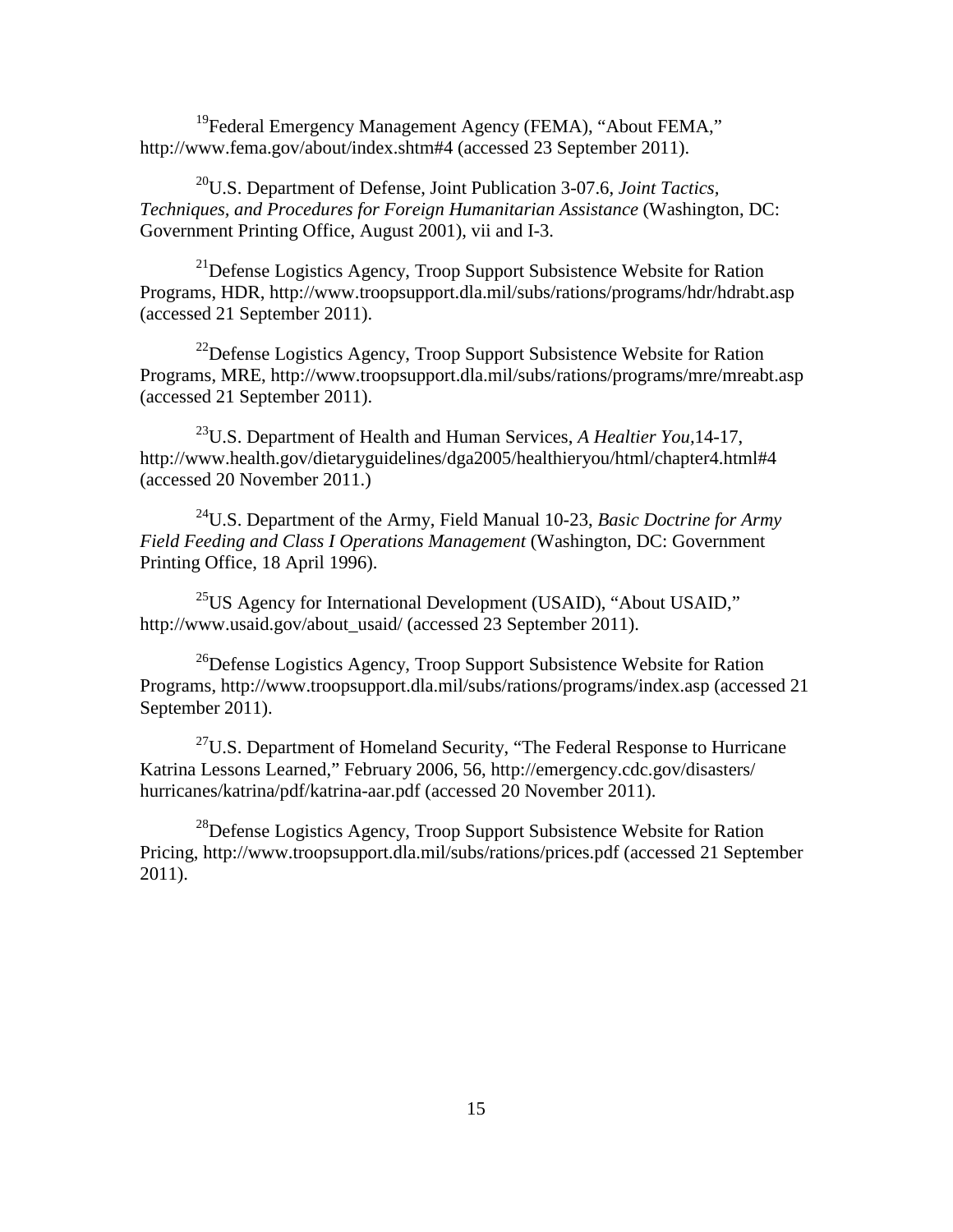## CHAPTER 2

### LITERATURE REVIEW

# Introduction

<span id="page-25-1"></span><span id="page-25-0"></span>The literature review describes the historical processes others have experienced or learned from previously. These experiences identify both areas of success and failure based on actions and inactions. Ultimately, these experiences are written or expressed for others to learn from and set the scene for further examination allowing the development of countermeasures for continual improvement. Hurricane Katrina impacted the gulf coast of the United States in 2005 and fostered some improvements in Operation Unified Response in Haiti through lessons learned. $<sup>1</sup>$  $<sup>1</sup>$  $<sup>1</sup>$ </sup>

# Hurricane Katrina Specific Reviews

Hurricane Katrina was a powerful Category 5 storm that devastated the southeastern states along the Gulf of Mexico in  $2005$  $2005$ <sup>2</sup> Having seen the aftermath of Hurricane Katrina, the President of the United States directed FEMA to immediately provide national disaster response operations to the area.<sup>[3](#page-39-2)</sup> According to a June 2006 After Action Review, the medical community identified several food related issues.<sup>[4](#page-39-3)</sup> The Mississippi Department of Health reported that "lack of food, supplies, water, and staff decreased the standard of care in the first days" and there was no "mechanism to utilize available stocks in community warehouses that could have been used for mass feeding at the local level."<sup>[5](#page-39-4)</sup> Food storage was a key area that needed improvement.<sup>[6](#page-39-5)</sup> The common theme was the need to "preposition [of food supplies] to accelerate arrival time" at the state and federal levels.<sup>[7](#page-39-6)</sup> At the state level, the report identified required improvements in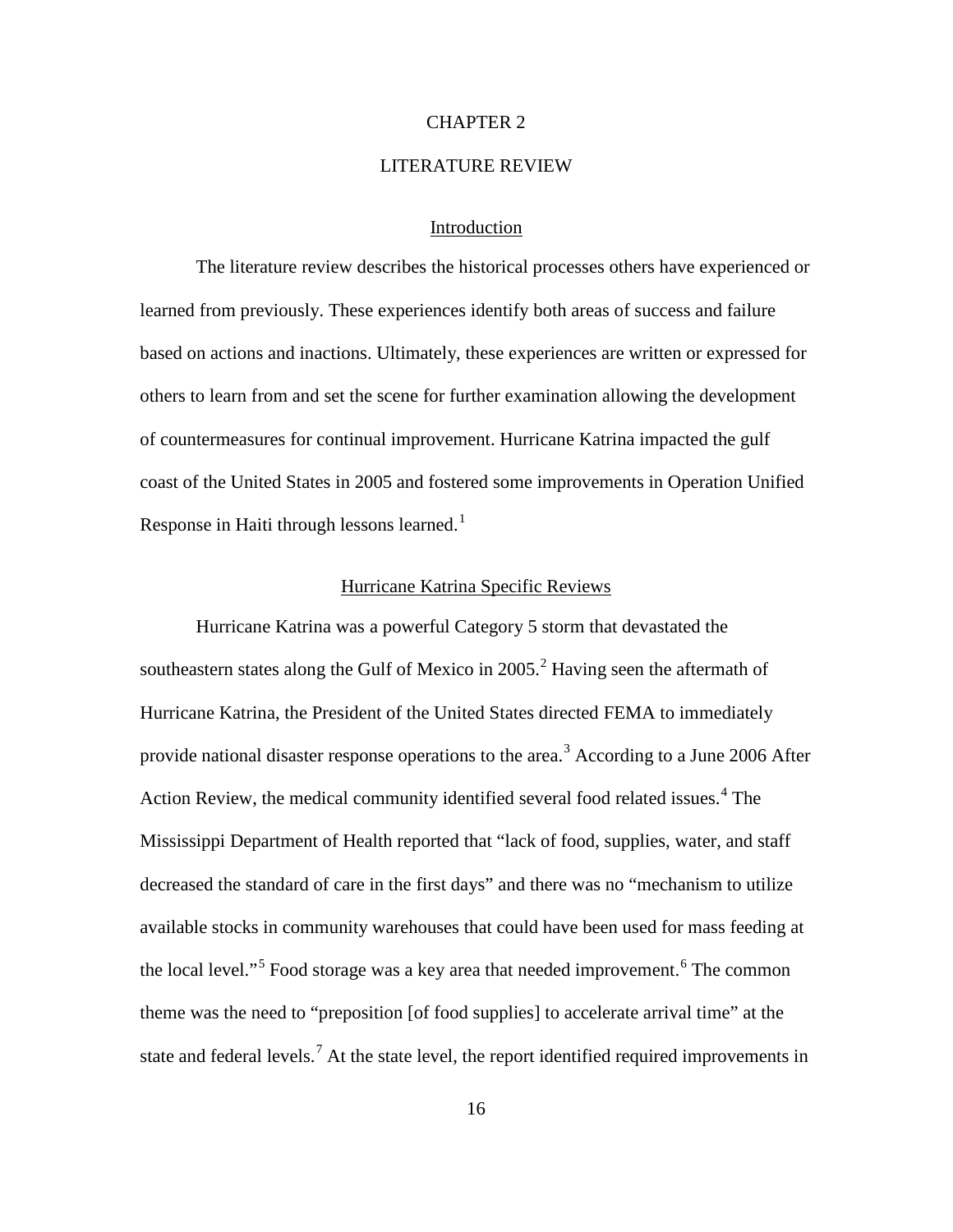"controlling and documenting food resource movements and locations."[8](#page-40-0) A majority of the resource distribution and logistics potential solutions recommended a need to pre-plan centralized staging and pre-staging centers.<sup>[9](#page-40-1)</sup> Other conclusions included that there were "outbreaks of gastrointestinal illness attributed to unsafe food."[10](#page-40-2) Also, critical infrastructure was determined vulnerable as healthcare facilities requested more funding to provide for the maintenance and upkeep of generators and the stockpiling of fuel, food, and water. $^{11}$  $^{11}$  $^{11}$ 

<span id="page-26-4"></span><span id="page-26-3"></span><span id="page-26-2"></span><span id="page-26-1"></span><span id="page-26-0"></span>There were common themes identified by the Center for Disease Control (CDC) where their "volunteer teams must be self-sufficient (food, water, fuel, communications, etc.) or they will be a burden on the state receiving their assistance."<sup>[12](#page-40-4)</sup> "Some teams had a re-supply chain stretching back to their own state in order to keep teams self-sufficient; non self-sufficient teams often did more harm than good.<sup>[13](#page-40-5)</sup> The CDC also found environmental health issues related to food safety as a result of unsafe food handling practices found.<sup>[14](#page-40-6)</sup> This demonstrates that fresh food supply comes with several additional requirements that will be competing for resources and may cause more harm if not prepared properly. Although all rations discussed so far have similar benefits in storage, they are vulnerable to common contamination or vectors if not handled appropriately. Rations that possess a longer self-life and are more resistant to extreme temperatures can be better suited to feeding a population in health jeopardy as a result of food shortages.

<span id="page-26-7"></span><span id="page-26-6"></span><span id="page-26-5"></span>Lessons learned from natural disasters from years 2000 to 2010 have repeatedly identified prepositioning as a key to successful disaster response when timely delivery can be critical. Legislation such as the Post-Katrina Emergency Management Act passed in 2006, placed FEMA under the Department of Homeland Security, essentially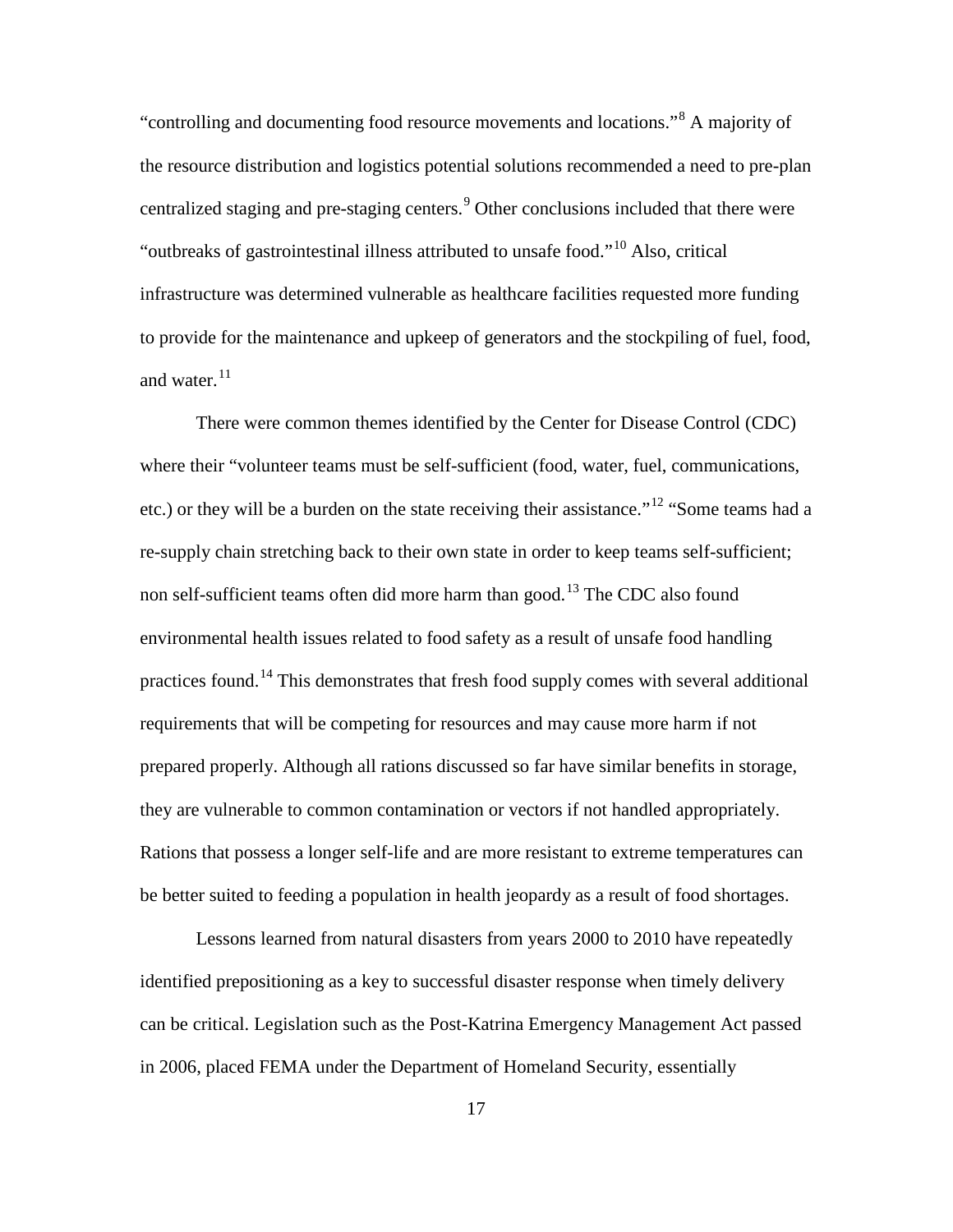increasing capability and authorities to more quickly respond to disasters.<sup>[15](#page-41-0)</sup> FEMA Chief Administer Craig Fugate testified to the House Homeland Security Subcommittee on Emergency Preparedness, Response, and Communications, stating that "federal disaster response officials are being trained to leap into action without always waiting for a governor or the President to declare a disaster." [16](#page-41-1) This was a lesson learned in the Katrina After Action Report and was incorporated prior to the Hurricane Irene of 2010 response that spanned the Caribbean across the U.S. Atlantic coast and into Canada.<sup>[17](#page-41-2)</sup> Prepositioning personnel and resources prior to hurricane force storms reaching landfall greatly increased responsiveness to the effected regions such that "state, tribal, territorial and local officials consistently reported no unmet requests."<sup>[18](#page-41-3)</sup> The quick response time was ultimately due to prepositioning.

# Haiti Earthquake Specific Reviews

<span id="page-27-0"></span>When a 7.0 earthquake shook Haiti in 2010, the United States military executed Operation Unified Response meant to provide a joint, interagency, intergovernmental, and multinational support.<sup>[19](#page-41-4)</sup> One of the primary units responding to the SOUTHCOM mission was the 7th Sustainment Brigade (SB) who provided sustainment support in the immediate aftermath.<sup>[20](#page-41-5)</sup> 7th SB's identified several logistical lessons learned in one of their After Action Reviews (AAR). Initially, ground transportation networks in Haiti were found to be unusable.<sup>[21](#page-41-6)</sup> Over time, the road networks became moderately usable only after huge efforts to remove obstacles and improve any available roads that still existed.<sup>[22](#page-41-7)</sup> Some roads were nonexistent.<sup>[23](#page-41-8)</sup> All terrain trucks proved to have more maneuverability and could more easily pass obstacles while commercial trucks proved less effective. Since the Haitians' homes were reduced to rubble making them unsafe to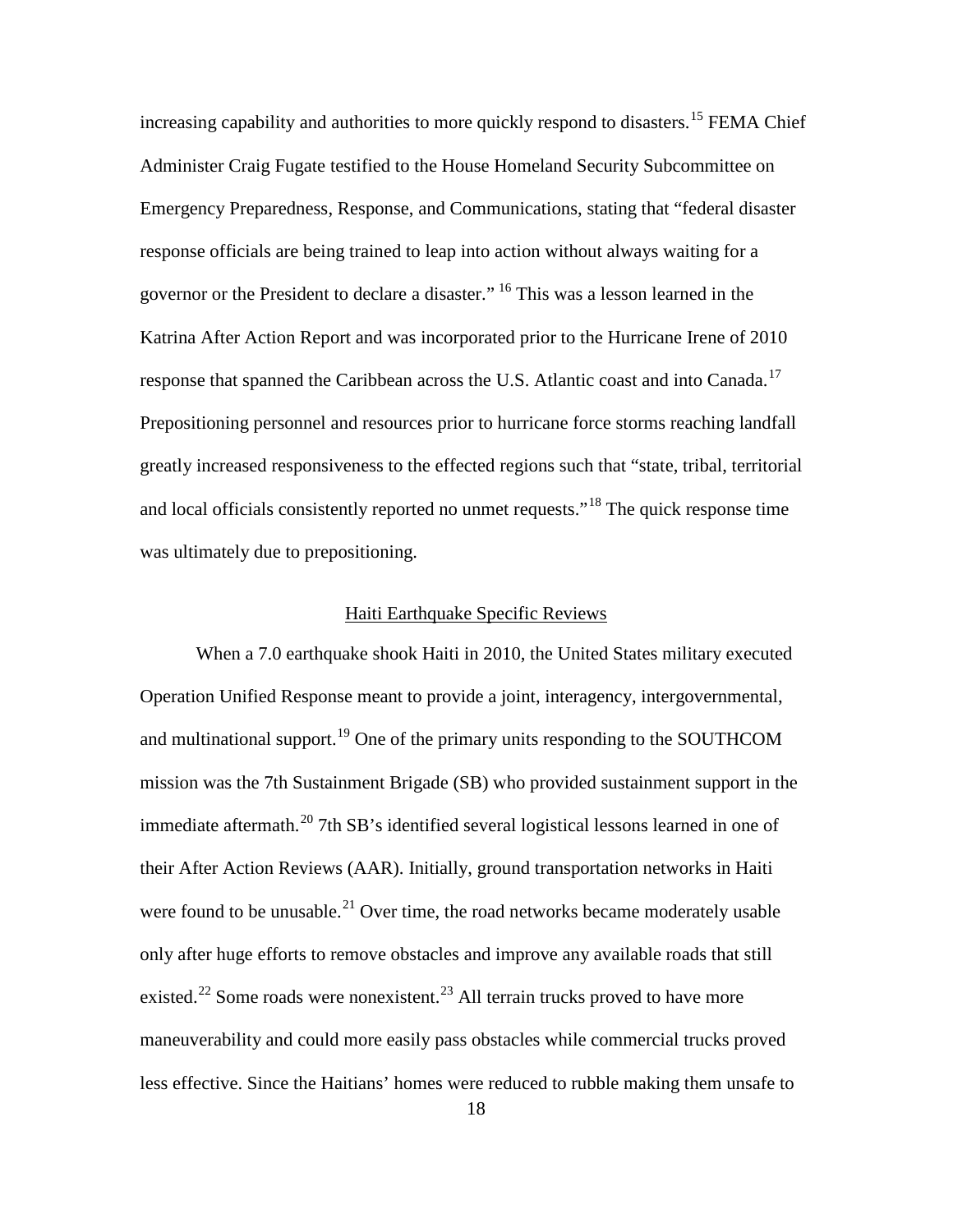<span id="page-28-3"></span><span id="page-28-2"></span><span id="page-28-1"></span><span id="page-28-0"></span>even sit it, displaced people began to live on the undamaged road sections making them impassable to wheeled vehicles.<sup>[24](#page-42-0)</sup> Displaced and hungry people would congregate outside bulk food locations and attempt to steal products from the moving trucks.<sup>[25](#page-42-1)</sup> Some looters injured themselves or others when they fell off these moving vehicles.<sup>[26](#page-42-2)</sup> This looting was made easier when vulnerable trucks had to slow down to a crawl, maneuvering around people living on streets. Once cargo truck transportation assets departed the bulk distribution centers, they were committed on assigned tasks longer than anticipated because of the unreliable, obstacle strewn road networks.<sup>[27](#page-42-3)</sup> A lesson learned is that having prepositioned stocks in city centers would reduce the immediate need for transportation assets to be on roads that first had to be cleared and rendered safe for passage. $^{28}$  $^{28}$  $^{28}$ 

<span id="page-28-4"></span>The 530th Combat Sustainment Support Battalion (CSSB) was a subordinate organization of the 7th SB.[29](#page-42-5) In their AAR, they determined that Movement Control Teams (MCTs) were a critical capability that was needed.<sup>[30](#page-42-6)</sup> Having them available would have "ensure<sup>[d]</sup> optimization of strategic mobility assets, streamlined routine and emergency sustainment operations, and maintained continuous and accurate visibility of personnel and cargo at all levels."[31](#page-42-7) The implication is that logistical food supplies inundated the distribution systems. Using a smaller ration that can be more easily transported and offloaded may affect efficiencies within the distribution system. These concepts are echoed in USAID's own report where it highlighted emergency food assistance and relief supply efforts to date.<sup>[32](#page-42-8)</sup> The fact sheet states that the United Nation's own World Food Program (WFP) "reports that 95 metric tons of high-energy biscuits (HEBs) are currently available in Haiti, and WFP is working to distribute the HEBs to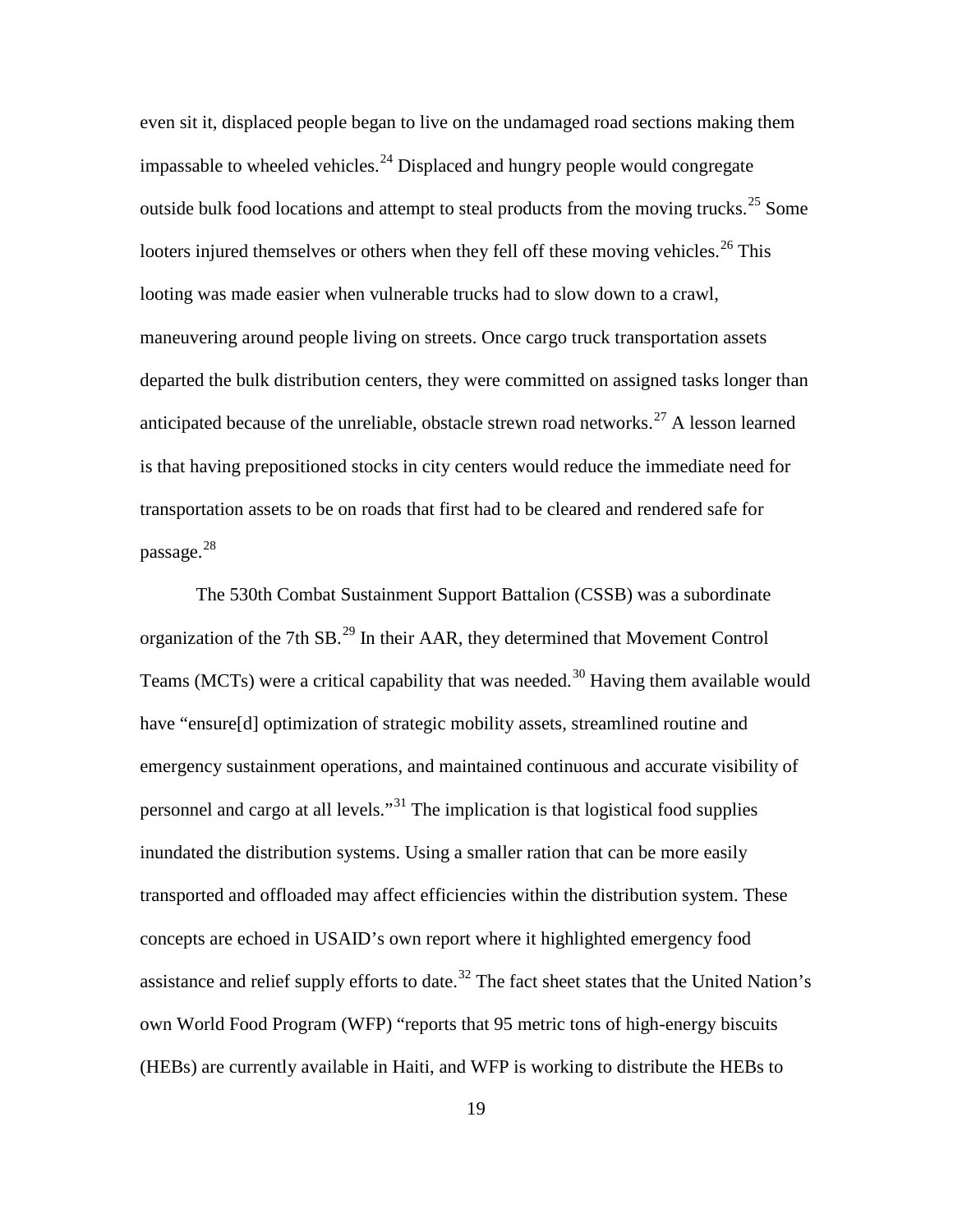<span id="page-29-2"></span><span id="page-29-1"></span><span id="page-29-0"></span>affected populations."[33](#page-43-0) According to the WFP, the HEBs "contain vitamins, minerals and other micronutrients along with a dose of energy, which helps give disaster victims the strength they need to steer through the crisis."<sup>[34](#page-43-1)</sup> The HEB ration is a more minimalist ration providing only 450 calories at 10 percent protein.<sup>[35](#page-43-2)</sup> Although HEBs are less nutritious than survival ration bars, it is a perfect example by the World Food Programme using alternative rations which it had done in previous missions in Africa. A picture of the HEB is depicted in Illustration 1 of Appendix A. USAID continued with the status quo when on "January 18, DOD approved transfer to Haiti of 16 million U.S. Meals Ready-to-Eat (MREs)," but needed to ship them to Haiti which would have taken time not available.<sup>[36](#page-43-3)</sup> USAID is yet to employ this internationally recognized practice that works. USAID even highlighted how the DOD used aircraft with "C-17 air-delivered 14,500 MREs and 15,000 liters of water into a controlled drop zone" in close proximity to the capital airport in Port-au-Prince.<sup>[37](#page-43-4)</sup> When using aerial delivery as a distribution method, pallet positions become extremely valuable. The efficiency of smaller rations would not only impact how many rations the logistical system and planner could move, but also how many more people can be nourished on SRBar pallets versus MRE pallets. Aerial delivery may significantly reduce looting or rioting crime by quickly delivering supplies to people on the ground in need.<sup>[38](#page-43-5)</sup> By airdropping food supplies, aerial delivery may also significantly reduce congestion on roads network due to not needing to be driven on, at airports due to not landing, and at seaports that may be rendered unusable because of destroyed infrastructure.<sup>[39](#page-43-6)</sup> Aerial delivery gives seaports and airports time to reopen which increases the amount of aid able to enter the operational area once operating at full capacity.[40](#page-43-7)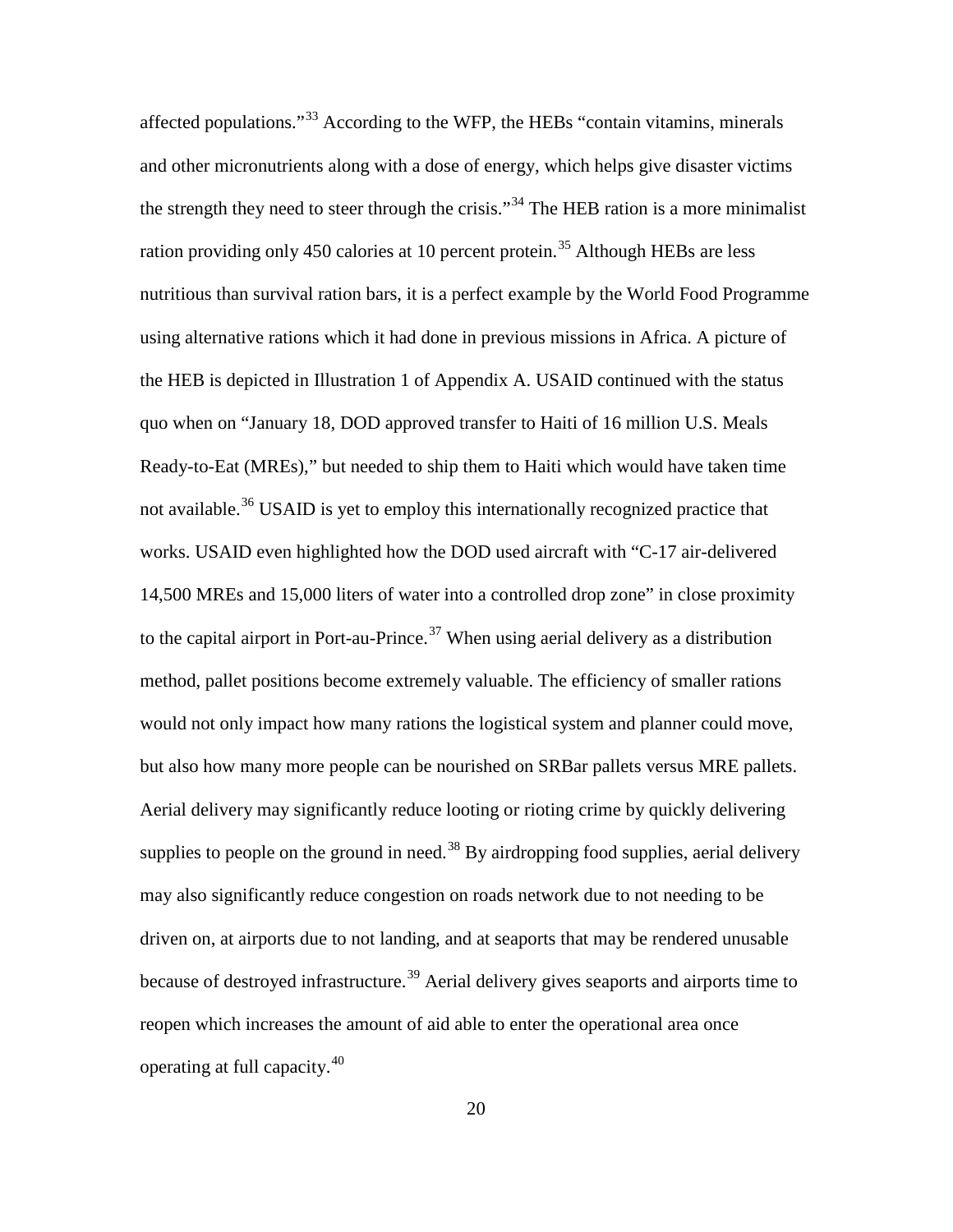#### Other Alternative Considerations

The discussion must include other factors that pertain to non-fresh food sources of MREs, HDRs or survival ration bars (SRBars). A Disaster Medical Assistance Team (DART) operating in the New Orleans Airport reported in its own AAR that "Forest Service catering provided a large boost to morale and nutritional needs (especially sack lunches and coffee for the night shift)."[41](#page-44-0) The DART AAR continued and recommended "while the team could have subsisted on MREs for the deployment duration, morale would have been definitely impacted." This is important to note that although the rations meet the initial requirement, they cannot be relied on for long duration as their use fails to meet the greater psychological needs of comfort over time.

<span id="page-30-1"></span><span id="page-30-0"></span>Media implications of using survival ration bar type rations instead of MREs or HDRs may have negative publicity consequences. However, those negative aspects can be mitigated by writing and delivering the script ahead of the occurring operations. A guest speaker at the Command and General Staff College (CGSC) talked about using social media towards achieving objectives.<sup>[42](#page-44-1)</sup> Specific examples included writing the media engagements of the first Gulf War two months prior to the liberation of Kuwait.<sup>[43](#page-44-2)</sup> The key take away is to tell the story of the operation early because it is difficult to understand the rationale behind higher feeding numbers and statistics in lieu of more robust food options. The media plan for using survival ration bars (SRBars) in lieu of MREs or HDRs is that although it is not the best support out there, it can sustain more people for a longer duration. Though this can be considered positive, it may foster negative connotations of simply receiving a candy bar.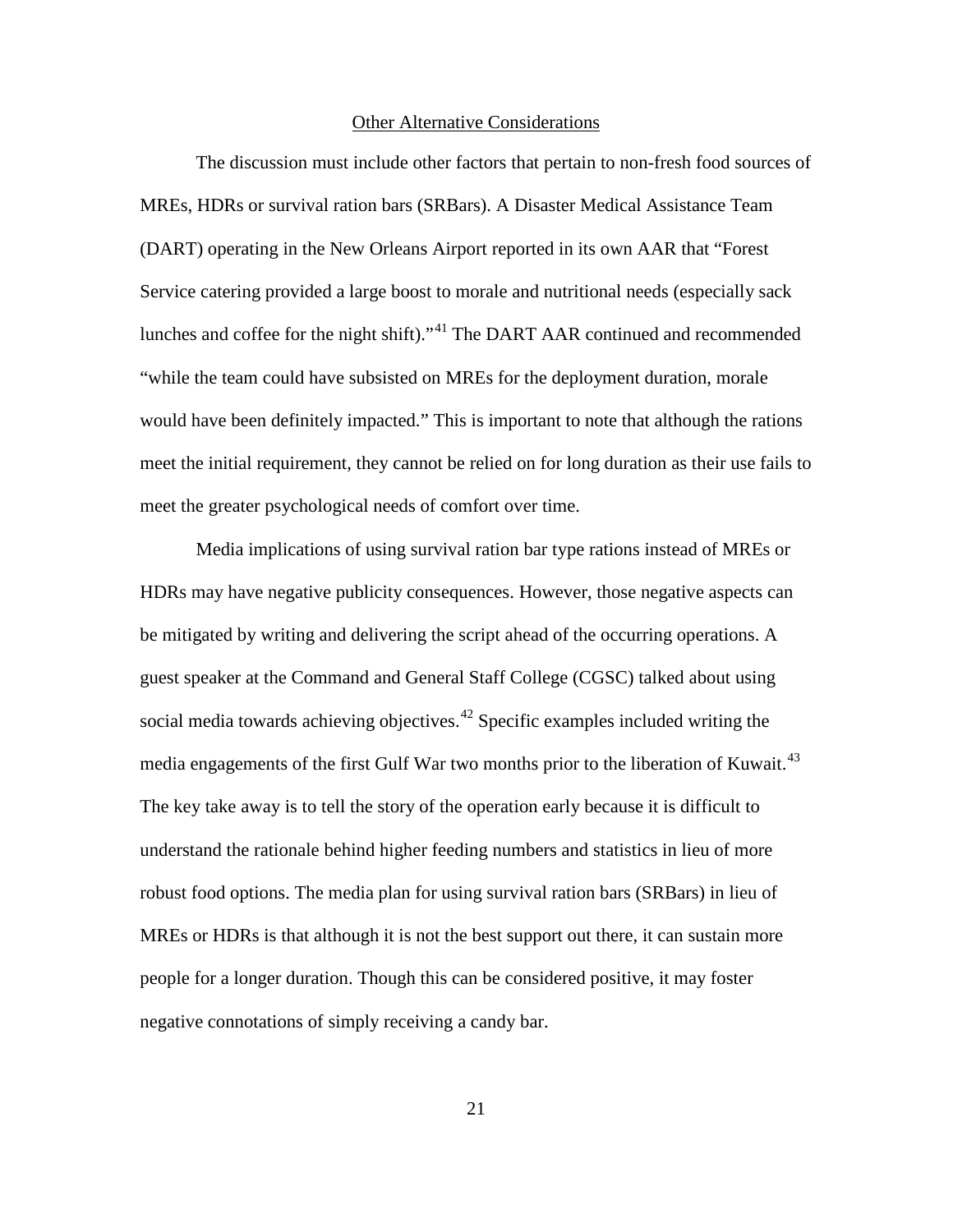<u>1</u> <sup>1</sup>U.S. Department of Homeland Security, "The Federal Response to Hurricane" Katrina Lessons Learned," February 2006, 51-64, http://emergency.cdc.gov/disasters/ hurricanes/katrina/pdf/katrina-aar.pdf (accessed 20 November 2011).

<sup>2</sup>Richard D. Knabb, Jamie R. Rhome, and Daniel P. Brown, "Tropical Cyclone Report," National Hurricane Center, 10 August 2006, http://www.nhc.noaa.gov/pdf/TCR-AL122005 Katrina.pdf (accessed 20 September 2011).

<sup>3</sup>CNN, "Bush signs \$10.5 billion disaster aid bill," 3 September 2005, http:// articles.cnn.com/2005-09-02/politics/katrina.congress\_1\_disaster-relief-pelosi-senatebuilding? s=PM:POLITICS (accessed 20 September 2011).

<sup>4</sup>State of Mississippi, "Emergency Support Function 8 Health and Medical," *Hurricane Katrina After Action Report and Recommendations*, 1 June 2006, http://msdh.ms.gov/msdhsite/\_static/resources/1676.pdf (accessed 25 September 2011).

 $<sup>5</sup>$ Ibid., 32.</sup>  $6$ Ibid.  $7$ Ibid., 18,44. 8 Ibid., 18. <sup>9</sup>Ibid., 49.  $10$ Ibid., 56.  $11$ Ibid., 66.

<sup>12</sup>Centers for Disease Control and Prevention, "Hurricane Katrina After Action" Review," *Coordinating Office for Terrorism Preparedness and Emergency Response,*" http://www.bt.cdc.gov/disasters/hurricanes/katrina/pdf/katrina-aar.pdf (accessed 25 September 2011).

 $^{13}$ Ibid., 41.

 $14$ Ibid., 42.

<sup>15</sup>U.S. Government Accounting Office, "Homeland Security: Preparing for and Responding to Disasters," Testimony before the Subcommittee on Homeland Security, Committee on Appropriations, House of Representatives, 9 March 2007, http://www.gao.gov/products/GAO-07-395T (accessed 20 November 2011).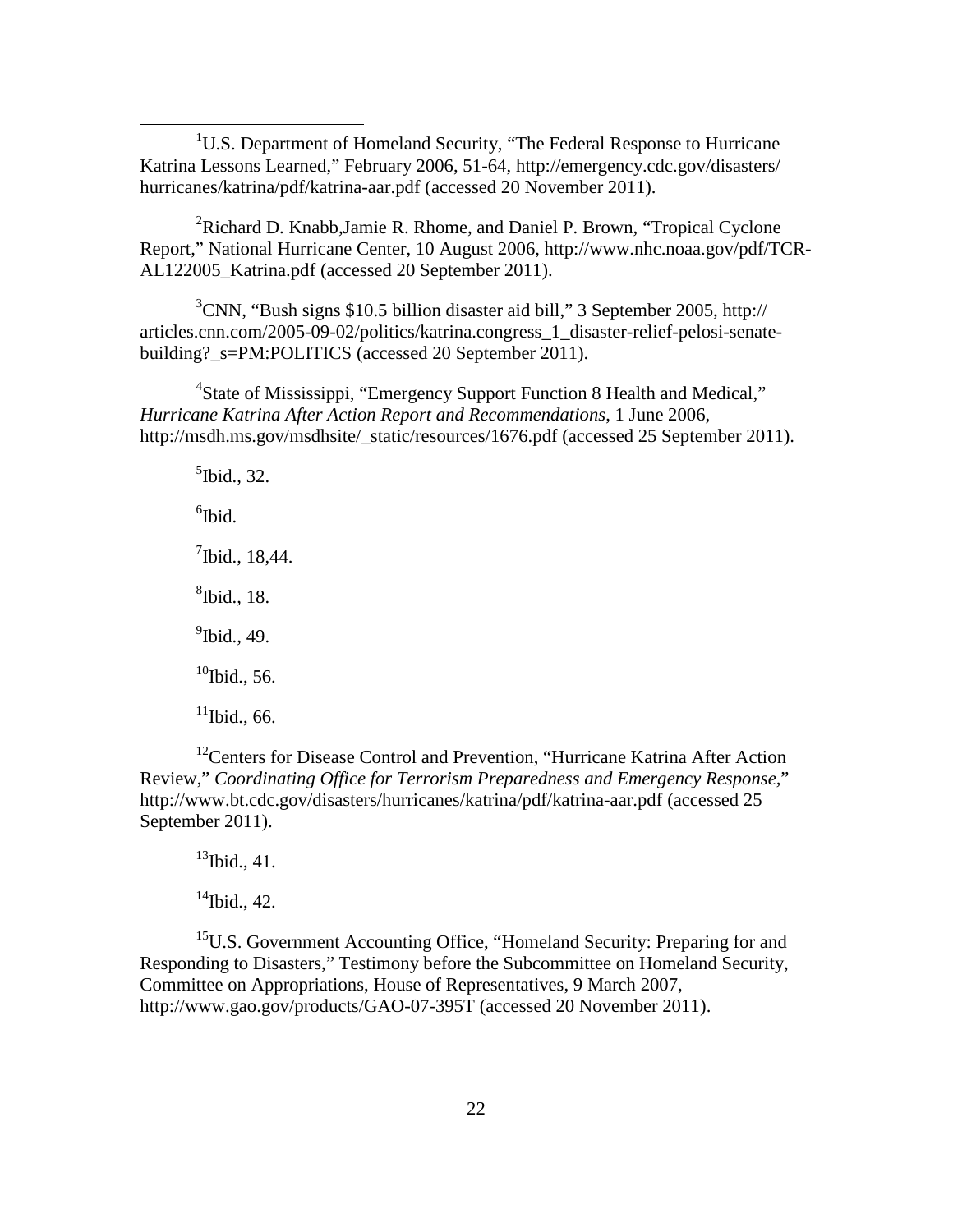$16$ Charles S. Clark, "FEMA chief says pre-staging is key to rapid disaster response," *Government Executive,* [http://www.govexec.com/defense/2011/10/fema-chief](http://www.govexec.com/defense/2011/10/fema-chief-says-pre-staging-is-key-to-rapid-disaster-response/35241/)[says-pre-staging-is-key-to-rapid-disaster-response/35241/](http://www.govexec.com/defense/2011/10/fema-chief-says-pre-staging-is-key-to-rapid-disaster-response/35241/) (accessed 27 October 2011).

 $17$ Ibid.

 $18$ Ibid.

<sup>19</sup>US Agency for International Development (USAID), USAID Fact Sheet #1, 13 January 2010, http://www.usaid.gov/locations/latin\_america\_caribbean/country/haiti/eq /documents/01.13.10-USAID-DCHAHaitiEarthquakeFactSheet01.pdf (accessed 20 September 2011).

<sup>20</sup>Combined Arms Support Command (CASCOM), "R-CAAT Series, Summary of Observations, Insights, and Lessons (OIL)," 8 June 2010, https://webmail2.us.army. .mil/iwc\_static/layout/main.html?lang=en&16.01\_221723 and https://www.us.army .mil/suite/page/638703 (accessed 25 September 2011).

 $^{21}$ Ibid.  $^{22}$ Ibid.  $^{23}$ Ibid.  $^{24}$ Ibid.  $^{25}$ Ibid.  $^{26}$ Ibid.  $^{27}$ Ibid.  $^{28}$ Ibid.  $^{29}$ Ibid.  $30$ Ibid., 36.  $31$ Ibid.

 $32^{\circ}$ U.S Agency for International Development (USAID), "Haiti Earthquake. Fact Sheet #6 Fiscal Year (FY) 2010," 18 January 2010, 2, http://www.usaid.gov/our\_work /humanitarian\_assistance/disaster\_assistance/countries/haiti/template/fs\_sr/fy2010/haiti\_e q\_fs06\_01-18-2010.pdf (accessed 26 September 2011).

 $33$ Ibid.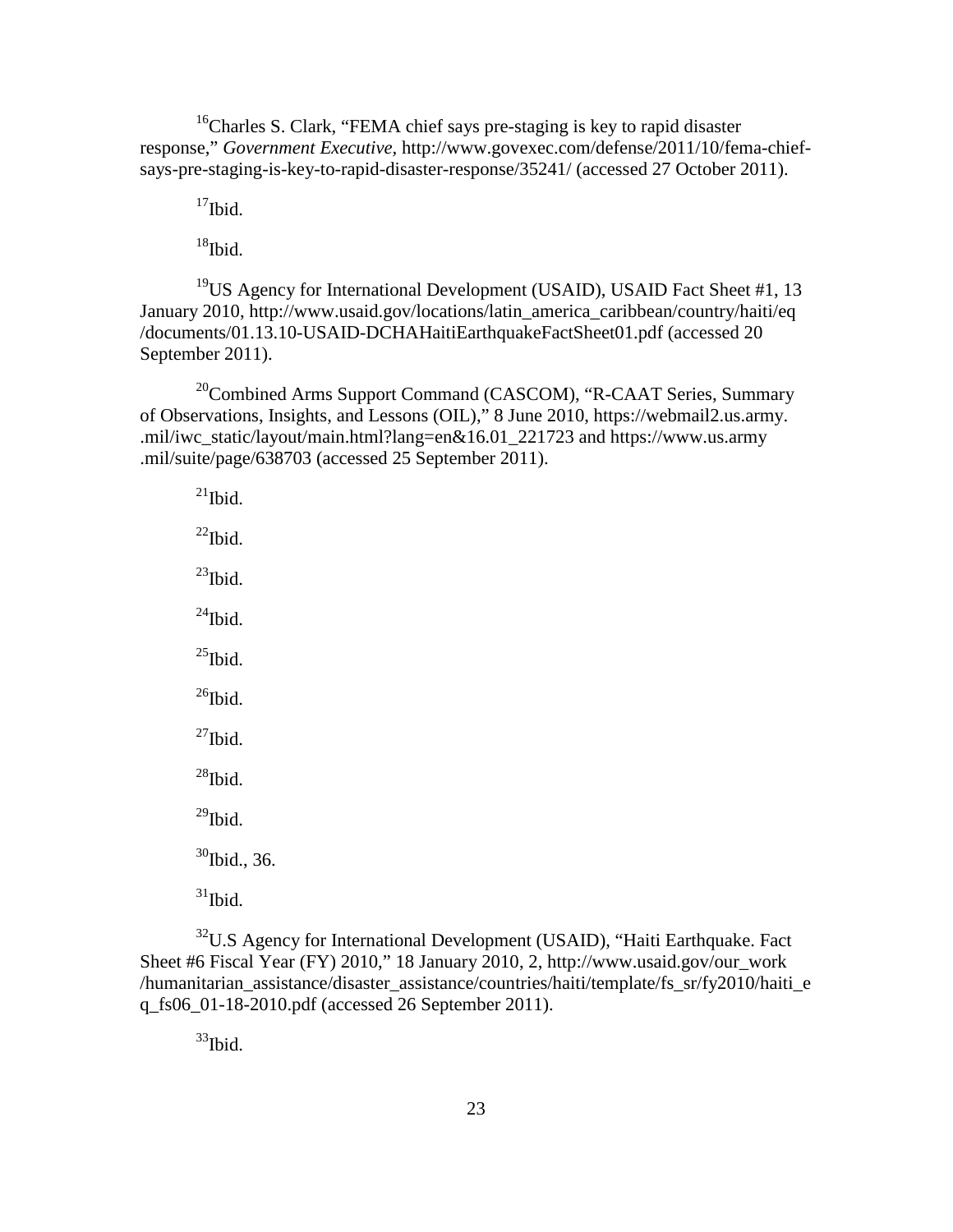<sup>34</sup>World Food Programme, "High Energy Biscuits–Food For Emergencies," 14 January 2010,<http://www.wfp.org/stories/high-energy-biscuits-food-emergencies> (accessed 1 December 2011).

35World Food Programme, "High Energy Biscuits," 11 December 2008, <http://www.wfp.org/content/high-energy-biscuits> (accessed 1 December 2011).

 $36$ Ibid., 2.

 $37$ Ibid.

<sup>38</sup>Gordon Lubold, "Haiti earthquake: despite fears of rioting, US starts airdrops," *Christian Science Monitor*, 19 January 2010, http://www.csmonitor.com/USA/Military/ 2010/0119/Haiti-earthquake-despite-fears-of-rioting-US-starts-airdrops (accessed 20 November 2011).

 $39$ Larry Shaughnessy, "U.S. Air Force drops 55,000 pounds of food, water into Haiti," *CNN*, 18 January 2010, http://articles.cnn.com/2010-01-18/world/haiti.airdrop \_1\_airdrop-haiti-water?\_s=PM:WORLD (accessed 20 November 2011).

 $^{40}$ Jacqueline Charles, Lesley Clark, David Ovalle, and Carol Rosenberg, "New airfields, port reopening speed up aid to Haiti," *Stars and Stripes*, 21 January 2010, http:// www.stripes.com/news/new-airfields-port-reopening-speed-up-aid-to-haiti-1.98284 (accessed 20 November 2011).

<sup>41</sup>Dr Helen Miller, Joel McNamara, and Dr Jon Jui, "Hurricane Katrina After Action Report," *Disaster Medical Assistance Team-2 New Orleans Airport: August 31 to September 10, 2005,*" 25 September 2005, http://www.disastersrus.org/katrina/20051209 101252-51802.pdf (accessed 25 September 2011).

42John Rendon, CGSC ILE 12-01, Guest Speaker Series, 20 September 2011.

 $43$ Ibid.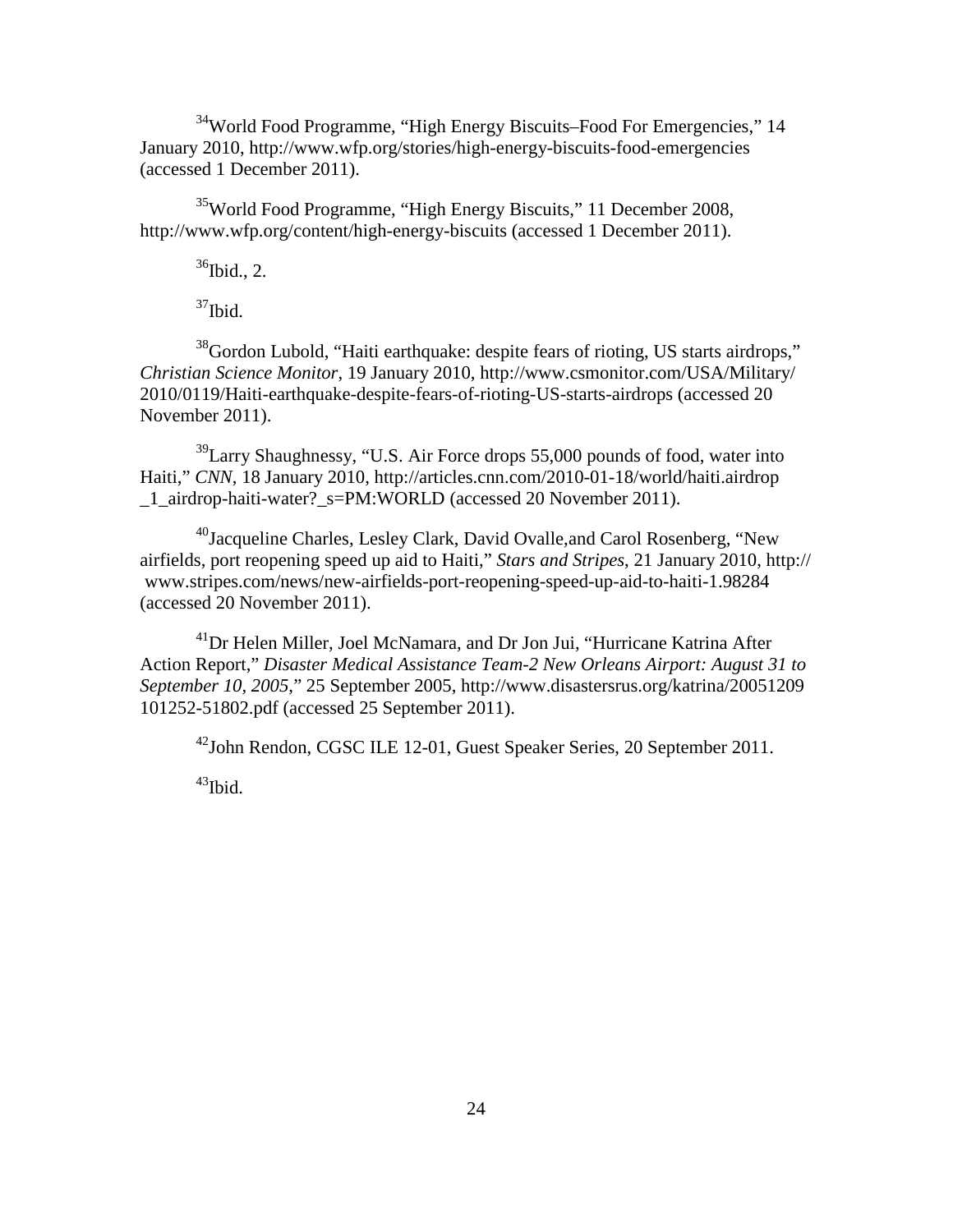# CHAPTER 3

### RESEARCH METHODOLOGY

# Introduction

This thesis used case studies to evaluate FEMA and USAID's nonuse of emergency ration bars during natural disasters and how alternative rations may have improved response time while saving money and allowing quicker transportation of relief supplies following Hurricane Katrina in 2005 and a 7.0 magnitude earthquake to Haiti in 2010. This analysis describes the research design and strategy that led to evidence collection, which provided solid data for future analysis.

# Design Methodology

This thesis followed mixed method designs described by Dr. John W. Creswell which included mixed method research designs that incorporate both qualitative and quantitative aspects.<sup>[1](#page-53-0)</sup> Quantitative aspects identify numerical figures that answer questions of how many in order to describe relationships. The data collected "can be analyzed using statistical procedures."<sup>[2](#page-53-1)</sup> The strength of quantitative design methodology is that it is a science of hard numbers and facts that produce data that can easily be analyzed. This is why costs in dollars, weights, and measures will be used to compare the different ration types. However a weakness in quantitative design is that there are contextual aspects that cannot easily be applied with raw numerical data. This was mitigated by balancing qualitative designs in the second half of the mixed methodology. Qualitative aspects identify natural factors that answer questions of why or purpose in order to describe relationships. Dr. Creswell further explains that the data collected is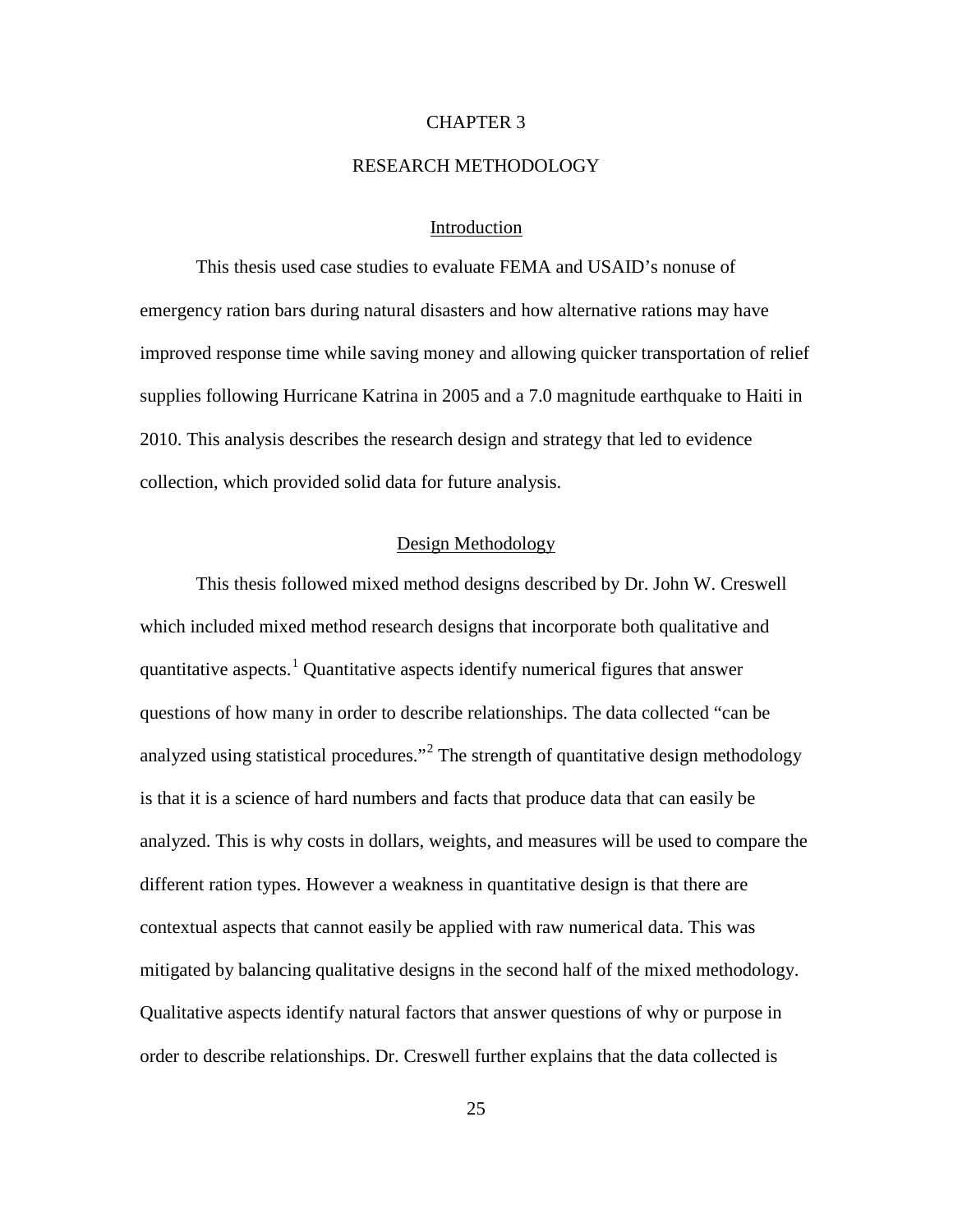then analyzed "building from particulars to general themes . . . making interpretations of the meaning of the data.<sup>[3](#page-54-0)3</sup> A particular strength of qualitative design that pertains to this thesis is that complex theory constructs can be defined and valued against known ideas. U.S. Army sustainment doctrine was chosen to evaluate the different ration types as it framework familiar to military logisticians. A weakness of qualitative design is that personal biases can influence the study. To mitigate this weakness, the thesis used current joint doctrine that applies to all branches of military service as much as practicable. Joint Publication 4-0 exactly matches four of the eight sustainment priciples and closely matches the remaining principles.<sup>[4](#page-54-1)</sup> Additionally the quantitative and qualitative aspects of this mixed methodologies approach balance the strengths of each methodology and mitigate the other methodology's weaknesses.

# Design Strategy

This thesis followed two mixed method strategies described by Dr. John W. Creswell; first, the sequential explanatory strategy and secondly the sequential exploratory strategy. Sequential explanatory strategies collect and analyze "quantitative data in the first phase of research followed by the collection and analysis of qualitative data in a second phase that builds on the results of the initial quantitative results."<sup>[5](#page-54-2)</sup> The sequential explanatory strategy investigated raw attributes of each ration type in order to analyze its meanings.

Sequential exploratory strategies collect and analyze qualitative data in the first phase "followed by a second phase of quantitative data collection and analysis that builds on the results of the first qualitative phase."[6](#page-54-3) The sequential exploratory strategy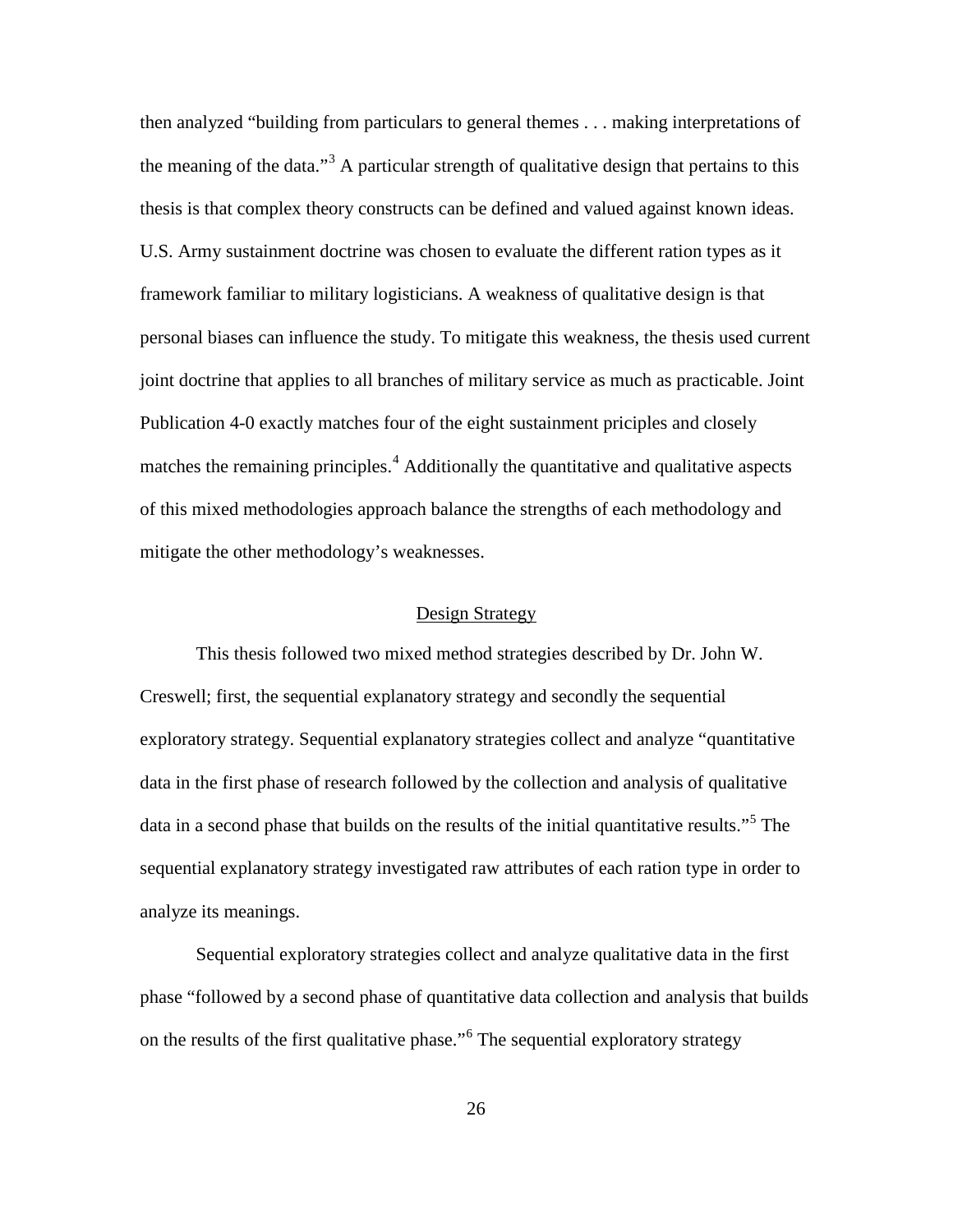investigated U.S. Army doctrinal attributes of each ration type assigning values to their qualities in order to interpret the results. These strategies are further described below.

The sequential explanatory strategy starts by identifying efficiencies of the different ration types from the two case studies of Hurricane Katrina and the Haitian earthquake. This design depicted how alternative rations that are more cost effective would benefit the taxpayer. First, basic raw data needed to be compiled about the specific ration types and is depicted in Table 1: Unpopulated Basic Attribute Comparisons of MREs, HDRs, and SRBars.<sup>[7](#page-55-0)</sup>

| Table 1.                 |                            | Unpopulated Basic Attribute Comparisons of MREs, HDRs, and SRBars |                                                      |
|--------------------------|----------------------------|-------------------------------------------------------------------|------------------------------------------------------|
| <b>Variables</b>         | MRE*<br>(expended per day) | <b>HDR</b>                                                        | <b>Survival Ration**</b><br>(consuming 6 bars daily) |
| <b>Rations Per Day</b>   |                            |                                                                   |                                                      |
| <b>Cost Per Ration</b>   |                            |                                                                   |                                                      |
| Calories                 |                            |                                                                   |                                                      |
| Protein, Fat, Carb Mix   |                            |                                                                   |                                                      |
| <b>Weight Per Ration</b> |                            |                                                                   |                                                      |
| <b>Storage Temp</b>      |                            |                                                                   |                                                      |
| Shelf Life               |                            |                                                                   |                                                      |
| Pallet Weight (48x40)    |                            |                                                                   |                                                      |
| Pallet Feeds (48 x 40)   |                            |                                                                   |                                                      |

*Source:* Created by author with DLA representative, Ralph Laurie.

\* 2 MREs are required to meet Recommended Daily Intake (RDA) as per Department of Health ans Human Services.

\*\* The SRBar contains 6 bars of 400 calories each so an entire package must be consumed to meet Recommended Daily Intake (RDA) as per Department of Health and Human Services.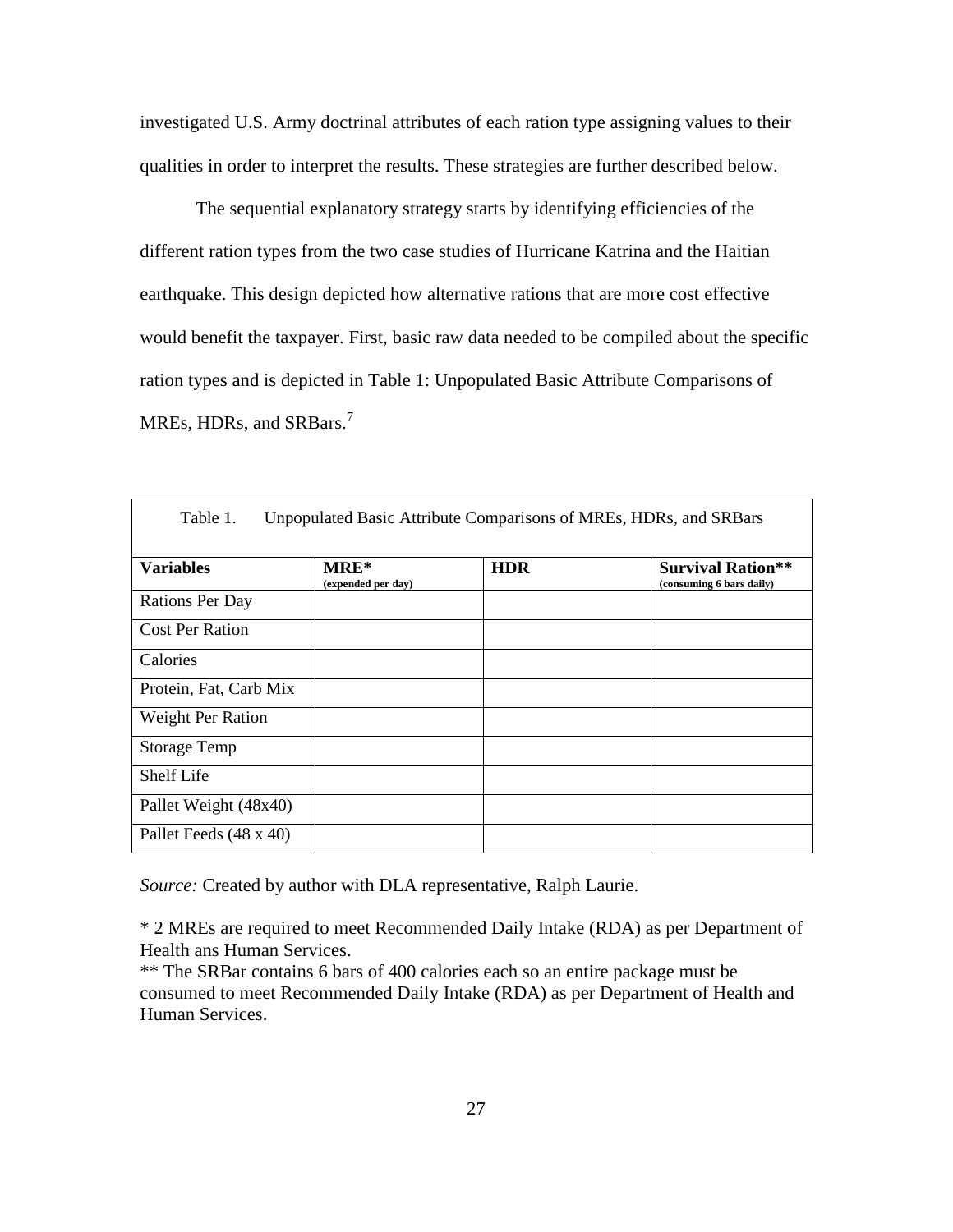Data obtained from a populated table 1 will be extrapolated to form fiscal supply costs and quantifiable comparisons applied to depict amount of meals consumed and at what cost. This data has quantitative value when applied to historical facts and figures. It will be further analyzed in chapter 4 to determine either positive or negative benefits.

Secondly, a logistical comparison of the same case studies analyzed if the smaller ration type could be distributed more efficiently to affected populations. This analysis will include logistical assets required and pallet positions saved given any supply cost benefits. This analysis considers supply cost benfits and only predicts further additional savings from transportation reductions associated with fuel consumption, manpower operating distribution assets, or maintenance costs that would increase any benfits already related to the supply costs.

The sequential exploratory strategy starts by identifying the qualities applied by the U.S. Army's approved sustainment doctrine to the three rations types studied - an MRE, HDR, or SRBar–to determine which rations best meet model standards. Field Manual (FM) 4-0 was used for this purpose as the U.S. Army's baseline document for sustainment across the full spectrum of operations for Active Component Soldiers, National Guard, and Army Reserves. FM 4-0 lists the principles of sustainment and how they "are essential to maintaining combat power, enabling strategic and operational reach, and providing Army forces with endurance."[8](#page-55-1) During a Humanitarian Assistance/Disaster Relief operation, this thesis calculated which ration choices best met each of the eight principles of sustainment: integration, anticipation, responsiveness, simplicity, economy, survivability, continuity, and improvisation.<sup>[9](#page-55-2)</sup> Each principle is militarily generic and had to be interpreted in how it would be applied into a

28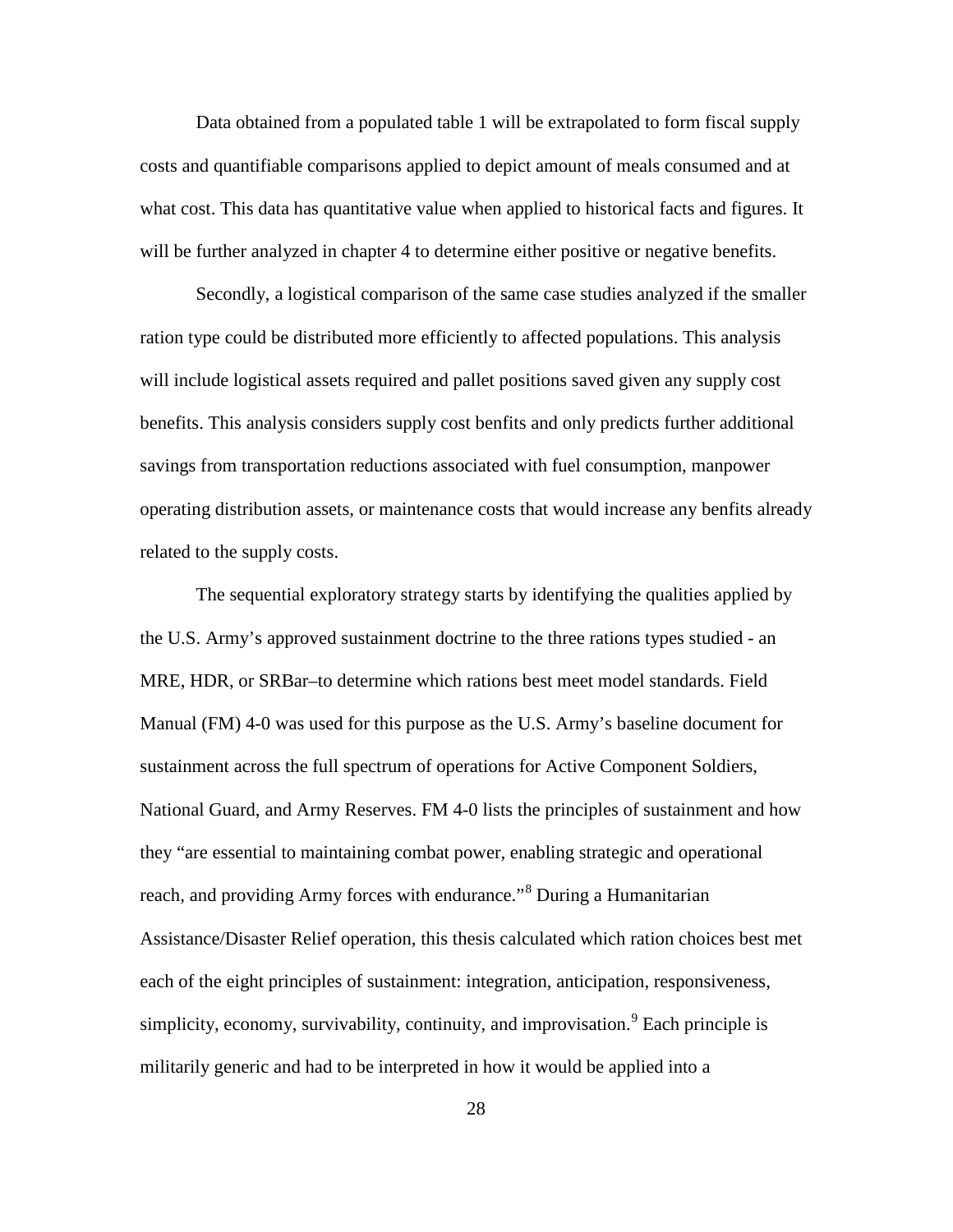humanitarian assistance or disaster relief operation. Data detailing each principle is depicted in table 2: Eight Principles of Sustainment as Defined in FM 4-0.<sup>[10](#page-56-0)</sup> A decision matrix will be created to graphically depict rankings that meet the U.S Army's definition of the principles of sustainment and is shown in chapter 4 via table 5.

|                | Eight Principles of Sustainment as Defined in FM 4-0<br>Table 2.                                                                                                                                                                                |  |  |
|----------------|-------------------------------------------------------------------------------------------------------------------------------------------------------------------------------------------------------------------------------------------------|--|--|
| Integration    | Joins all of the elements of sustainment (tasks, functions, systems, processes,<br>and organizations) to operations assuring unity of purpose and effort.                                                                                       |  |  |
| Anticipation   | Ability to foresee events and requirements and initiate necessary actions that<br>most appropriately satisfy a response.                                                                                                                        |  |  |
| Responsiveness | Ability to meet changing requirements on short notice and to rapidly sustain<br>efforts to meet changing circumstances over time.                                                                                                               |  |  |
| Simplicity     | Relates to processes and procedures. Unnecessary complexity of processes<br>and procedures compounds the confusion. Simplicity fosters efficiency<br>throughout the operations process and allows for more effective control of<br>sustainment. |  |  |
| Economy        | Providing sustainment resources in an efficient manner to enable a<br>commander to employ all assets to generate the greatest effect possible.                                                                                                  |  |  |
| Survivability  | Ability to protect personnel, information, infrastructure, and assets from<br>destruction or degradation.                                                                                                                                       |  |  |
| Continuity     | Uninterrupted provision of sustainment across all levels of [operation] war.                                                                                                                                                                    |  |  |
| Improvisation  | Ability to adapt sustainment operations to unexpected situations or<br>circumstances affecting a mission.                                                                                                                                       |  |  |

*Source:* Created by author based on U.S. Department of the Army, Field Manual 4-0, *Sustainment* (Washington, DC: Government Printing Office, 30 April 2009).

This research methodology provides a thorough analysis as to whether HA/DR

feeding can be improved. This thesis incorporates statistics from actual events and

applies U.S. Army doctrine as a theoretical template. The results may highlight areas of

waste and finds solutions that not only benefit those on the ground in need, but could

redefine intergovernmental agency policy objectives.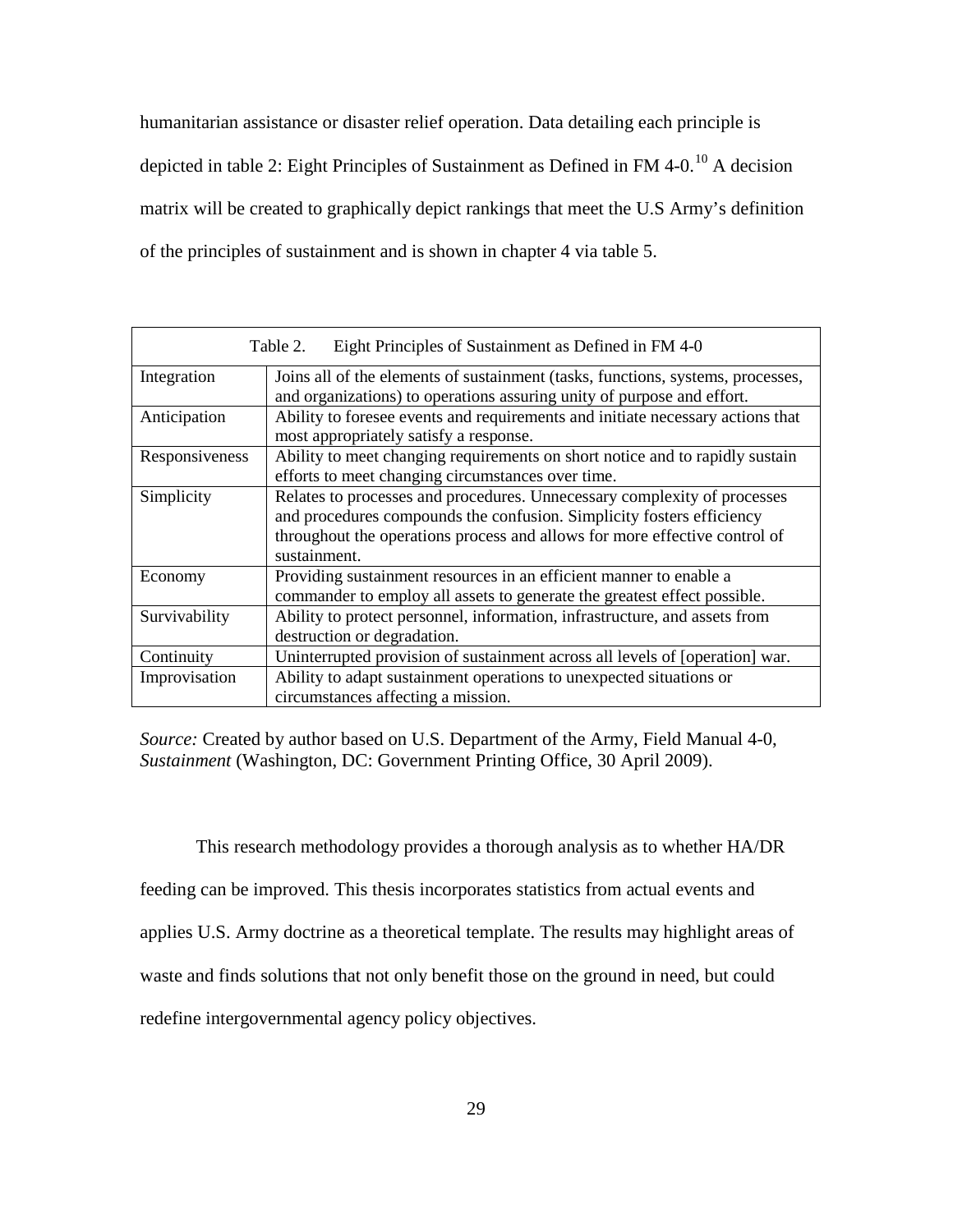<u>1</u> <sup>1</sup>John Creswell, *Research Design: Qualitative, Quantitative, and Mixed Methods Approaches* (Thousand Oaks, CA: Sage Publications, 2009), 4.

 $\mathrm{^{2}Ibid.}$ 

 $3$ Ibid.

4 U.S. Department of Defense. Joint Publication 4-0, *Joint Logistics* (Washington DC: Government Printing Office, 18 July 2008), xvi-xvii.

<sup>5</sup>Ibid., 211.

 ${}^{6}$ Ibid.

<sup>7</sup> Author source, Table 1: Unpopulated Basic Atribute Comparisons of MREs, HDRs, and SRBars

8 U.S. Department of the Army, Field Manual 4-0, *Sustainment* (Washington, DC: Government Printing Office. 30 April 2009), 1-1 to 1-4.

<sup>9</sup>Ibid.

 $10$ <sup>10</sup>Created by author based on Field Manual 4-0, dated 30 April 2009, Table 2: Eight Principles of Sustainment as Defined in FM 4-0.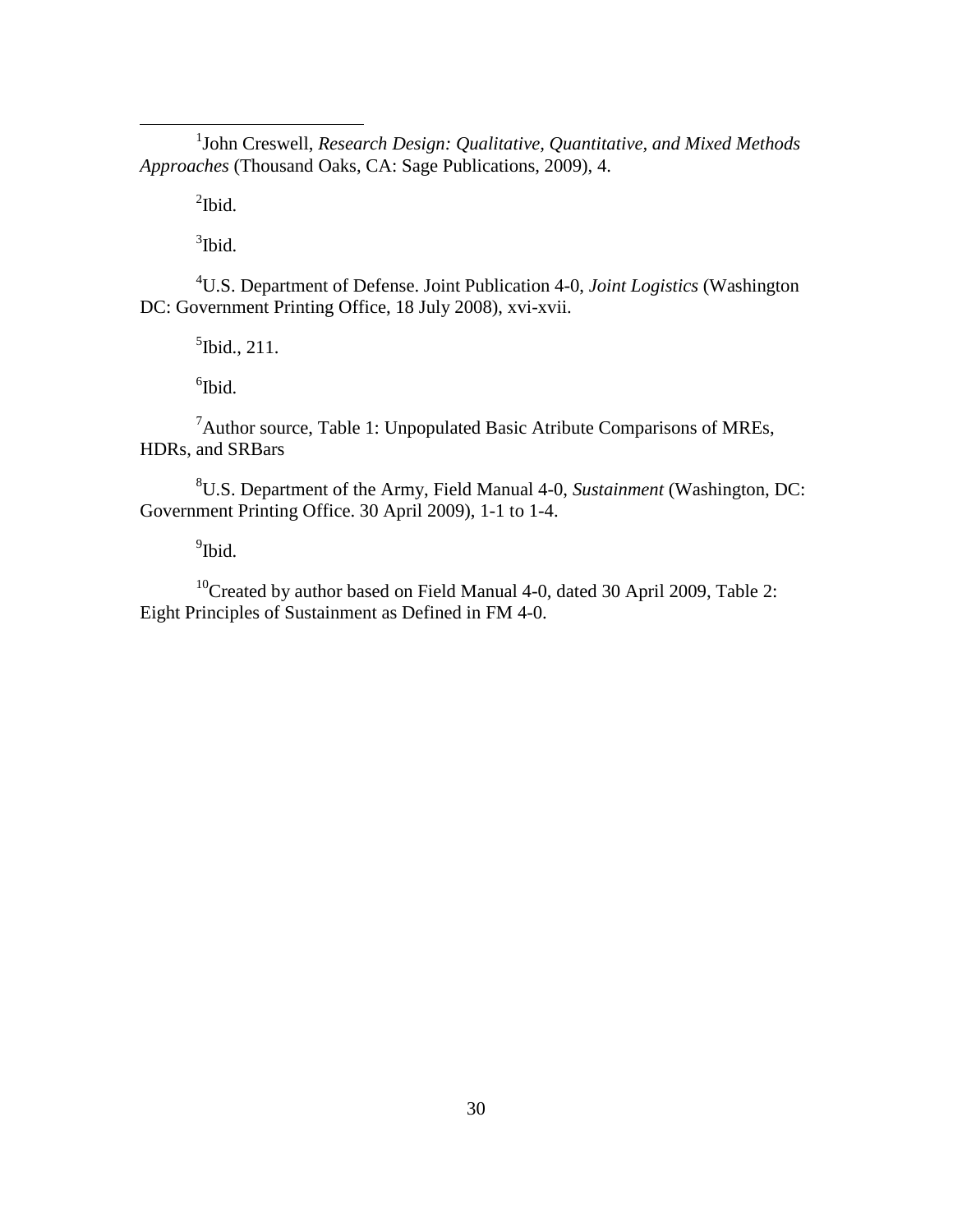# CHAPTER 4

## ANALYSIS

# Introduction

This research was conducted to determine whether FEMA and USAID could more efficiently provide feeding rations during Humanitarian Assistance / Disaster Relief (HADRs) operations by using high calorie survival ration bars in lieu of MREs and HDRs and save time, money, and resources for improved future operations. In order to determine efficiencies, a sequential explanatory and exploratory analysis was conducted into each agency's response. This analysis is derived from the literature review and the raw data generated from the research design methodology.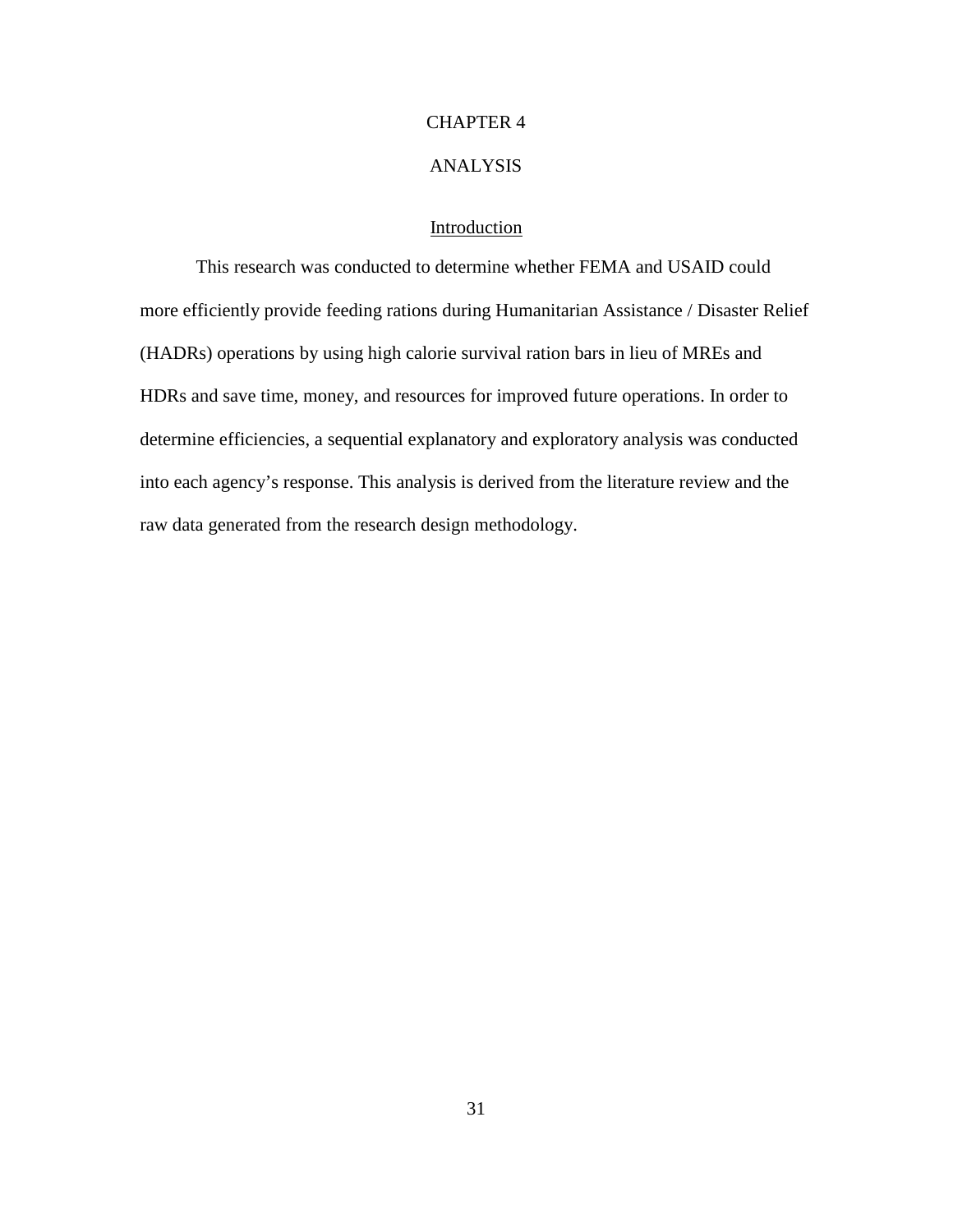| <b>Variables</b>       | <b>MRE*</b><br>(expanded per day) | <b>HDR</b>           | <b>Survival Ration**</b><br>(consuming 6 bars daily) |
|------------------------|-----------------------------------|----------------------|------------------------------------------------------|
| <b>Rations Per Day</b> | (2)                               | 1                    |                                                      |
| <b>Cost Per Ration</b> | \$7.20<br>(\$14.40)               | \$4.65               | \$3.00                                               |
| Calories               | (2500)<br>1250                    | 2200                 | 2400                                                 |
| Protein, Fat, Carb Mix | 13%, 36%, 51%                     | 11%, 29%, 60%        | 10%, 24%, 66%                                        |
| Weight Per Ration      | 28 ounces $(56 oz)$               | 40 ounces            | 20 ounces                                            |
| <b>Storage Temp</b>    | 80F maximum                       | 80F maximum          | $-22F$ to 149F max                                   |
| <b>Shelf Life</b>      | 3 years                           | 3 years              | 5 years                                              |
| Pallet Weight (48x40)  | 1098 pounds                       | 1237 pounds          | 2340 pounds                                          |
| Pallet Feeds (48 x 40) | 576 meals per pallet              | 480 meals per pallet | 1800 meals per pallet                                |

*Source:* Created by author with DLA representative, Ralph Laurie.

\* 2 MREs are required to meet Recommended Daily Intake (RDA) as per Department of Health ans Human Services.

\*\* The SRBar contains 6 bars of 400 calories each so an entire package must be consumed to meet Recommended Daily Intake (RDA) as per Department of Health and Human Services.

First, a sequential explanatory procedure started with raw data and is populated in Table 3: Basic Attribute Comparisons of MREs, HDR, and SRBars. This formed the foundation of further quantitative analyses of U.S. government agency response during the 2005 Hurricane Katrina in the United States and the 20[1](#page-72-0)0 Haitian earthquake.<sup>1</sup> Data was placed into table 4 and table 5, respectively. As reported by a Defense Logistical Agency representative in USNORTHCOM, DOD provided "2.1 million MREs to USAID at a cost of \$15 million dollars" and "FEMA distributed 26 million MREs during Hurricane Katrina at a cost of \$192 million dollars."[2](#page-72-1) There was necessary adjustments to figures in formulating the data as some ration types require multiple issues per day due to daily caloric requirements. Because the Department of Health and Human Services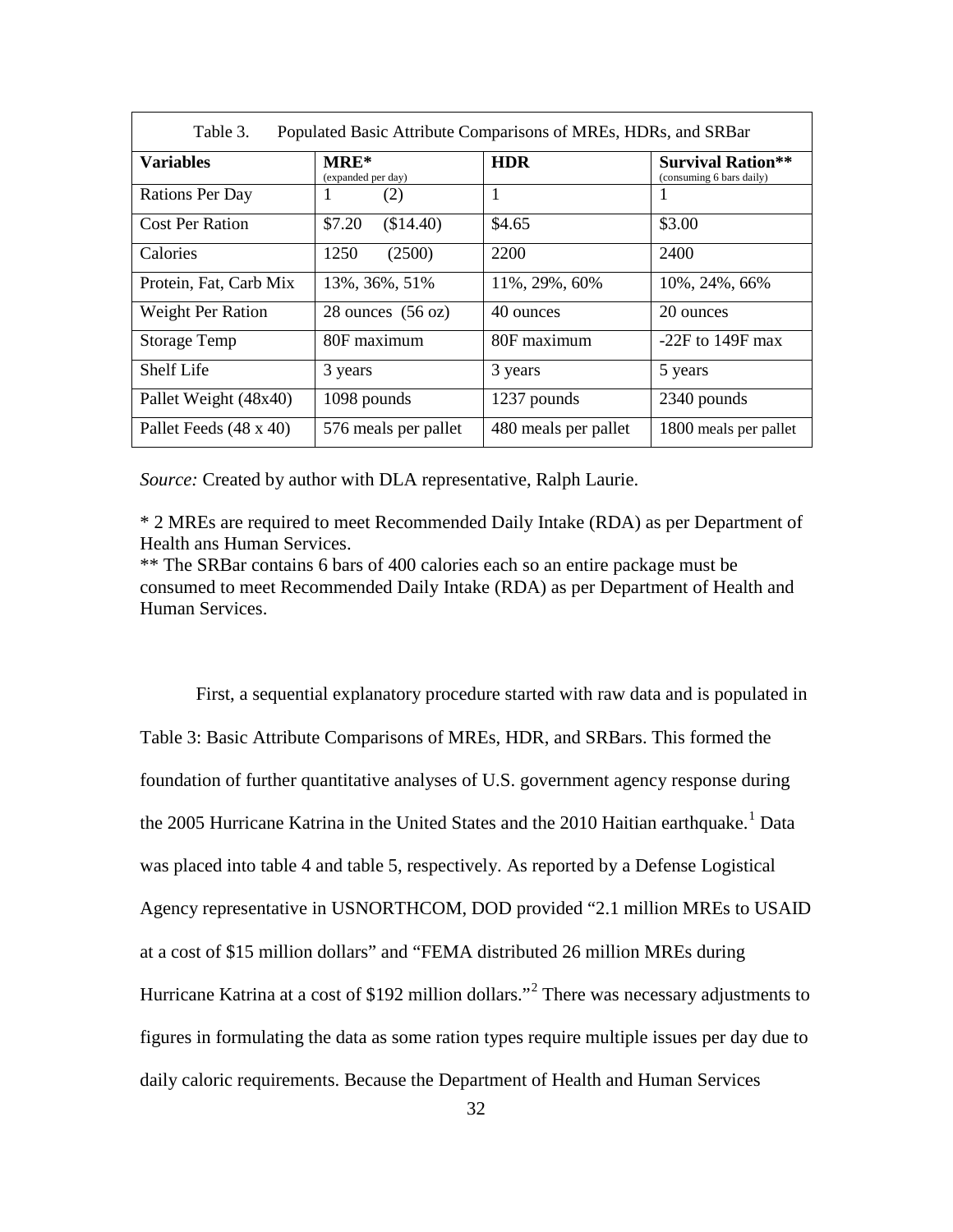recommends 2200 calories per day, then two MREs must be issued per day.<sup>[3](#page-72-2)</sup> The SRBar is designed to be consumed by a daily restriction of two individually wrapped bars for 800 calories giving 2[4](#page-72-3)00 total calories over the course of three days.<sup>4</sup> This analysis mandates that the total SRBar ration package be consumed in one day in order to have all the ration types calorically equal for a fair comparison.Since the HDR and SRBar are issued at one per day levels, the hypothesized issue quantities must half the MRE totals.<sup>[5](#page-72-4)</sup> So for example, if the total amount of MREs issued by DOD to USAID during the 2010 Haiti earthquake response was 2,100,000, then the HDR and SRBar hypothesized issues would be  $1,050,000$  as they are one day ration types.<sup>[6](#page-72-5)</sup> Further, the MRE and survival ration bar split option quantities are reduced 25 percent to account for a meal option that meets the daily calorie total per half day.<sup>[7](#page-72-6)</sup> Another important factor out of this table was the determination that there was no significant statistical difference among the three ration types concerning nutritional value with content of protein, fat, and carbohydrate percentages.[8](#page-72-7) The SRBar had a benefit with greater tolerances allowing higher storage temperatures, but there was no conclusive data to compare on how lower temperatures affected the MRE and HDR options.<sup>[9](#page-72-8)</sup> The SRBar shelf life duration was greater than the MRE and HDR options.<sup>[10](#page-72-9)</sup> Weight benefits by ration type also favor the SRBar over the MRE, and to the HDR albeit to a lesser degree.<sup>[11](#page-72-10)</sup> Further benfits concerning the ration types are depicted in Figure 3: Feeding Quantities By Palletized Rations.<sup>[12](#page-72-11)</sup>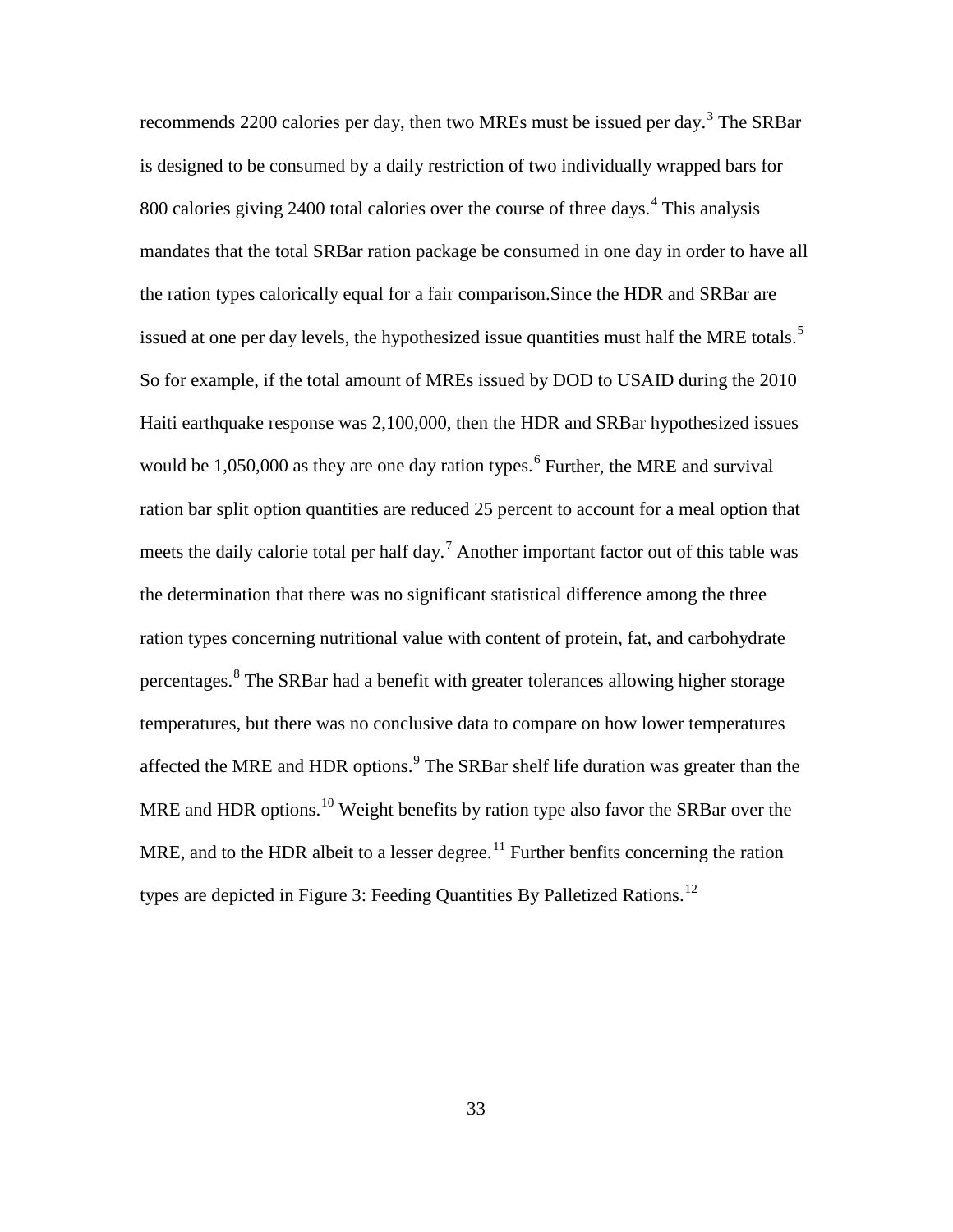

Figure 3. Feeding Quantities By Palletized Rations

*Source:* Created by author. Numbers of people fed change based on ration pallet received.

When available transportation assets are limited, then a ration type pallet that feeds more people should be utilized in order to preserve life or reduce as much human suffering as possible. This will be further explained in the formal sequential explanatory analysis

Secondly, a sequential exploratory procedure focused on qualitative analyses of both disasters response scenarios will be combined to populate data into a decision matrix in Table 7: Decision Matrix Depicting Best Fit Rations Against Eight Sustainment Principles of FM 4-0.<sup>[13](#page-72-12)</sup>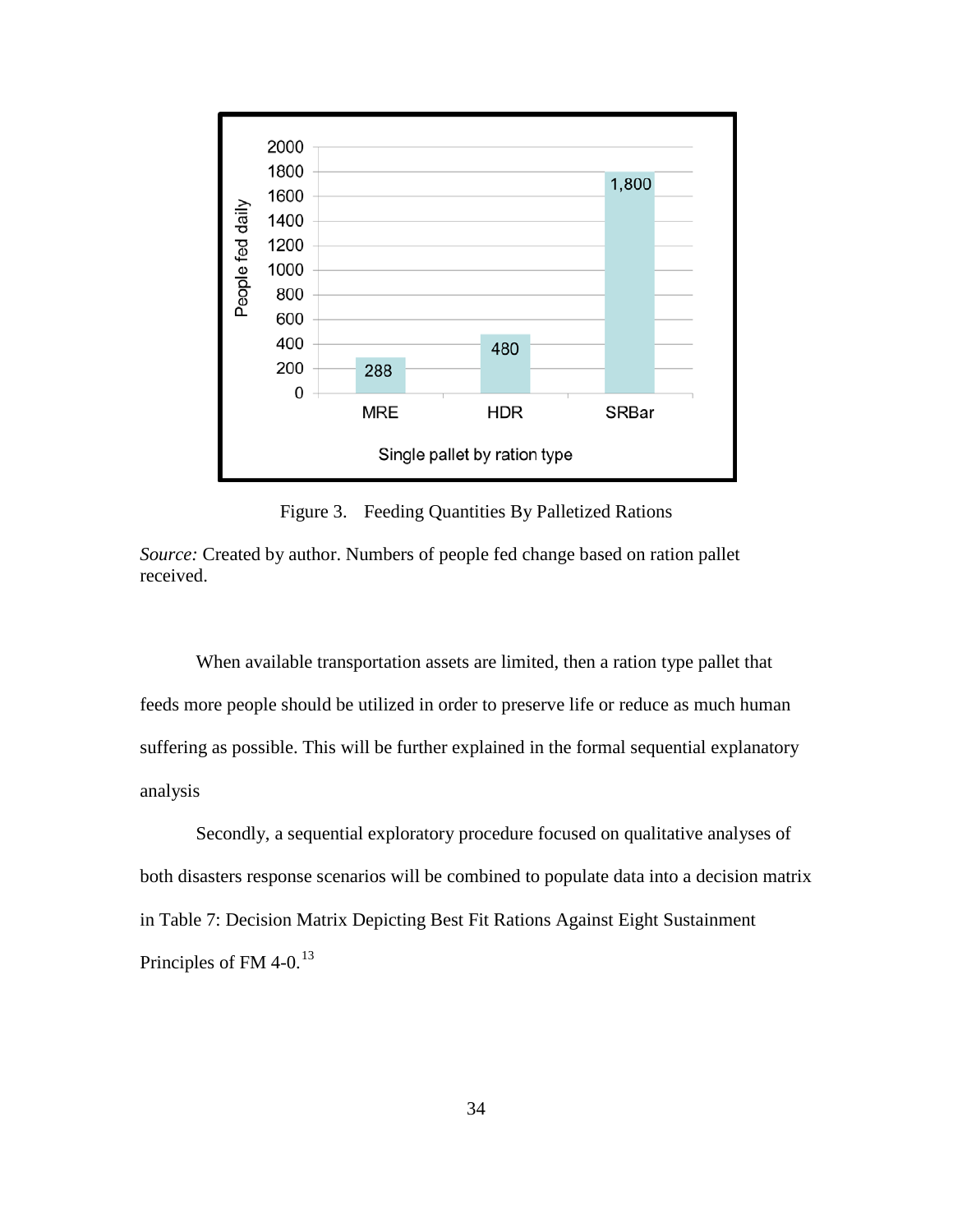#### Explanatory Analysis

The U.S. government directed FEMA to support disaster relief operations after Hurricane Katrina struck the southeastern United States in 2005 who provided 26 million MREs.<sup>[14](#page-72-13)</sup> The data was calculated and depicted in Table 4: FEMA Response to Hurricane Katrina Comparing MREs, HDRs, and SRBars.<sup>[15](#page-72-14)</sup>

| Table 4.<br>FEMA Response to Hurricane Katrina Comparing MREs, HDRs, and SRBars |               |                  |                      |          |                |          |                |
|---------------------------------------------------------------------------------|---------------|------------------|----------------------|----------|----------------|----------|----------------|
| FEMA and                                                                        | Total         | Total Cost in    | <b>Cost Benefits</b> | Total    | Weight         | Total    | Pallet         |
| Hurricane Katrina                                                               | Rations       | <b>Dollars</b>   | in Savings           | Weight   | <b>Benefit</b> | Pallet   | <b>Benefit</b> |
|                                                                                 | <b>Issued</b> |                  |                      | (sTons)  | (sTons)        | (48x40)  | (48x40)        |
| MREs @ \$7.20                                                                   | 26,000,000    | \$187,200,000    | N/A                  | 22,750   | N/A            | 45,139   | N/A            |
| weighing 28 oz                                                                  | <b>MRE</b>    |                  |                      |          |                |          |                |
| HDR <sub>s</sub> @ \$4.65                                                       | 13,000,000    | \$60,450,000     | \$126,750,000        | 16.250   | 6.500          | 27.084   | 18,055         |
| weighing 40 oz                                                                  | <b>HDR</b>    |                  | saving 68%           |          | saving         |          | saving         |
|                                                                                 |               |                  |                      |          | 29%            |          | 40%            |
| If $50/50$ Split                                                                | 6.500,000     | \$46,800,000     | \$120,900,000        | 5.688    | 12.999         | 11.285   | 30.242         |
| MREs @ \$7.20                                                                   | <b>MRE</b>    |                  | saving 65%           |          | saving         |          | saving         |
| SRBars @ \$3.00                                                                 | 6,500,000     | $+$ \$19,500,000 |                      | $+4,063$ | 58%            | $+3,612$ | 67%            |
|                                                                                 | <b>SRBar</b>  | \$66,300,000     |                      | 9.751    |                | 14.897   |                |
| SRBars @ \$3.00                                                                 | 13,000,000    | \$39,000,000     | \$148,200,000        | 8,125    | 14,625         | 7.223    | 37.916         |
| weighing 20 oz                                                                  | <b>SRBar</b>  |                  | saving 80%           |          | saving         |          | saving         |
|                                                                                 |               |                  |                      |          | 65%            |          | 84%            |

*Source:* Created by author.

The data found that MREs were the most expensive feeding ration at over \$187 million dollars.<sup>[16](#page-72-15)</sup> Combining the MRE option with the SRBar to provide a one to one daily mixture proved to have a 65 percent cost benefit costing slightly over \$60 million dollars.[17](#page-72-16) The third best fiscal option was seen in the HDR only option with a cost savings of 68 percent costing slightly over \$66 million dollars and showing that the HDR is slightly cheaper than a fifty-fifty mixture.<sup>[18](#page-72-17)</sup> However, a pure SRBar option would have yielded an 80 percent cost saving at only \$39 million dollars.<sup>[19](#page-72-18)</sup> Fiscal benefits to supply costs are depicted in Figure 4: Projected Supply Costs of Alternative Rations.[20](#page-72-19)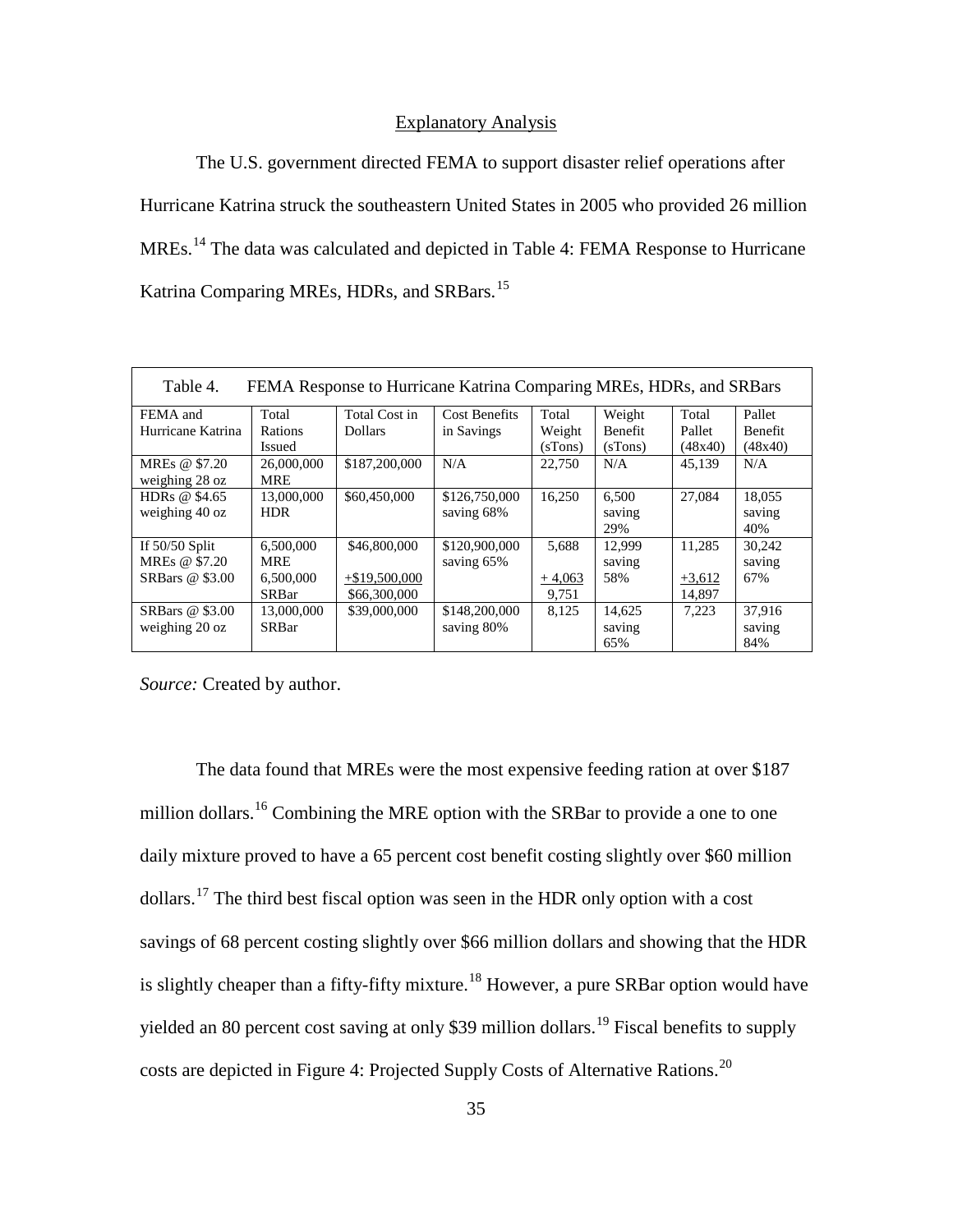

Figure 4. Projected Supply Costs of Alternative Rations Provided by FEMA *Source:* Created by author. The supply costs change based on ration type FEMA issues.

FEMA would spend less in supply costs by issuing the alternative rations instead of the MRE.<sup>[21](#page-72-20)</sup> The most expensive only MRE option is three times as costly as the HDR or MRESRBar split option.<sup>[22](#page-72-21)</sup> The most beneficial supply cost is in the SRBar at 80 percent price reduction.<sup>[23](#page-72-22)</sup> The importance of supply cost reductions is that the saved monies can then be applied to other endeavors meant to ease human suffering have a greater propensity to be actioned quicker.

There are similar benefits seen in the weight and volume aspects of these ration choices if applied to the Hurricane Katrina response model. The MRE pure option of disaster relief feeding was the heaviest at  $22,750$  short tons  $(ST)$ .<sup>[24](#page-72-2)</sup> The HDR pure option has a reduction of 6,500 short tons to 16,250 short tons decreasing weight requirements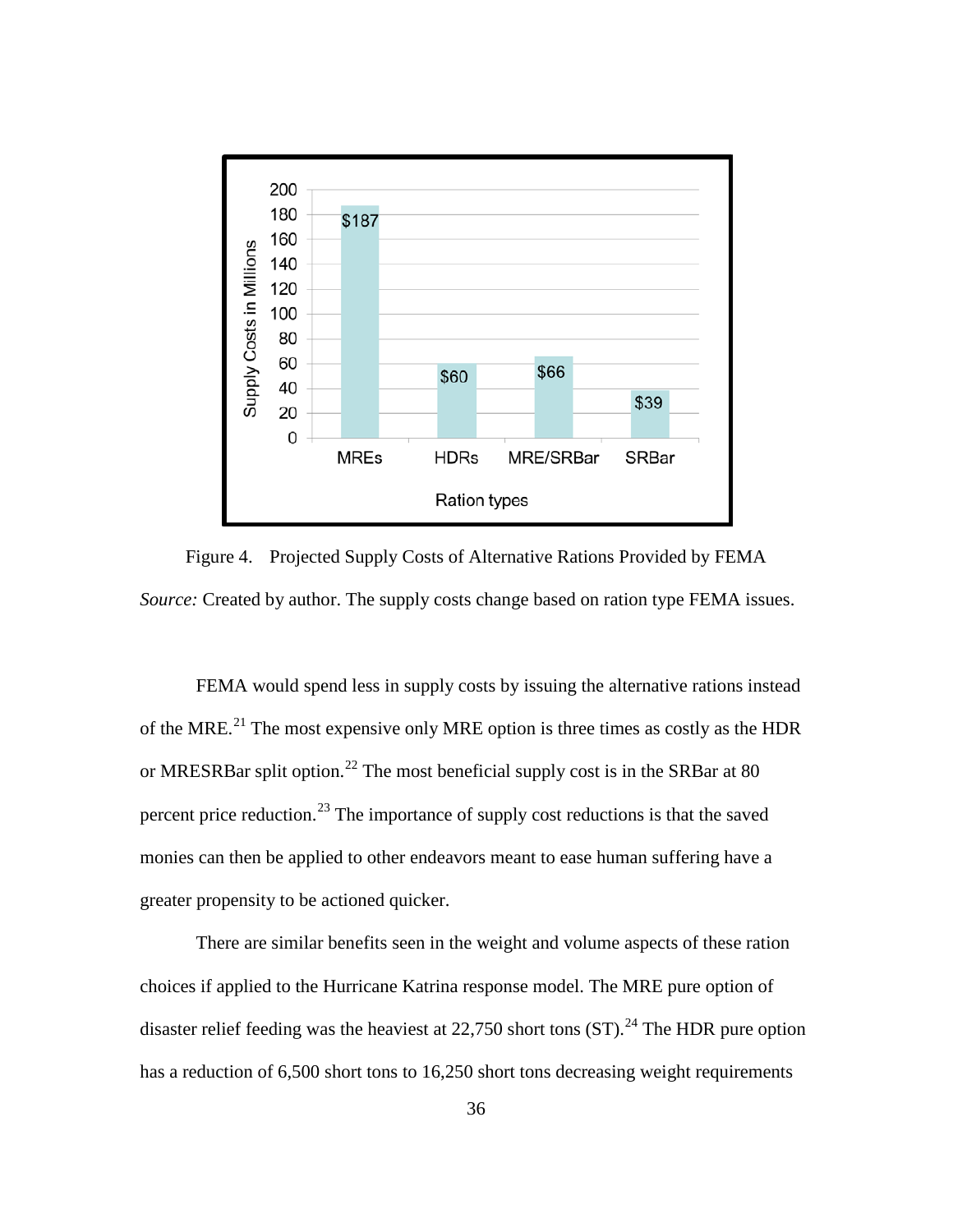by 29 percent.<sup>[25](#page-72-23)</sup> The MRE and SRBar daily equal mixture reduced 12,999 short tons to 9,751 short tons decreasing weight requirements by 58 percent.<sup>[26](#page-72-24)</sup> The lightest weight ration option was the SRBar pure solution which reduced 14,625 short tons to an 8,125 short tons requirement decreasing weight requirements by 65 percent.<sup>[27](#page-72-25)</sup> A similar trend was seen in the total number of pallets required to move the ration choices. The MRE pure option requires 45,139 pallets to move 26 million rations for 13,000,000 daily meals.[28](#page-72-26) The HDR pure option requires 27,084 pallets to move the 6,500,000 rations removing 18,055 pallet positions decreasing the movement requirement 40 percent.<sup>[29](#page-72-27)</sup> A mixture of MREs and SRBar needed only 11,285 pallets removing 30,242 pallet positions and decreasing the movement requirement  $67$  percent.<sup>[30](#page-72-28)</sup> The SRBar was once again the smallest requirement at only 7,223 pallets removing 37,916 pallet positions and decreasing the movement requirement 84 percent.<sup>[31](#page-72-29)</sup> So the bottom line once again is that the MRE option is neither cost beneficial nor logistically more efficient in weight or volume performing at the lowest level in all three categories. Although the HDRs are a slightly more cost effective option than a MRE pure option, they are much heavier and require more pallet positions to move than the MRE and SRBar mix. The SRBar was both the cheapest option weighing the least and requiring the least pallets to move.

The U.S government directed USAID to support disaster relief operations after a 7.0 magnitude earthquake struck Haiti in  $2010$ .<sup>[32](#page-72-30)</sup> The data was calculated and depicted in Table 5: USAID Response to Haiti Comparing MREs, HDRs, and SRBars.<sup>[33](#page-72-31)</sup>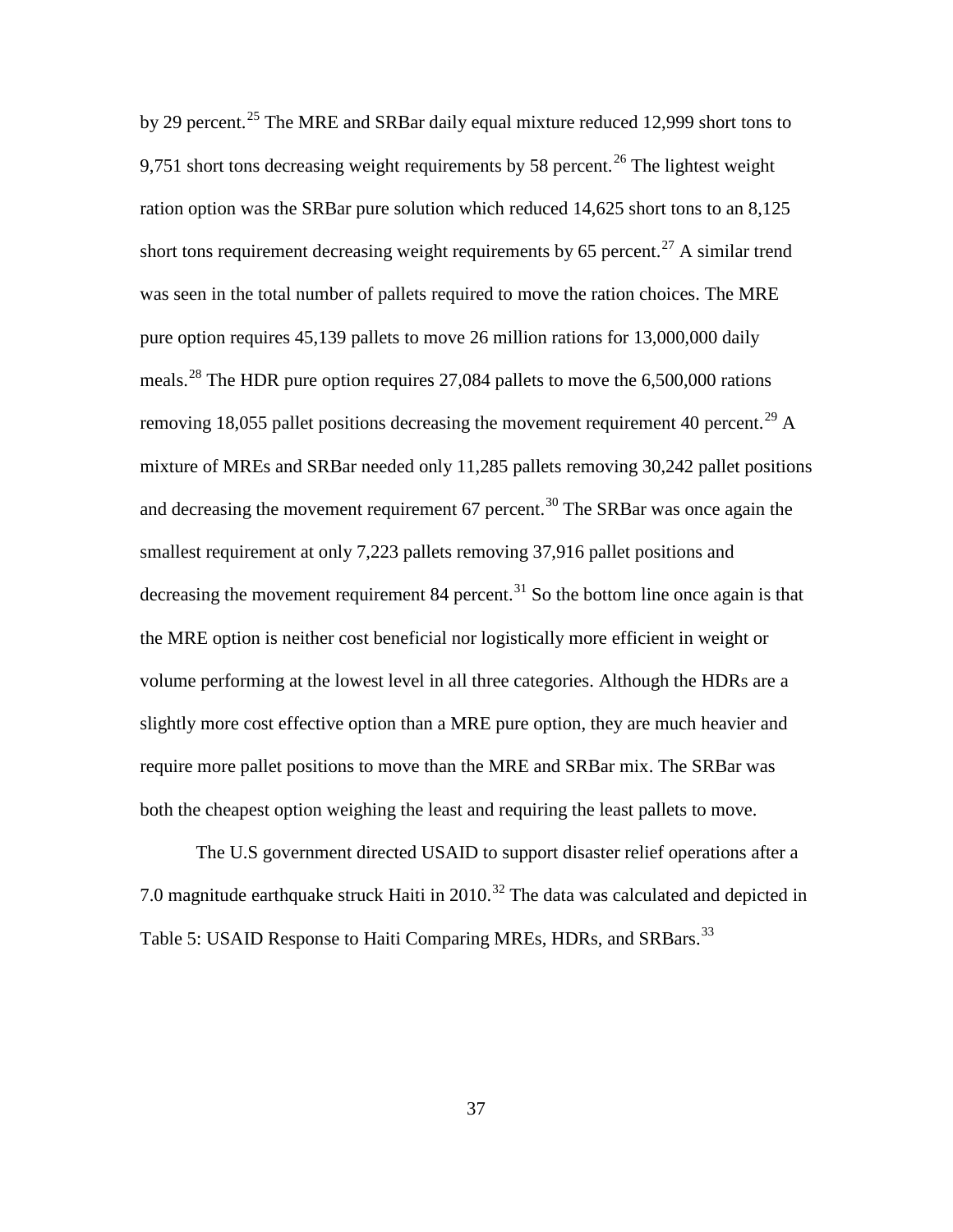| USAID Response to Haiti Comparing MREs, HDRs, and SRBars<br>Table 5. |                |                   |              |         |                |         |                |
|----------------------------------------------------------------------|----------------|-------------------|--------------|---------|----------------|---------|----------------|
| USAID and                                                            | Total          | <b>Total Cost</b> | Cost         | Total   | Weight         | Total   | Pallet         |
| Haiti Response                                                       | <b>Rations</b> | in Dollars        | Benefits in  | Weight  | <b>Benefit</b> | Pallet  | <b>Benefit</b> |
|                                                                      | Issued         |                   | Savings      | (sTons) | (sTons)        | (48x40) | (48x40)        |
| MREs @ \$7.20                                                        | 2,100,000      | \$15,120,000      | N/A          | 1,838   | N/A            | 3,646   | N/A            |
| weighing 28 oz                                                       | <b>MRE</b>     |                   |              |         |                |         |                |
| HDR <sub>s</sub> @ \$4.65                                            | 1,050,000      | \$4,882,500       | \$10,237,500 | 1.313   | 525 stons      | 2,188   | 1,458          |
| weighing 40 oz                                                       | <b>HDR</b>     |                   | saving 68%   |         | saving         |         | saving         |
|                                                                      |                |                   |              |         | 29%            |         | 40%            |
| If $50/50$ Split                                                     | 525,000        | \$3,780,000       | \$9,765,000  | 460     | 1.049          | 912     | 2,442          |
| MREs @ \$7.20                                                        | <b>MREs</b>    |                   | saving 65%   |         | stons          |         | saving         |
|                                                                      | 525,000        | $+\$1,575,000$    |              | $+329$  | saving         | $+292$  | 67%            |
| SrBars @ \$3.00                                                      | <b>SRBar</b>   | \$5,355,000       |              | 789     | 57%            | 1,204   |                |
| SrBars $@$ \$3.00                                                    | 1,050,000      | \$3,150,000       | \$11,970,000 | 657     | 1,181stons     | 584     | 3,062          |
| weighing 20 oz                                                       | <b>SRBar</b>   |                   | saving 80%   |         | saving         |         | saving         |
|                                                                      |                |                   |              |         | 65%            |         | 84%            |

*Source:* Created by author.

The data found that MREs were the most expensive feeding ration at over \$15 million dollars.<sup>[34](#page-72-12)</sup> Combining the MRE option with the SRBar to provide a one to one daily mixture proved to have a 65 percent cost benefit costing slightly under \$10 million dollars.<sup>[35](#page-72-32)</sup> The third best fiscal option was seen in a HDR only option with a cost of \$4.8 million dollars yielding a savings of 68 percent saving slightly over \$10.2 million dollars.<sup>[36](#page-72-33)</sup> This demonstrates that the HDR option is slightly cheaper than a fifty-fifty mixture.<sup>[37](#page-72-34)</sup> However, a pure SR Bar option would have yielded an 80 percent cost saving of slightly over \$3 million dollars.<sup>[38](#page-72-35)</sup> There are similar benefits seen in the weight and volume aspects of these ration choices if applied to the Haiti earthquake response model. The MRE pure option of disaster relief feeding was the heaviest at 1,838 short tons.<sup>[39](#page-72-36)</sup> The HDR pure option has a reduction of 525 short tons to 1,313 short tons decreasing weight requirements by 29 percent.<sup>[40](#page-72-37)</sup> The MRE and SRBar daily equal mixture reduced 789 short tons to 1,049 short tons decreasing weight requirements by 57 percent.<sup>[41](#page-72-38)</sup> The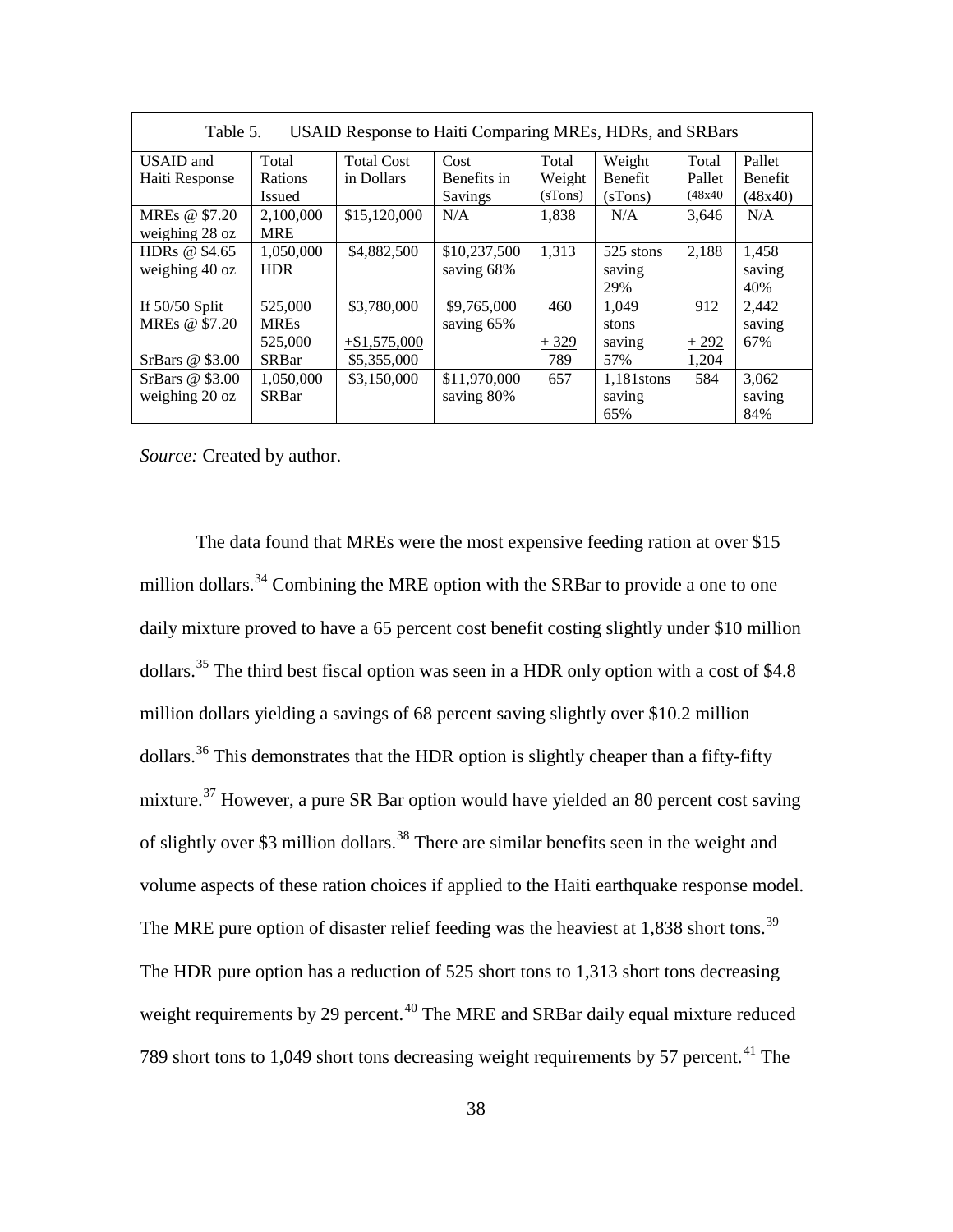lightest weight option for rations was the SRBar pure solution which reduced an additional 1,181 short tons to 657 short tons decreasing weight requirements by 65 percent.<sup>[42](#page-72-39)</sup> A similar trend was seen in the total number of pallets required to move the ration choices. The MRE pure option requires 3,646 pallets to move 2.1 million rations for  $1,050,000$  daily meals.<sup>[43](#page-72-40)</sup> The HDR pure option requires 2,188 pallets to move the 1,050,000 rations removing 1,458 pallet positions decreasing the movement requirement 40 percent.[44](#page-72-41) A mixture of MREs and SRBar needed only 1,204 pallets removing 2,442 pallet position loads decreasing the movement requirement by 67 percent.<sup>[45](#page-72-42)</sup> The SRBar was once again the smallest requirement at only 584 pallets removing 3,062 pallet positions decreasing the movement requirement 84 percent.<sup>[46](#page-72-2)</sup> So the bottom line is that MREs are neither the most cost beneficial nor logistically easier to move in weight or volume performing at the lowest levels in all three categories. Although the HDRs are slightly a more cost effective option than a MRE pure option, they are much heavier and require more pallet positions to move than the MRE and SRBar mix. The SRBar was both the cheapest option and weighing the least amount, requiring the least pallets to move.

The efficiency of a smaller and lighter ration can be further explained by showing the reduced number of aircraft required to move food to support a humanitarian crisis. Military air transportation planners primarily use the 463L pallet as a planning factor when loading aircraft. $^{47}$  $^{47}$  $^{47}$  A 463L pallet is 108 inches wide by 88 inches long and the standard warehouse wooden pallet is [48](#page-72-44) inches wide by 40 inches long.<sup>48</sup> Therefore, the standard 463L pallet can carry four standard wooden pallets.<sup>[49](#page-72-45)</sup> Typically the United States Air Force (USAF) fulfills the transportation requirement from Transportation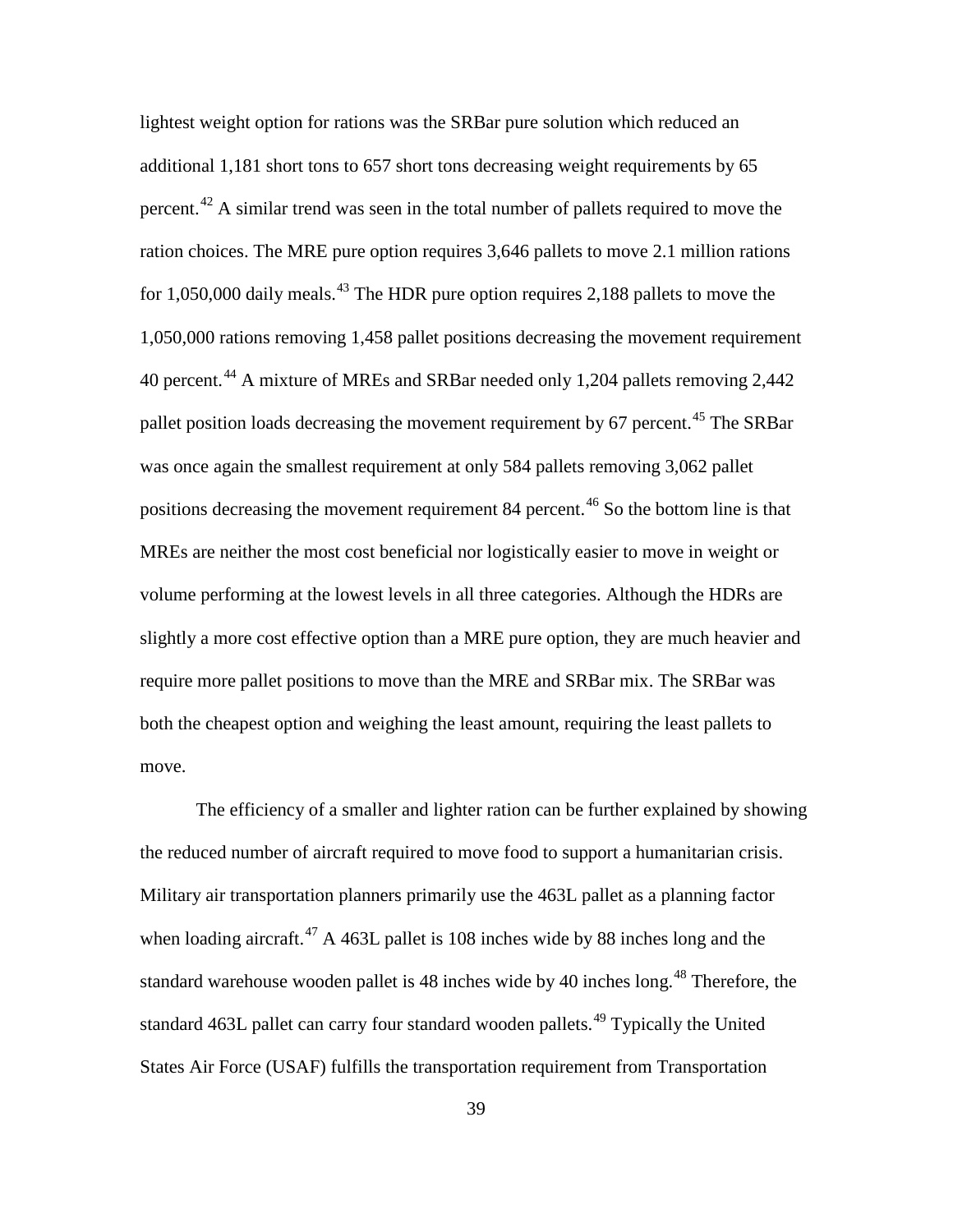Command (TRANSCOM) with its C-130 Hercules that can move 6 total 463L pallets and its C-17 Globemaster aircraft that can move 18 total 463L pallets if properly configured.<sup>[50](#page-72-46)</sup> Given that 2.1 million rations were used during the disaster response of the Haitian earthquake in 2010, the total air distribution benefits may prove significant.<sup>[51](#page-72-47)</sup> Results are depicted in Table 6: Potential Aircraft Reductions in Haiti earthquake response.[52](#page-72-48)

| Table 6.<br>Potential Aircraft Reductions in Haiti earthquake Response |                         |              |                  |                          |
|------------------------------------------------------------------------|-------------------------|--------------|------------------|--------------------------|
| Type of                                                                | Required                | Required     | Total C-130      | Total C-17               |
| Ration                                                                 | <b>Standard Pallets</b> | 463L Pallets | Aircraft         | <b>Aircraft Required</b> |
| Options                                                                | (48"x40")               | (108"x88")   | Required (6 pos) | (18 positions)           |
| MRE only                                                               | 3646                    | 912          | 152              | 51                       |
| HDR only                                                               | 2188                    | 547          | 92               | 31                       |
| <b>MRE/SRBar</b>                                                       | 1204                    | 301          | 51               | 17                       |
| Mixture                                                                |                         |              |                  |                          |
| SR Bar only                                                            | 584                     | 146          | 25               | 9                        |

*Source:* Created by author.

The MRE option requires 3,646 standard wooden pallets or 912 total 463L pallets to move the required 2.1 million rations which would require either 152 total C-130 aircraft or 51 total C-17 aircraft in order to support.<sup>[53](#page-72-9)</sup> The HDR would require 2,188 standard pallets or 547 total 463L pallets to move rations requiring either 92 C-130 aircraft or 31 C-17 aircraft.<sup>[54](#page-72-10)</sup> A mixture of MRE and the SRBar requires 1,204 standard pallets or 301 total 463L pallets to move their rations requiring either 51 C-130 aircraft or 17 C-17 aircraft.<sup>[55](#page-72-11)</sup> The solely SRBar option would require 584 standard pallets or 146 total 463L pallets to move their rations requiring either 25 C-130 aircraft or 9 C-17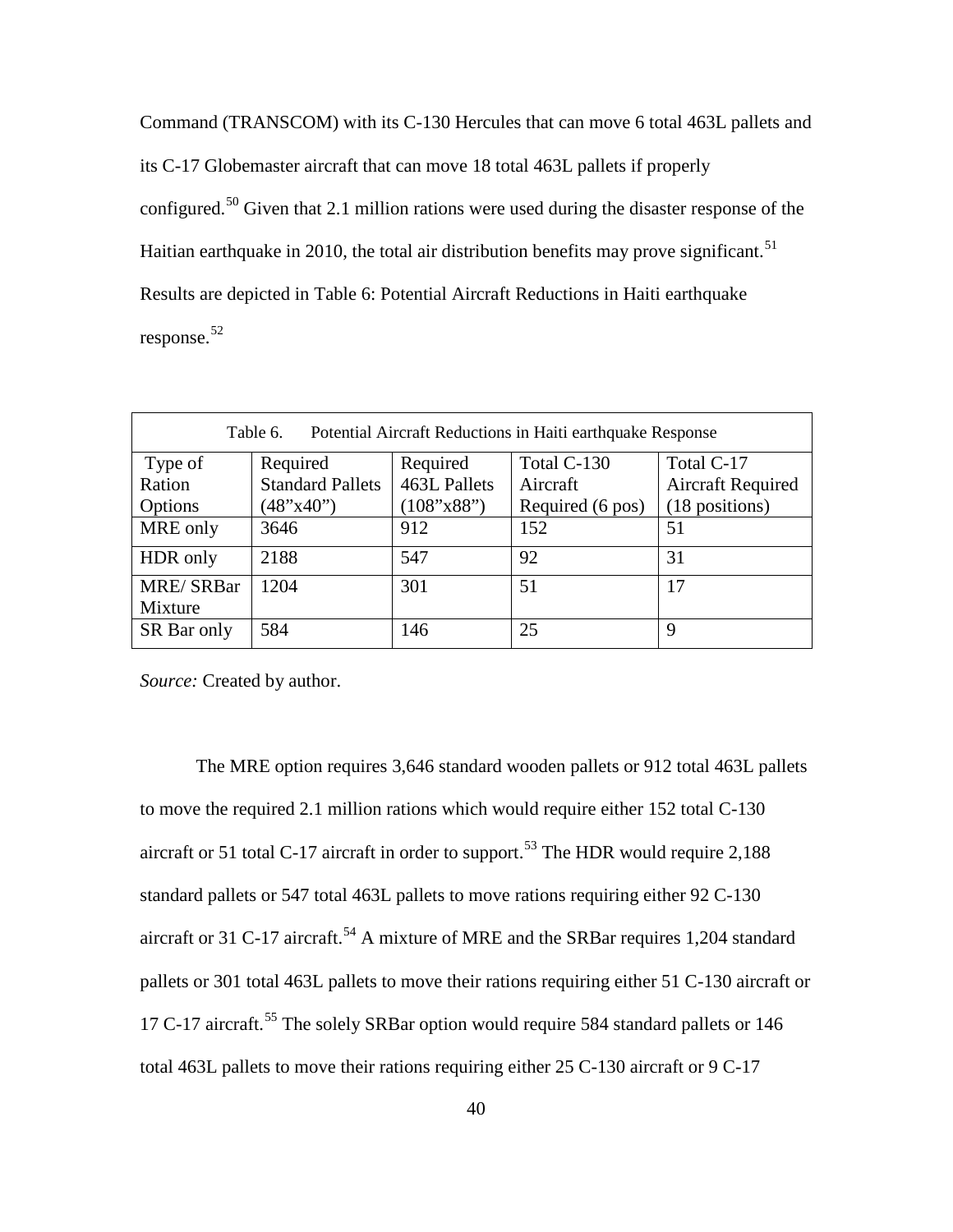aircraft.<sup>[56](#page-72-12)</sup> It is important to mention that not only are less assets being used consuming less fuel, there is a reduction in the amount of airspace and aircrews required. MOG refers to the maximum total amount of aircraft that an airfield is not allowed to be exceeded.<sup>[57](#page-72-32)</sup> Airfield congestion was a major factor in the immediate response effort in Haiti where some aircraft carrying all kinds of different relief supplies were unable to land due to Maximum on Ground (MOG) restrictions. With less aircraft, airspace could be freed to bring in other assets such as medical or construction equipment that can make the transition to stability operations faster.

## Exploratory Analysis

The qualitative analysis of both Hurricane Katrina in 2005 and the 7.0 earthquake that hit Haiti in 2010 were so similar in logistics principles that they were both used to populate Table 7: Decision Matrix Depicting Best Fit Rations Against Eight Sustainment Principles of FM 4-0. For the purposes of this analysis, each sustainment principle was subjectively ranked according to how well it met the U.S. Army's definitions during disaster relief operations of the two case studies. A value of "one" means a sustainment principle either did not apply or did not meet any of the criteria applicable to the sustainment definition. A value of "two" means a principle met some of the sustainment definitions, but was lacking in some aspect so that there could be improvements in how each ration type met requirements. A value of "three" means a principle met the sustainment definition, fulfilling most if not all the ration requirements intended. The principle values of each ration were compiled and a total value was produced. All the totaled values were compared to determine which ration best met the principles of sustainment.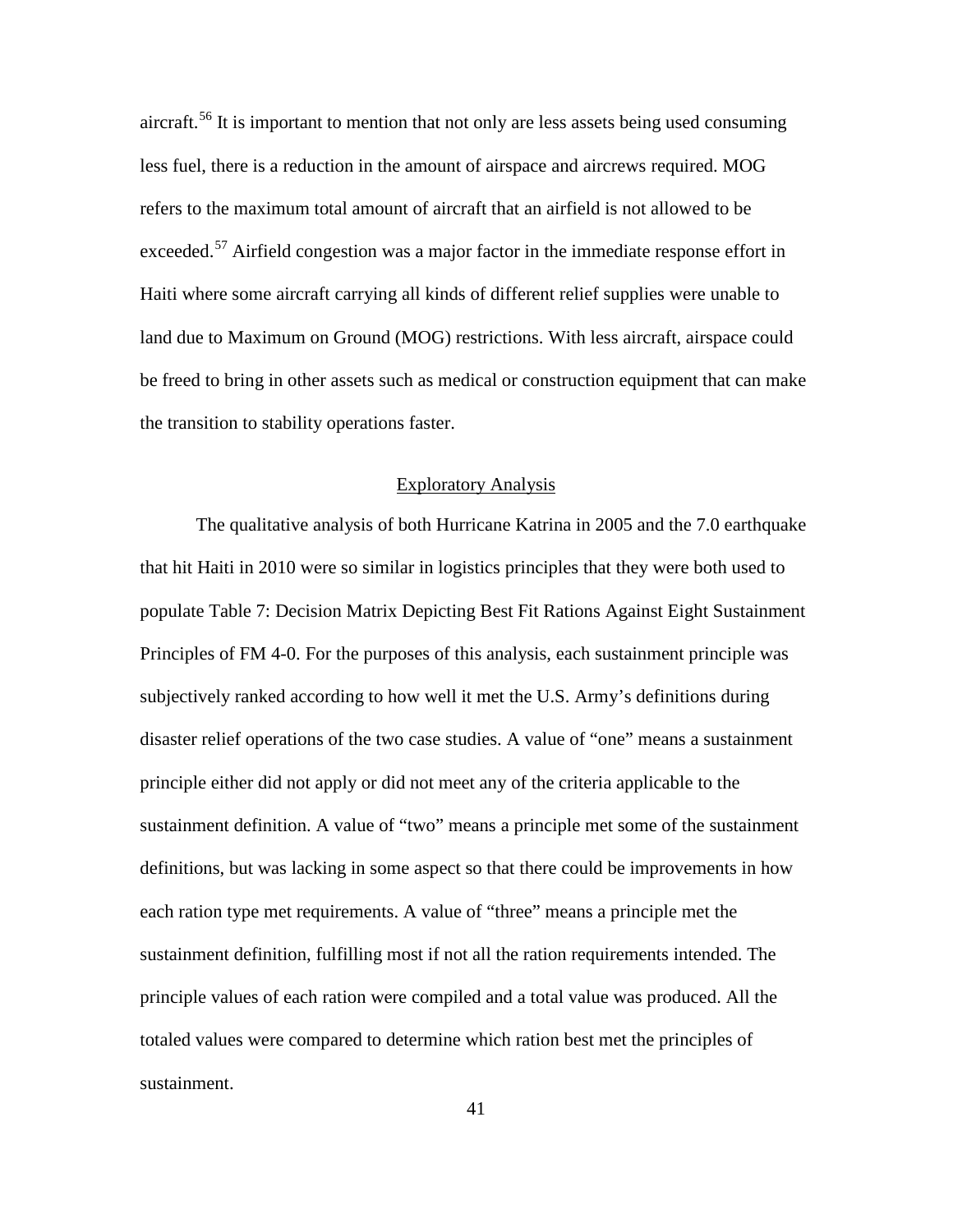Depicted below is Table 7: Decision Matrix Depicting Best Fit Rations Against Eight Sustainment Principles of FM 4-0.[58](#page-72-49)

| Table 7.<br>Decision Matrix Depicting Best Fit Rations<br>Against Eight Sustainment Principles of FM 4-0 |                |                |                         |  |
|----------------------------------------------------------------------------------------------------------|----------------|----------------|-------------------------|--|
| <b>8 Principles</b>                                                                                      | <b>MRE</b>     | <b>HDR</b>     | <b>SRBAR</b>            |  |
| Integration                                                                                              | $\overline{2}$ | 3              | $\mathbf{1}$            |  |
| Anticipation                                                                                             | $\overline{2}$ | $\overline{2}$ | 3                       |  |
| Responsiveness                                                                                           | 1              | $\overline{2}$ | 3                       |  |
| Simplicity                                                                                               | 1              | $\overline{2}$ | 3                       |  |
| Economy                                                                                                  | $\mathbf{1}$   | $\overline{2}$ | $\overline{\mathbf{3}}$ |  |
| Survivability                                                                                            | $\overline{2}$ | $\overline{2}$ | 3                       |  |
| Continuity                                                                                               | $\overline{2}$ | 3              | $\mathbf{1}$            |  |
| Improvisation                                                                                            | 3              | $\overline{2}$ | $\mathbf{1}$            |  |
| Total                                                                                                    | 14             | 18             | 18                      |  |

*Source:* Created by author with data from Department of the Army, Field Manual (FM) 4-0, *Sustainment* (Washington, DC: Government Printing Office, 2009)*.* Note: Higher number is better and lower number is least favorable.

Integration of the ration types favor the HDR during disaster relief operations as the best method that meets the overall elements "tasks, functions, systems, processes, and organizations" of sustainment.<sup>[59](#page-72-50)</sup> The HDR is approved for use by Defense Security Cooperation Agency-Humanitarian Assistance/Demining Activities (DSCA-HA/D). The HDR could more easily be expanded due to its prior familiarity and acceptance across other departments. The HDR is relatively religiously and culturally neutral containing no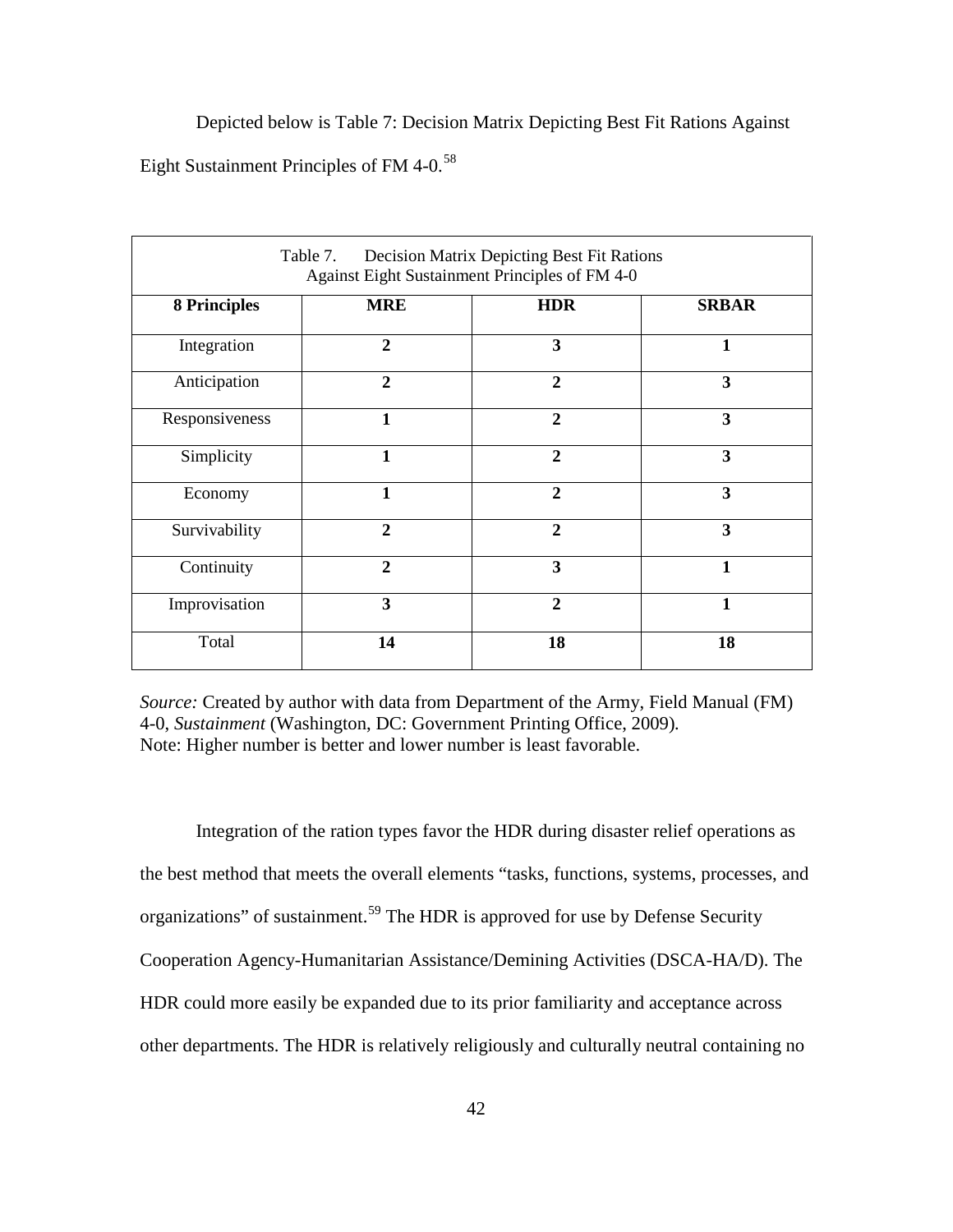alcohol, animal products or animal by-products. The MRE does not meet these same criteria, but does bring several of the aforementioned elements of sustainment. The SRBar is just too small a ration when compared to the capability of the other ration options, receiving the lowest possible value.

Anticipation of the ration types favor the SRBar because of its small size allows for higher levels of stockage located in several widely distributed centers across larger areas, yet still feed more people more cost effectively. The MRE and HDR tied in meeting anticipation criteria. The MRE does require more storage requirements, but it is produced in higher quantities making them more available in comparison to the HDR option. Most National Guard Centers maintain a unit stockage in their armories and their proclivity to respond to national disasters favors this ration type for domestic responses.

Responsiveness favors the SRBar because of its ability to feed 1,800 people per pallet of rations which is more than three times the number of people fed on the MRE at 576 and the HDR at  $480.60$  $480.60$  The MRE has the least caloric density at 1250 per ration whereas the other two rations hover around the  $2,400$  calorie level.<sup>[61](#page-72-52)</sup> In addition, the SRBar received more consideration as it maximizes the aerial delivery of the A-22 Cargo Bag which contains a pallet dimension weighing out at  $2,200$  pounds.<sup>[62](#page-72-53)</sup> This is evident when aircraft capacity limits the number of airdrop loads on an aircraft. The volume and weight benefits allow the SRBar to be air dropped in the highest numbers.

Simplicity favors the SRBar as it is the easiest to store, move, issue, and manage. The SRBar also has a longer shelf life ration. The HDR is a slightly better option simply because it is half the size of the MRE daily requirement. Two pallets of MREs are required to feed the same amount of people as one pallet of HDRs which increases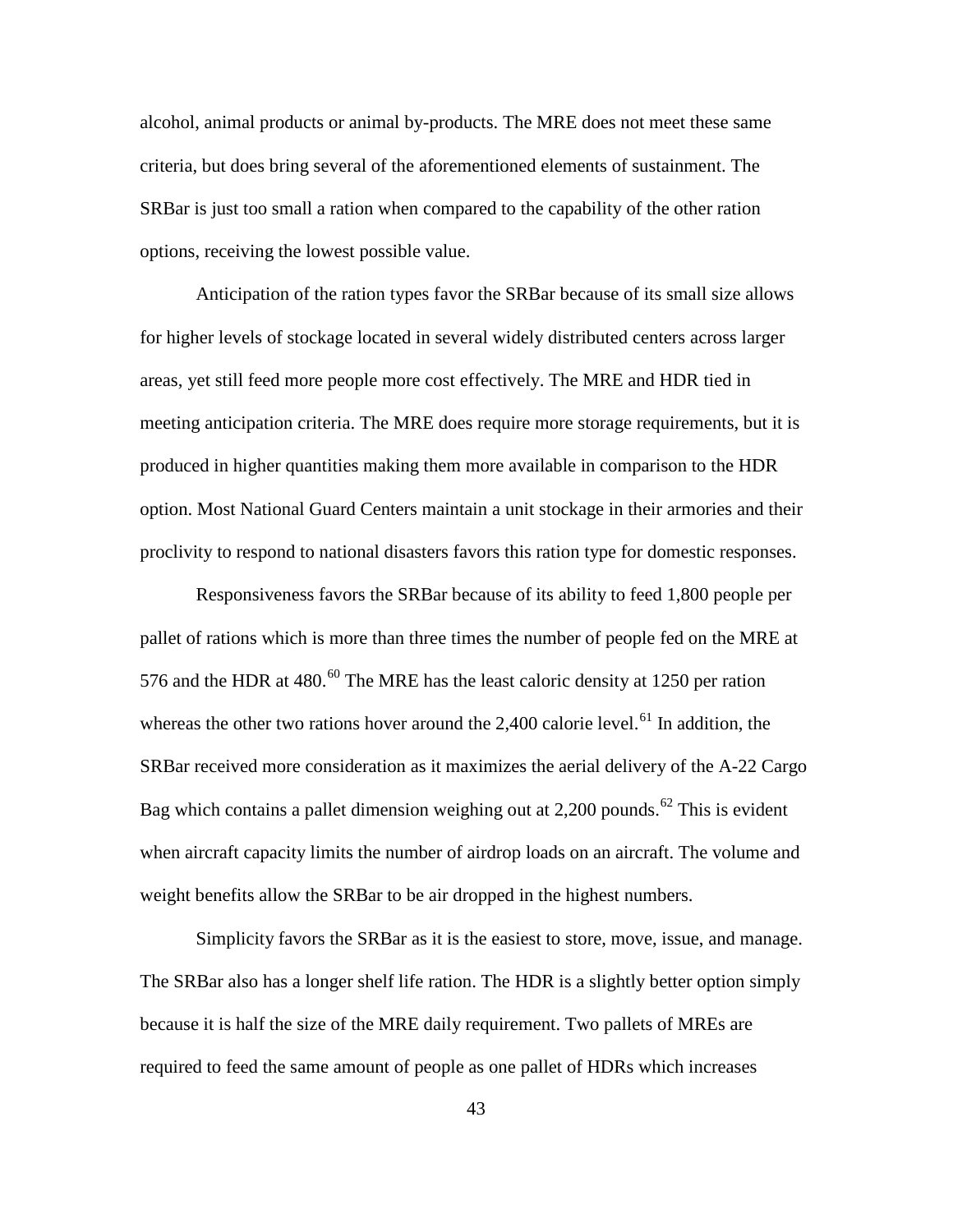storage and transportation requirements. A common theme after the Haiti earthquake in  $2010$  was family members sharing the few rations received.<sup>[63](#page-72-54)</sup> Precisely splitting an MRE or HDR is difficult whereas a SRBar comes prepacked into six individual bars that can more easily be equally shared reinforcing the SRBar benefit over the MRE or HDR.<sup>[64](#page-72-2)</sup>

Economy favors the SRBar as it is the cheaper option at \$3 per ration while the HDR is slightly higher at \$4.[65](#page-72-23) per ration.<sup>65</sup> The MRE is the most expensive option at \$7.20 per ration and needs two in order to sustain the calories requirement.<sup>[66](#page-72-24)</sup> Therefore, it actually costs \$14.40 per day to feed one person on MREs. This additional ration further exacerbates the transportation requirements. Supply cost savings are exacerbated by further reductions in transportation assets and crews not used to move smaller rations.<sup>[67](#page-72-25)</sup>

Survivability was interpreted as which ration type can last the longest in austere environments. Under this premise, survivability favors the SRBar because of temperatures and shelf life. The SRBar is rated from -22 to 149 degrees Fahrenheit for up to five years storage.<sup>[68](#page-72-26)</sup> The MRE and HDR both require temperatures not to exceed 80 degrees Fahrenheit for up to three years storage. The MRE requires twice the amount of storage space versus HDRs and therefore require twice the amount of climate controlled or refrigerated space.<sup>[69](#page-72-27)</sup> A single MRE also contains only half the calories of an HDR, so the space requires are doubly burdensome.

Continuity across all levels of operations favors the HDR because of its general acceptance among more governmental agencies and its religious and culturally neutral nature.<sup>[70](#page-72-28)</sup> The MRE meets some agencies requirements and intent. The SRBar proved to be the least effective as it is a minimal in nature and should not be relied upon over long duration operations. However, due to the small size of the SRBar, aircraft MOG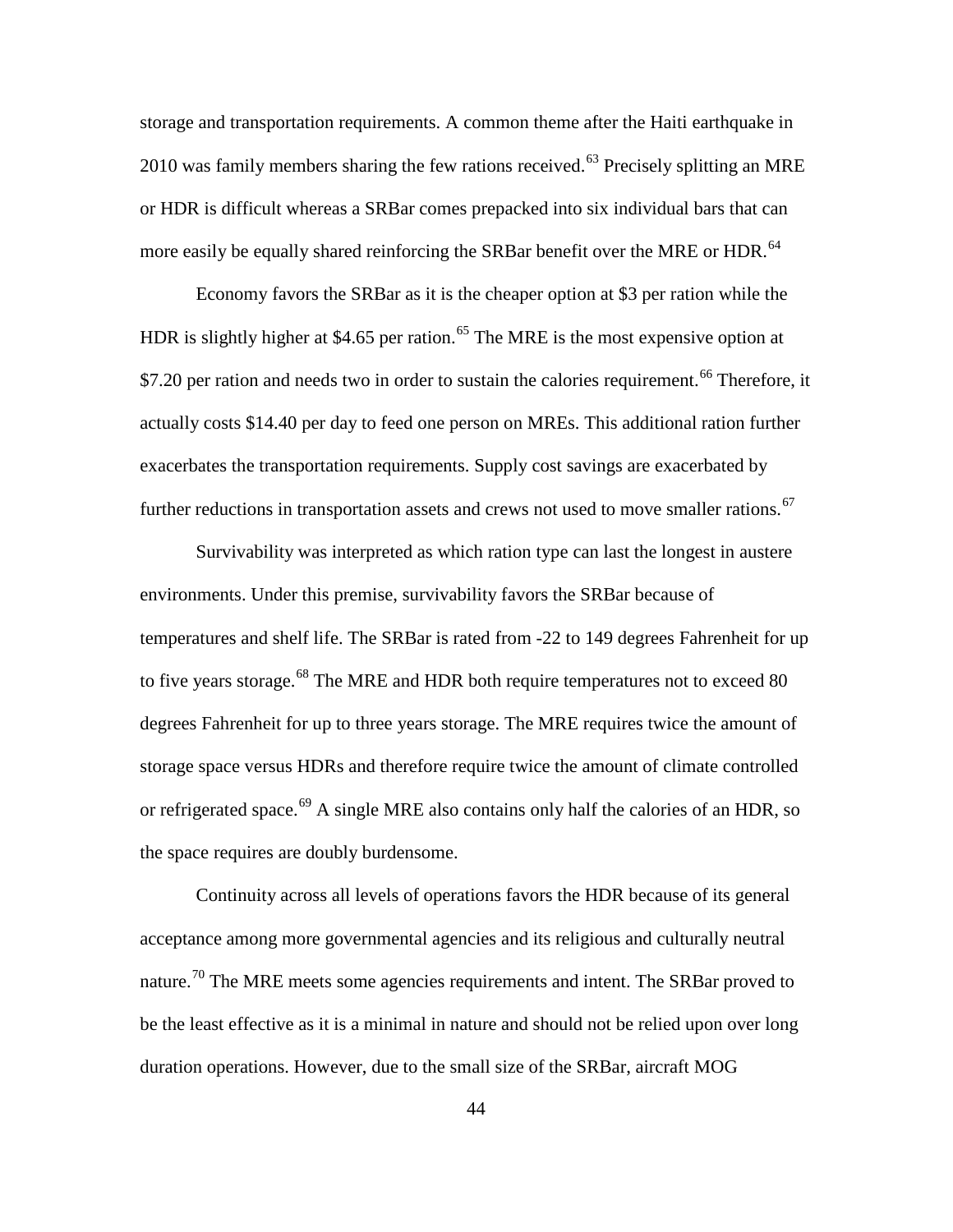restrictions may limit time and scope of disaster response operations, so the SRBar has some benefit.<sup>[71](#page-72-55)</sup> According to the USSOUTHCOM Commader General Douglas Fraser, airfield congestion caused delays of delivering humanitarian aid and supplies to the Haitian people after the earthquake in  $2010^{72}$  $2010^{72}$  $2010^{72}$ 

Improvisation as a measure of adaption to situations favors the MRE solely because of the available menu options.<sup>[73](#page-72-57)</sup> There are twenty four menus of the MRE.<sup>[74](#page-72-58)</sup> Although the HDR has fifteen menus, many of the main entrees are closely duplicated so equal variance is not an accurate statement.<sup>[75](#page-72-59)</sup> The SRBar proved to be the least favorable option as it is currently only available in a few flavors by most vendors, lemon-vanilla or coconut in the single option selected. It is hypothesized that affected populations would tire quickly from one flavored ration. The MRE and HDR options at least have the ability to trade menu to obtain a different flavor among them so people are more likely to satisfy their hunger to their individual taste. Supplements and additions like bread, cereal and milk would improve all ration types potentially detracting some of the adverse image of a one flavored SRBar.

As each principle of sustainment is rated and tallied in Table 7, a pattern emerged where the MRE is a poor choice of ration during disaster response operations receiving a rating of fourteen of the possible twenty-four available points. The HDR and SRBar tied at eighteen points out of the possible twenty-four available points. In summation, the SRBar and HDR best meet the quality analyses arena.

<sup>&</sup>lt;u>1</u> <sup>1</sup>Created by author with DLA representative Ralph Laurie, Table 3: Populated Basic Attribute Comparisons on MREs, HDRs, and SRBars.

<sup>&</sup>lt;sup>2</sup>Ralph Laurie, Defense Logistics Agency Liaison Officer (DLA LNO) to USNORTHCOM, email correspondence, 6 September 2011.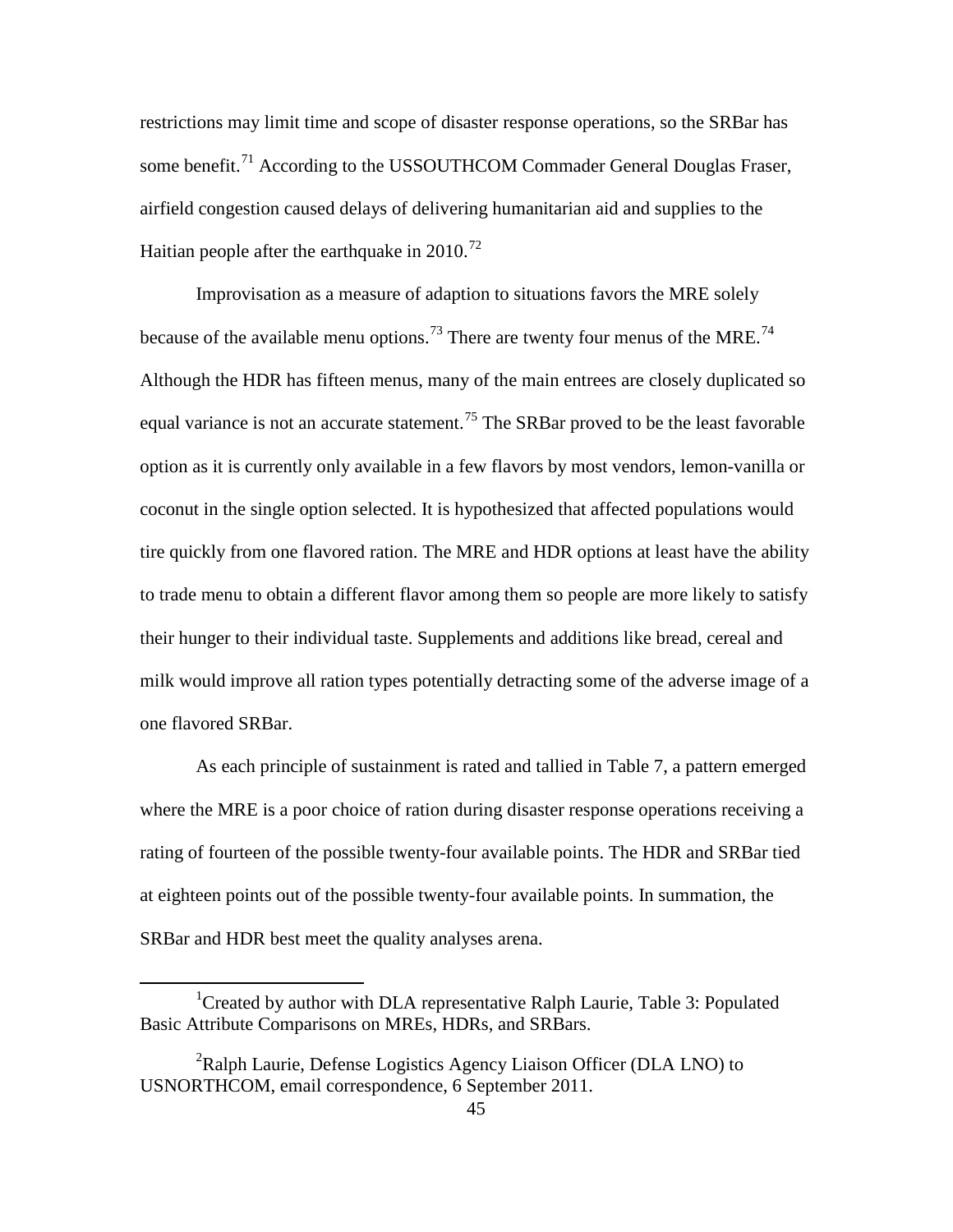3 U.S. Department of Health and Human Services, *A Healthier You,* Chapter 4, 14- 17, 2005, http://www.health.gov/dietaryguidelines/dga2005/healthieryou/html/chapter4. html#4, (accessed 20 November 2011).

<sup>4</sup>Defense Logistics Agency, Troop Support Subsistence Website for Ration Programs, Survival, Abandon Ship, http://www.troopsupport .dla.mil/subs/rations/ Programs/survival/shipabt (accessed 21 September 2011).

<span id="page-55-0"></span><sup>5</sup>Created by author with DLA representative Ralph Laurie, Table 3: Populated Basic Attribute Comparisons on MREs, HDRs, and SRBars.

6 Ibid.

 $7$ bid.

8 Ibid.

<sup>9</sup>Ibid.

<span id="page-55-1"></span> $10$ Ibid.

 $11$ Ibid.

 $12$ Created by author. Figure 3: Feeding Quantities By Palletized Rations.

<span id="page-55-2"></span> $13$ Created by author. Table 7: Decision Matrix Depicting Best Fit Rations Against Eight Sustainment Principles of FM 4-0.

<sup>14</sup>Ralph Laurie, DLA LNO.

<sup>15</sup>Created by author. Table 4: FEMA Response to Hurricane Katrina Comparing MREs, HDRs, and SRBars.

 $16$ Ibid.

 $17$ Ibid.

 $18$ Ibid.

 $19$ Ibid.

<sup>20</sup>Created by author. Figure 4: Projected Costs of Alternative Rations.

 $^{21}$ Ibid.

 $^{22}$ Ibid.

 $^{23}$ Ibid.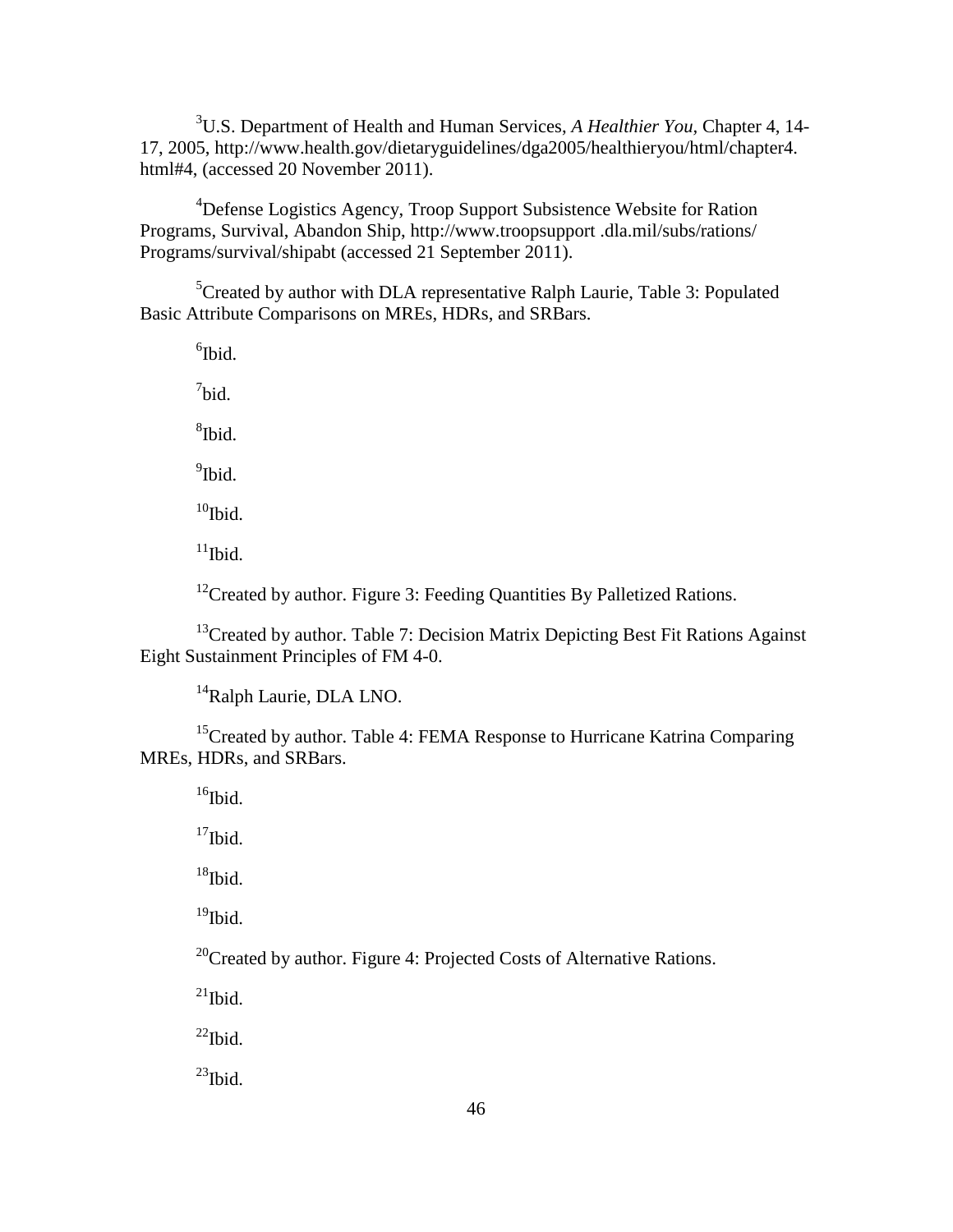$24$ Created by author. Table 4: FEMA Response to Hurricane Katrina Comparing MREs, HDRs, and SRBars.

 $^{25}$ Ibid.  $^{26}$ Ibid.  $^{27}$ Ibid.  $28$ Ibid.  $^{29}$ Ibid.  $30$ Ibid.  $31$ Ibid.

<sup>32</sup>US Agency for International Development (USAID). USAID Fact Sheet #1, 13 January 2010, http://www.usaid.gov/locations/latin\_america\_caribbean/country/haiti/eq /documents/01.13.10-USAID-DCHAHaitiEarthquakeFactSheet01.pdf. (accessed 20 September 2011).

<span id="page-56-0"></span><sup>33</sup>Created by author. Table 5: USAID Response to Haiti Comparing MREs, HDRs, and SRBars.

 $34$ Ibid.  $35$ Ibid.  $36$ Ibid.  $37$ Ibid. <sup>38</sup>Ibid.  $39$ Ibid.  $40$ Ibid.  $\rm ^{41}Ibid.$  $42$ Ibid.  $43$ Ibid.  $44$ Ibid.

 $45$ Ibid.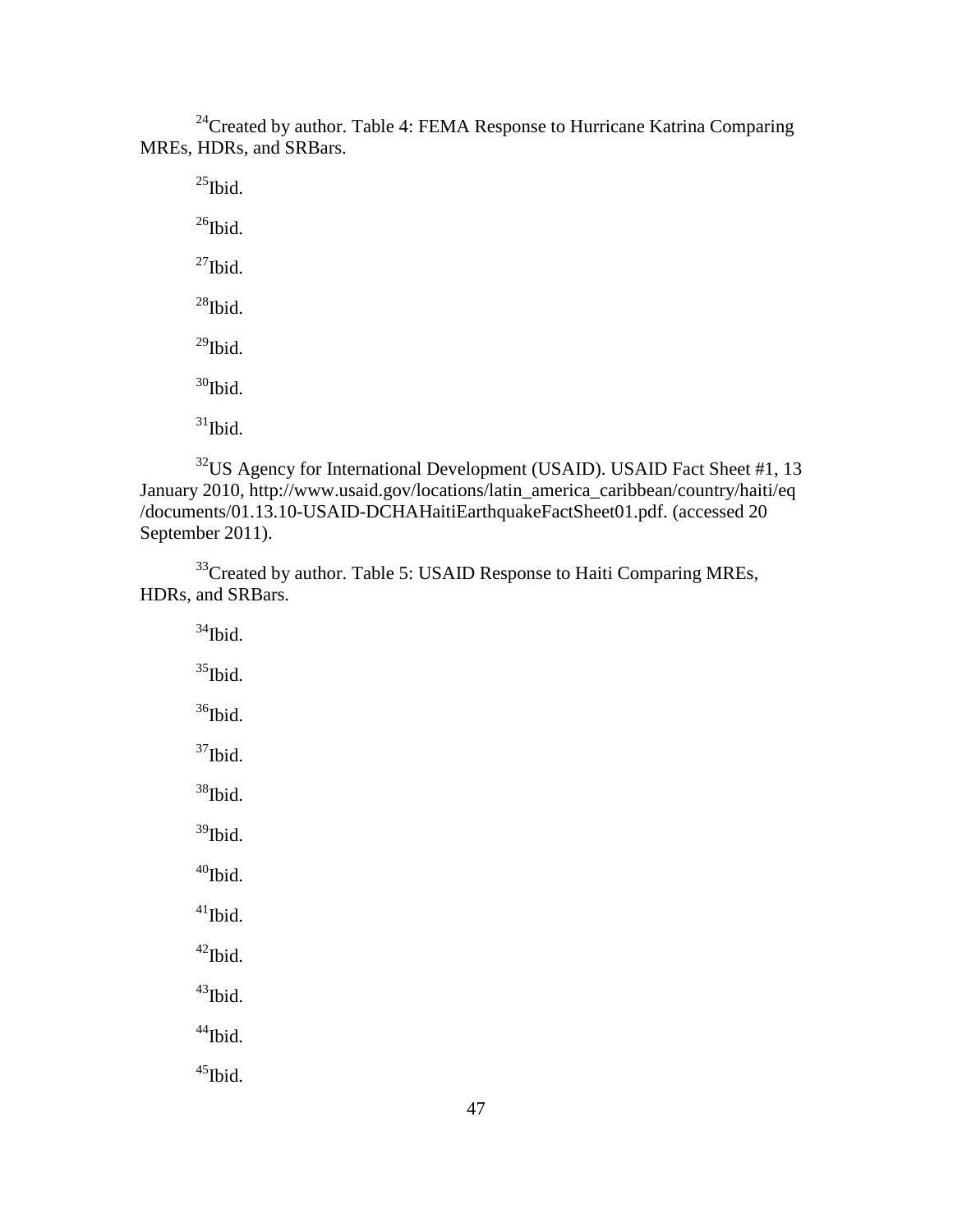<sup>46</sup>Ibid.

47U.S. Department of the Army, Training Circular 4-13.17 (FM 55-17), *Cargo Specialist's Handbook* (Washington, DC: Government Printing Office, 12 May 2011), 16-2.

48U.S. Department of the Army, Field Manual FM 55-9, *Unit Air Movement Planning* (Washington, DC: Government Printing Office. 5 April 1993), Appendix D.

49Ibid.

50U.S. Department of the Army, Training Circular 4-13.17 (FM 55-17), *Cargo Specialist's Handbook*, Chapter 16, paragraphs 16-6 through 16-13.

51Ralph Laurie, DLA LNO.

 $52$ Created by author. Table 6: Potential Aircraft Reductions in Haiti earthquake response.

 $53$ Ibid.

54Ibid.

 $55$ Ibid.

 $56$ Ibid.

57U.S. Department of the Air Force, Air Force Pamphlet 10-140, *Air Mobility Planning Factors,* 12 December 2011, http://www.af.mil/shared/media/epubs/ AFPAM10-1403.pdf (accessed 31 January 2012).

<sup>58</sup>Created by author. Table 7: Decision Matrix Depicting Best Fit Rations Against Eight Sustainment Principles of FM 4-0.

59U.S. Department of the Army, Field Manual 4-0, *Sustainment*, 1-1 to 1-4.

 $60$ Ibid., Table 3.

 $61$ Ibid.

62U.S. Department of the Army, Field Manual 4-20.147, *Airdrop of Supplies and Equipment: Humanitarian Airdrop* (Washington, DC: Government Printing Office. 30 April 2009), V, 1-1 to 1-2.

63Damien Cave, "Fighting Starvation, Haitians Share Portions," *New York Times,* 25 January 2010, http://www.nytimes.com/2010/01/26/world/americas/26hunger.html (accessed 23 September 2011).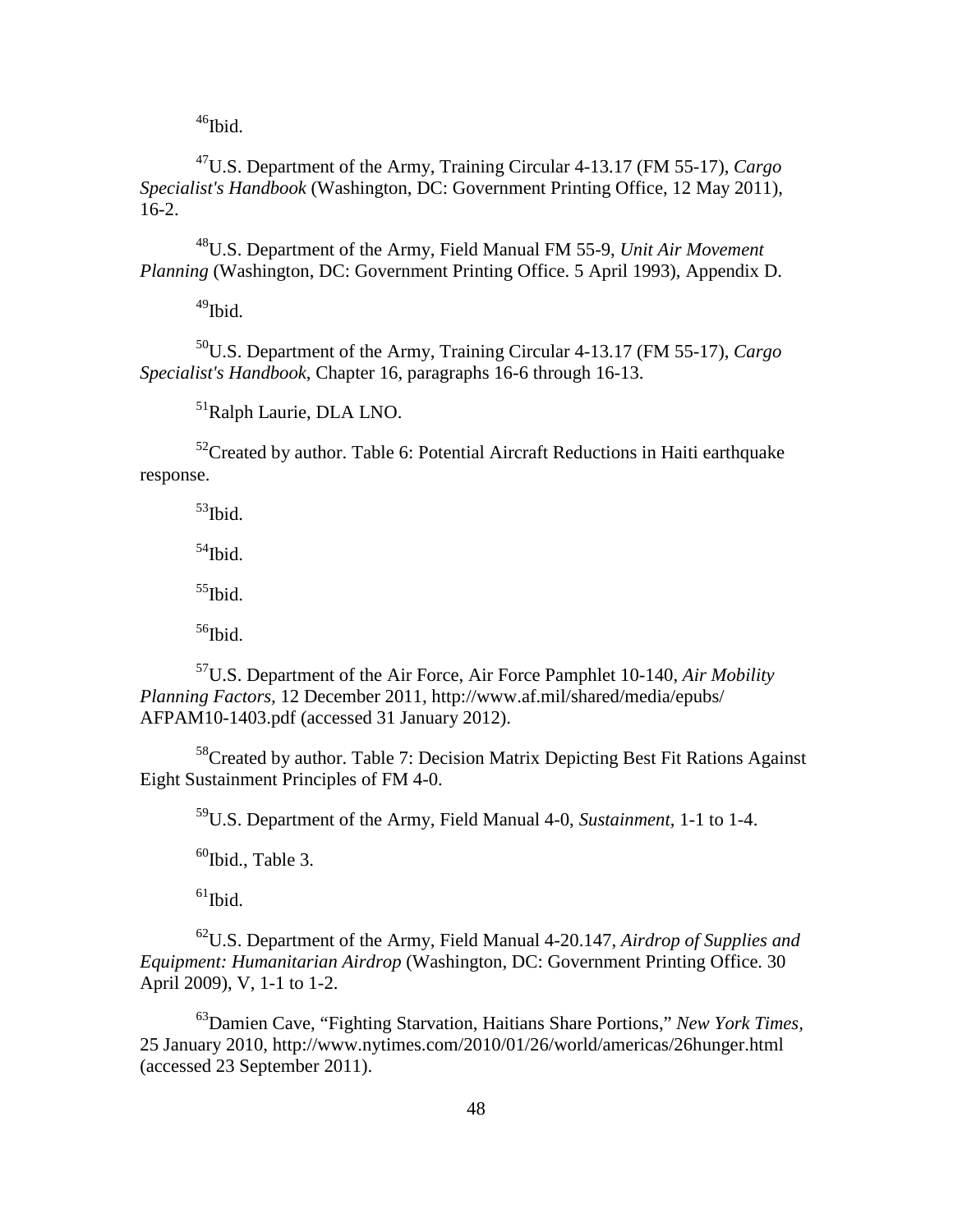<sup>64</sup>Defense Logistics Agency, Troop Support Subsistence Website for Ration Programs, Abandon Ship.

<sup>65</sup>Ibid., Table 3.  $66$ Ibid.  $67$ Ibid., Table 6.  $68$ Ibid., Table 3.  $^{69}$ Ibid.

 $70$ Ibid., Table 7; Defense Logistics Agency, Troop Support Subsistence Website for Ration Programs, HDR, http://www.troopsupport.dla.mil/subs/rations/programs/ hdr/hdrabt.asp (accessed 21 September 2011).

 $71$ Ibid., Table 6 and Table 7.

 $^{72}$ Jacqueline Charles, Lesley Clark, David Ovalle, and Carol Rosenberg, "New airfields, port reopening speed up aid to Haiti," *Stars and Stripes*, 21 January 2010, http:// www.stripes.com/news/new-airfields-port-reopening-speed-up-aid-to-haiti-1.98284 (accessed 20 November 2011).

 $^{73}$ Ibid., Table 7.

74Defense Logistics Agency, Troop Support Subsistence Website for Ration Programs, MRE, http://www.troopsupport.dla.mil/subs/rations/programs/mre/mreabt.asp (accessed 21 September 2011).

75Defense Logistics Agency, Troop Support Subsistence Website for Ration Programs, HDR, http://www.troopsupport.dla.mil/subs/rations/programs/hdr/hdrabt.asp.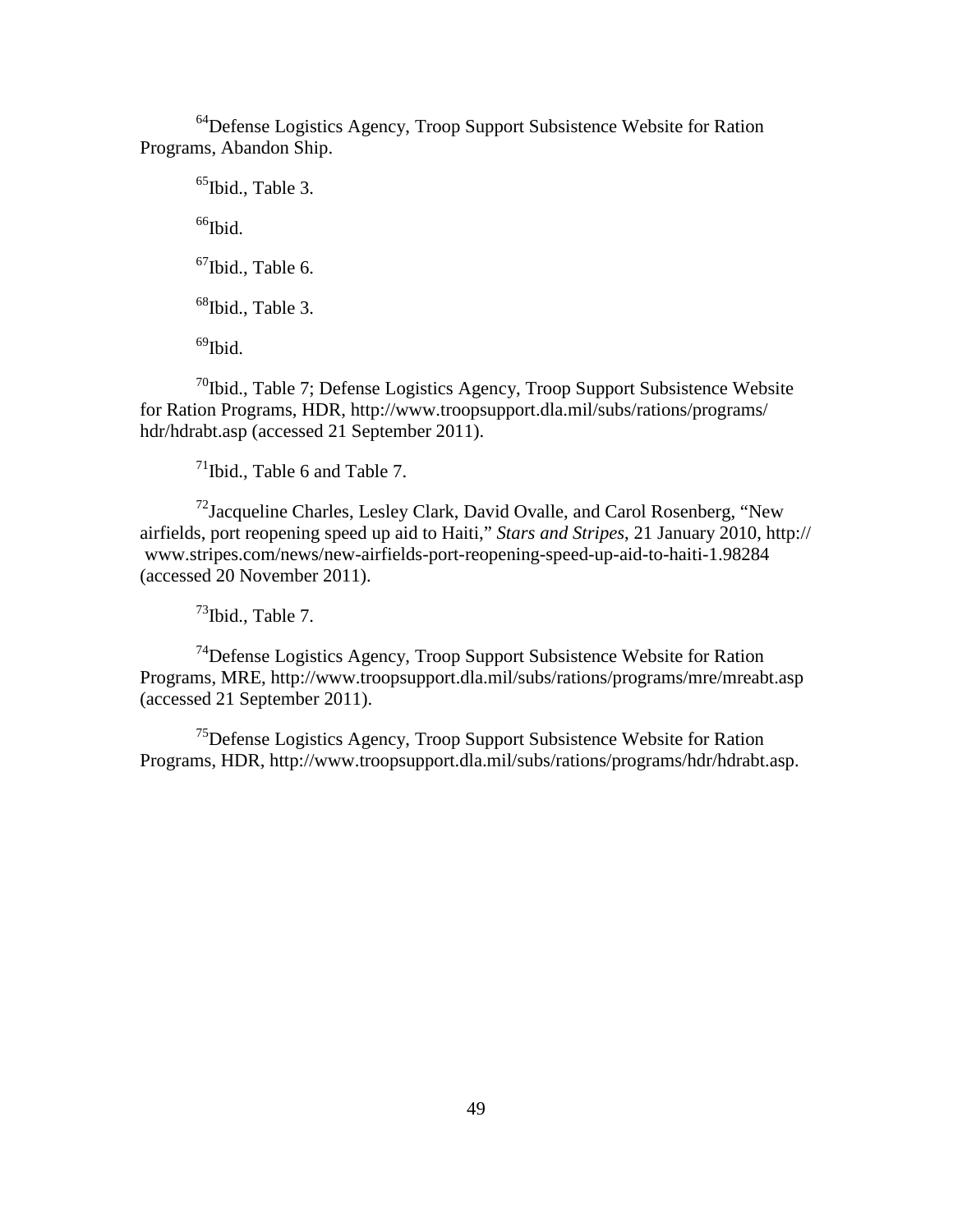## CHAPTER 5

#### CONCLUSION AND RECOMMENDATIONS

## Introduction

This chapter is the culmination of the previous chapters. Chapter 1 presented the background, scope and significance of this study. Chapter 2 and 3 presented real data and formed perspective into the research questions. Chapter 4 outlined how the research data was analyzed and organized established facts into a pattern that could be interpreted. Chapter 5 now has the validity to describe what the research findings mean. This chapter will start with a conclusion and offer recommendations of the research based on the analysis on whether FEMA and USAID could more efficiently provide feeding rations during Humanitarian Assistance / Disaster Relief (HA/DRs) operations by using high calorie survival bars in lieu of MREs and HDRs while saving time, money, and resources for improved future operations.

#### **Conclusion**

There is opportunity to reduce costs while feeding more people when the SR Bar ration is used by FEMA and USAID for post disaster feeding. Logistically, a caloricdense energy bar like the SRBar is superior to other rations like MREs and HDRs because of lower costs, increased storage capacity leading to more dispersed storage locations, reductions in transportation requirements, and simplicity. However, there are few alternative survival ration bars currently approved for USCG use for the Department of Homeland Security, and generically referred to as the SRBar presented in this thesis.<sup>[1](#page-72-60)</sup> If the concept were expanded to include all Departments of Defense and Homeland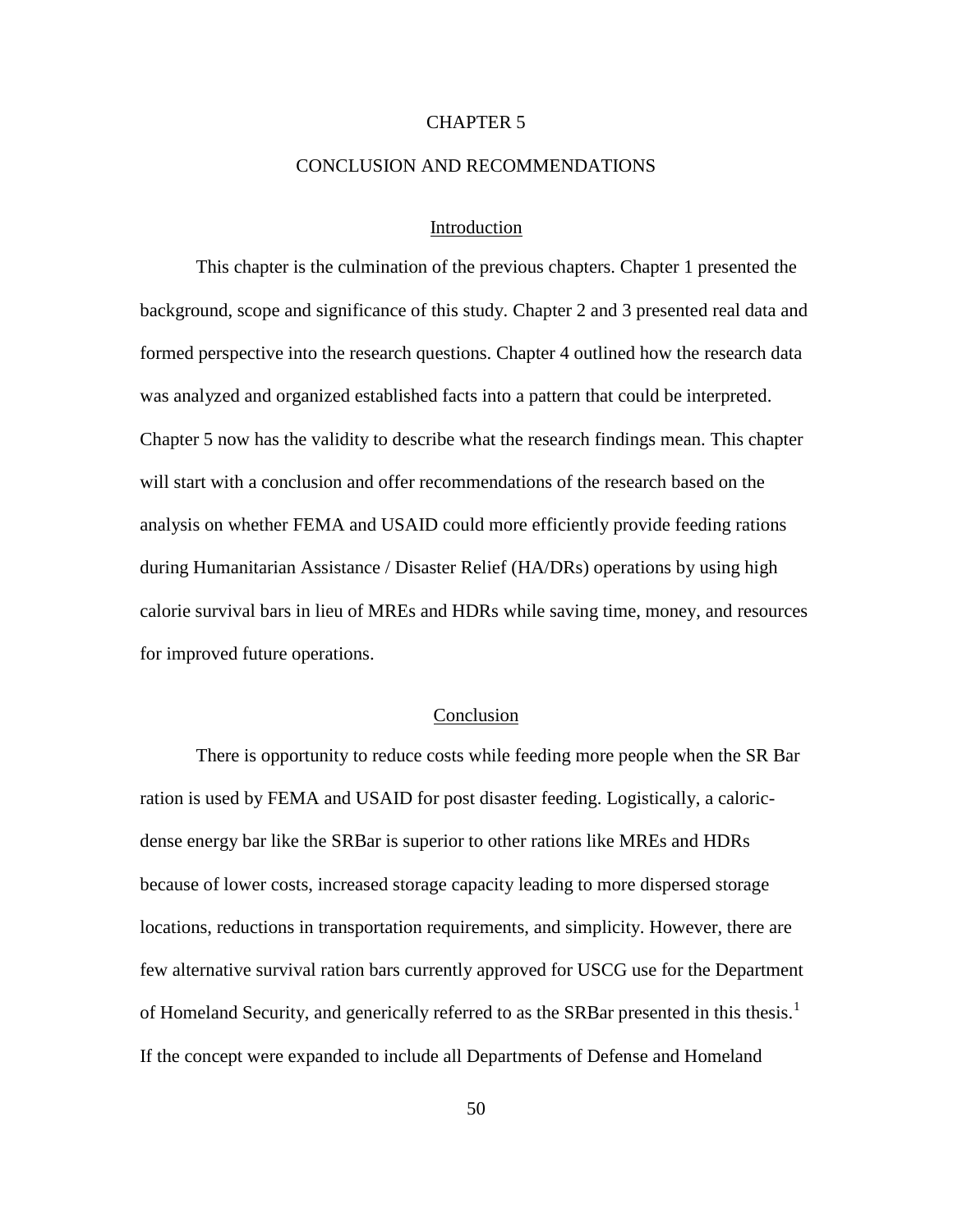Security disaster response operations, then cost savings could immediately be realized among multiple vendors to bid on contracts. However, if a small ration bar were more widely accepted, other problems may arise. There are limits as to how long it can sustain populations affected by disaster operations. The SRBar meets the most urgent basic needs the quickly if available, yet does not have the endurance associated with the HDR and to a lesser extent the MRE. When natural disasters occur, the transportation infrastructure is usually affected as well meaning that outside assistance from surrounding local, state, and federal organizations may be unable to quickly respond due to access. A smaller high calorie ration can meet that capability gap at the local level until outside or federal assistance is able to assist through time and space.

## Recommendations

1. Accept the SRBar concept and immediately augment ration centers with a high calorie bar to be incorporated into disaster operations standing operating procedures. The SRBar meets nutritional recommended daily intake requirements more cheaply and can more easily be moved to locations where needed. The SRBar can be prepositioned in more locations throughout counties to be managed by local civil authorities who can handle its employment at their level until federal agencies can arrive with more identifiable and more robust food rations like MREs, HDR, and fresh fruit and vegetables. Because the smaller size of the SRBar allows for more efficient storage and stockage requirements, the SR Bar better meets the National Response Framework tenet of tiered response where incidents are handled at the lowest possible level. The SRBars can easily be stored in municipal buildings allowing for rapid efficient distribution to an affected population at cost savings.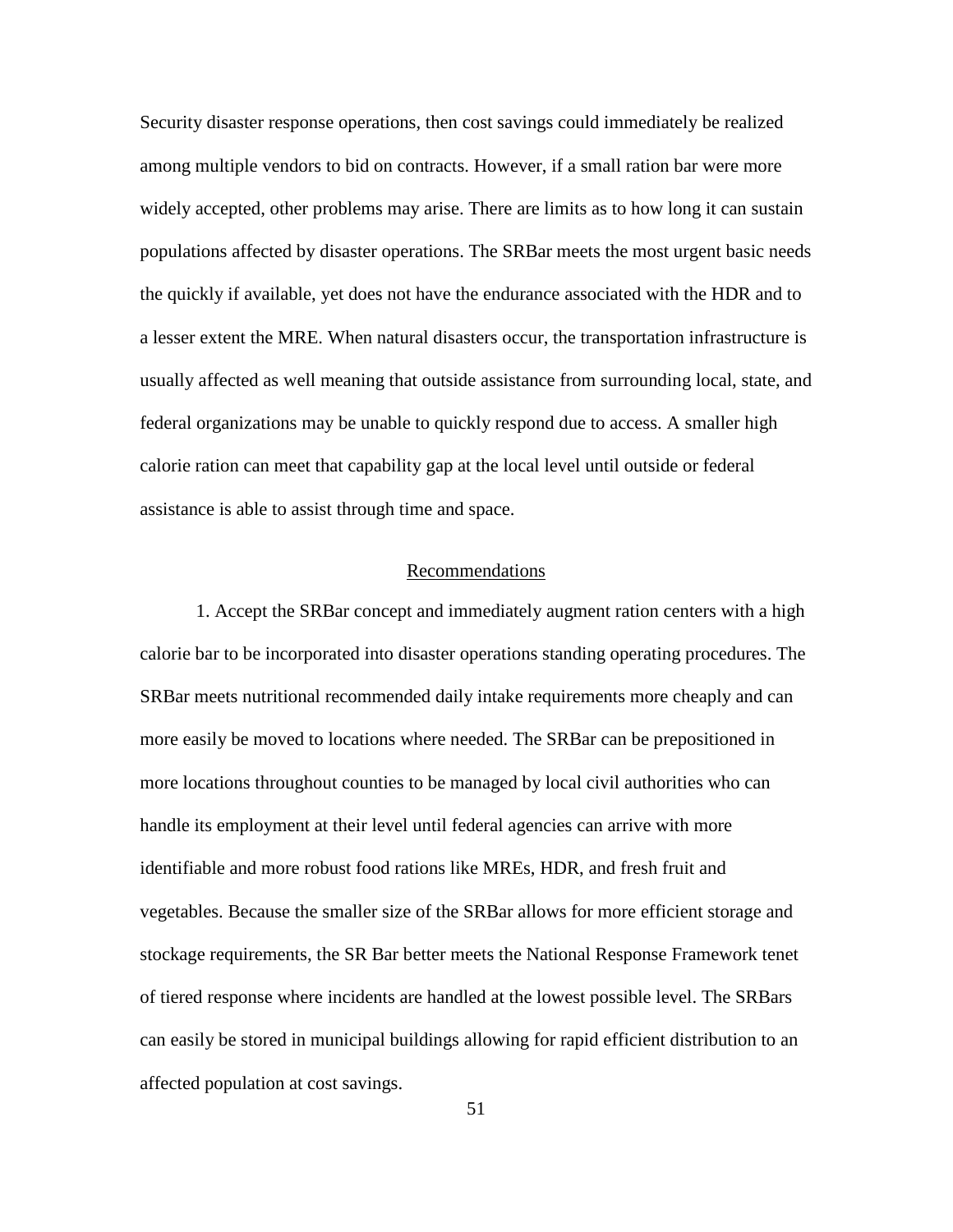2. Recommend restrict the usage of the SRBar to replace no more than one meal per day during protracted disaster response operations. The SRBar should be incorporated into the ration cycle between other more robust options. Although the SRBar is cheaper and easier to manage, the ration is minimalistic. However, this perceived mediocrity can be mitigated by pairing it with a HDR or MRE with savings of sustainment over twenty four hours. Cost benefits can still be achieved over longer operational durations with a population not as weary of bland meal options all day long.

## Suggestions for Future Research

Further study needs to identify any psychological issues associated with any survival ration bar. The survival ration bar is a paltry item and somewhat bland. Although the SRBar is a faster and cheaper solution potentially saving lives in the short term that ordinarily may be lost to starvation, it may have consequences that attribute a lack of caring by those distributing it. Obviously if someone is hungry, they will most likely not complain when an option that will ward off hunger is handed out. However after hunger is satisfied, it is hypothesized that questions regarding better foods will arise. Where are the HDRs or MREs? Is this all there is? Why is there not more? These are some questions disaster responders must be prepared to address.

Recommend Defense Logistics Agency (DLA) conduct cost benefit analysis testing at multiple military installations through the Troop Issue Subsistence Activities (TISA) located on most posts. From several years of my own experience, Soldiers will often take an MRE, or HDR if offered, and throw away components to suit their needs for the day usually keeping the "snack foods" like cakes, crackers, or candy. This waste could be mitigated if Soldiers were given the option of taking a survivalist ration instead.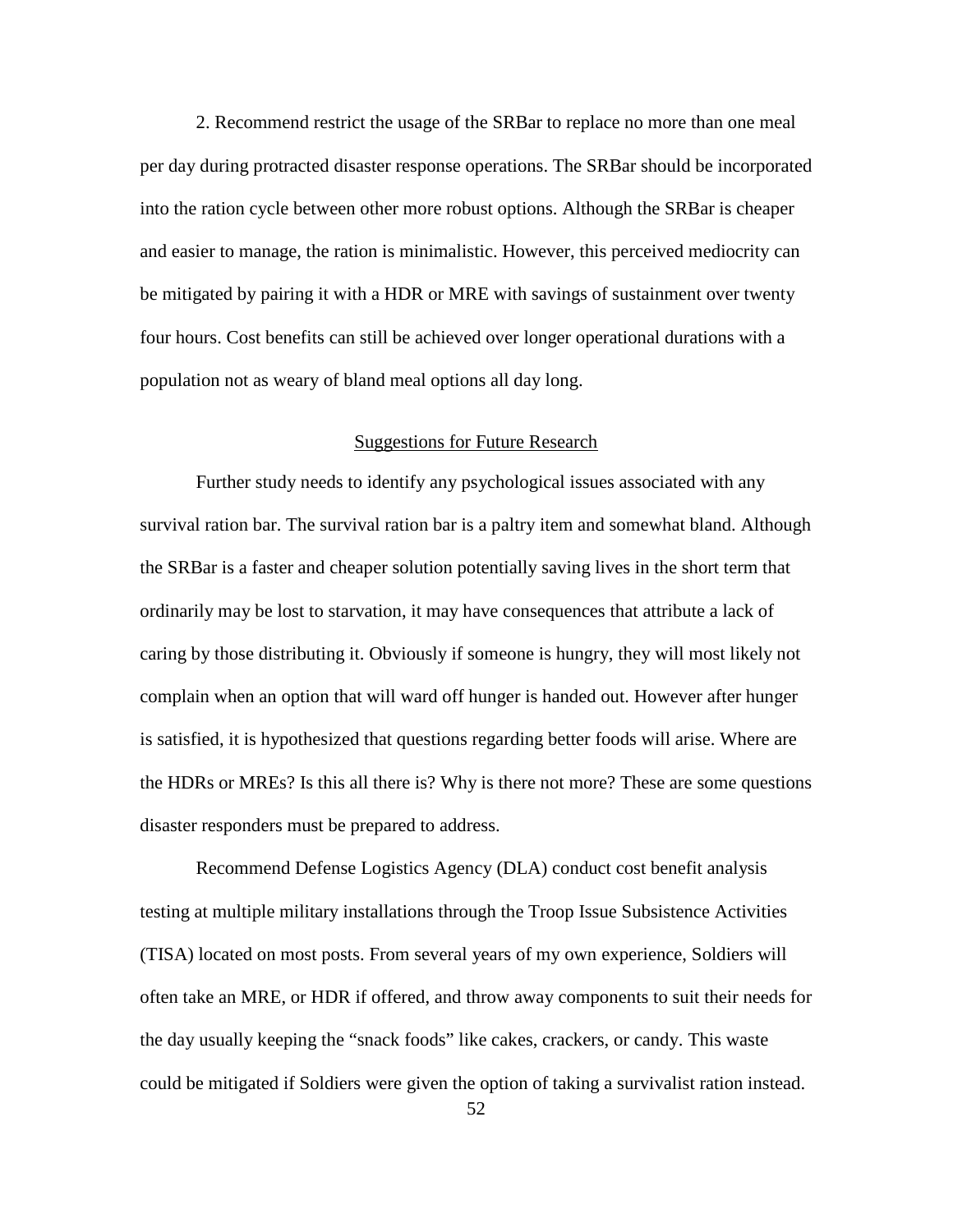Not only would they receive a ration bar that met their dietary needs and a lighter weight to carry on a training event, there could be potential savings to the DOD financially. The DOD also regularly rotates stocks and could quickly move bars to those in need prior to their shelf-life expiration. Since DOD often provides logistical support during disaster response operations, this could be an easily funded and conducted study to determine proof of principle.

<sup>&</sup>lt;u>1</u> <sup>1</sup>QuakeKare USCG Certification, http://www.quakekare.com/emergency-supplies -kits/USCG\_ER\_Bar\_2400\_Cert.pdf (accessed 20 November 2011); Datrex USCG Certification, http://www.datrex.com/products.html?page=shop.getfile&file\_id=227 &product\_id=1 (accessed 20 November 2011).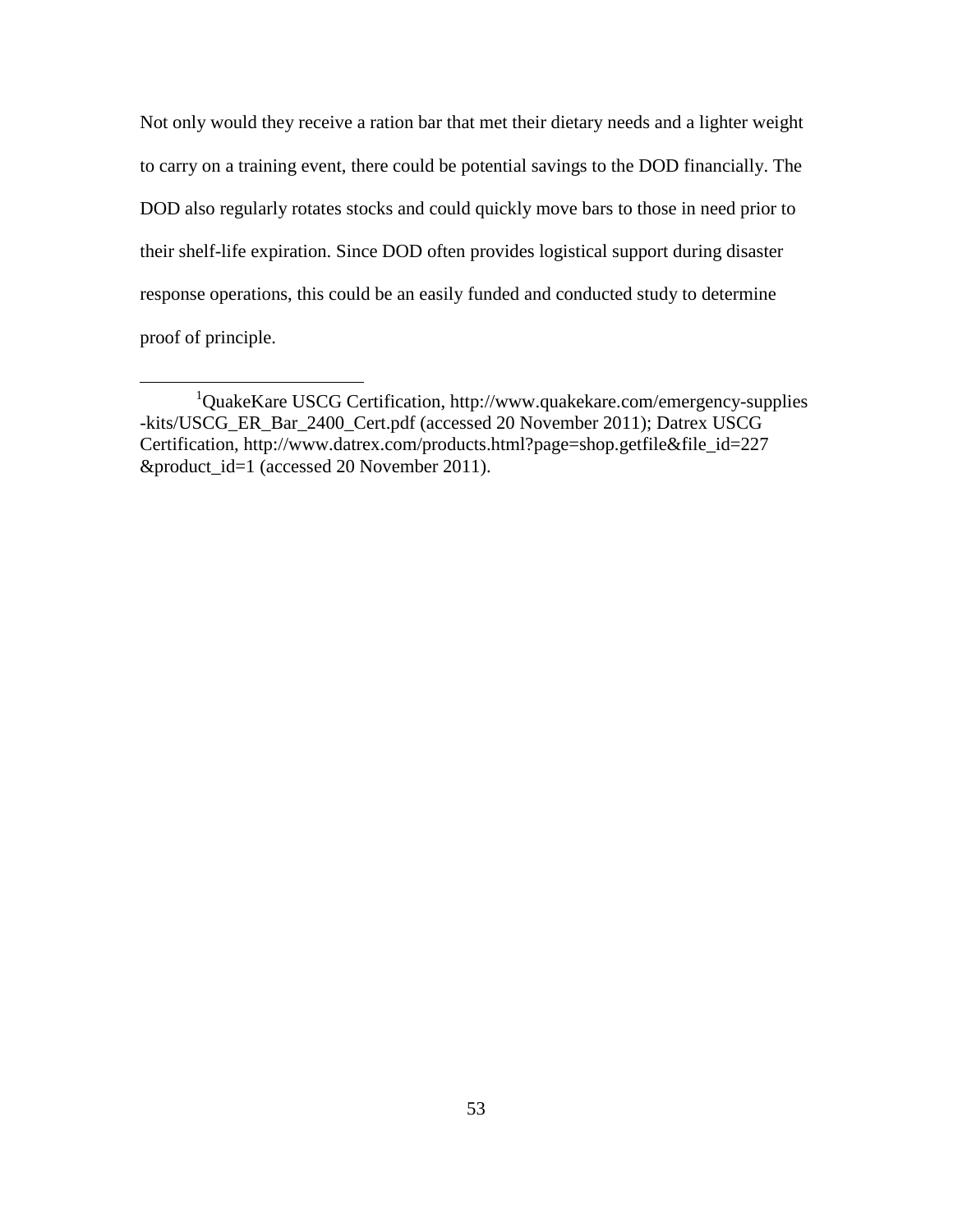# APPENDIX A

# ILLUSTRATIONS OF RATION TYPES

Images shown are the operational rations discussed in this thesis. All copyright information has been recorded in the bibliography and is on file.



Illustration 1: DSCP, DLA Food Packet, Survival, Abandon Ship



Illustration 2: DSCP, DLA Humanitarian Daily Ration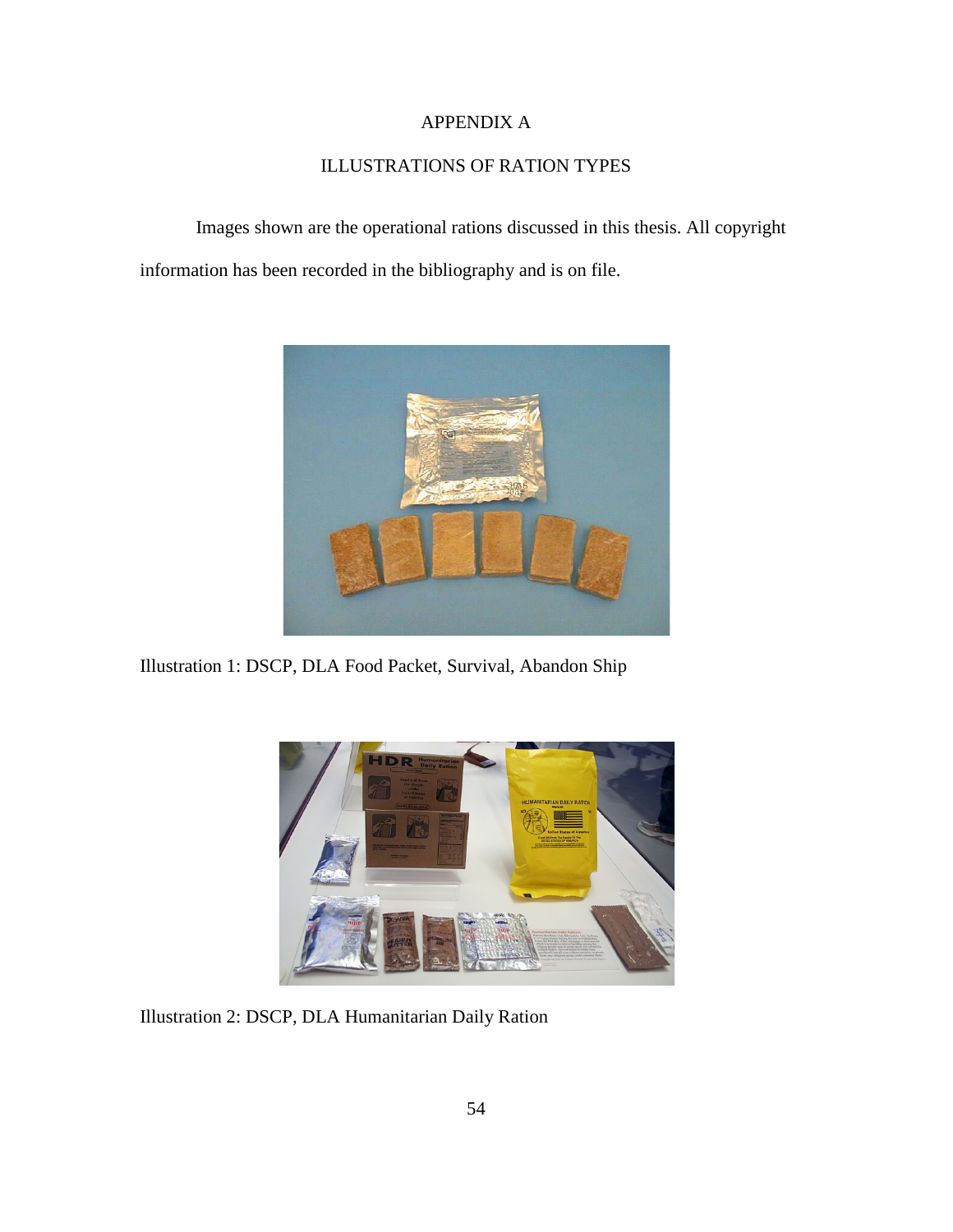

Illustration 3: DSCP, DLA Meal, Ready-To-Eat (MRE)



Illustration 4: High Energy Biscuits issued by the World Food Programme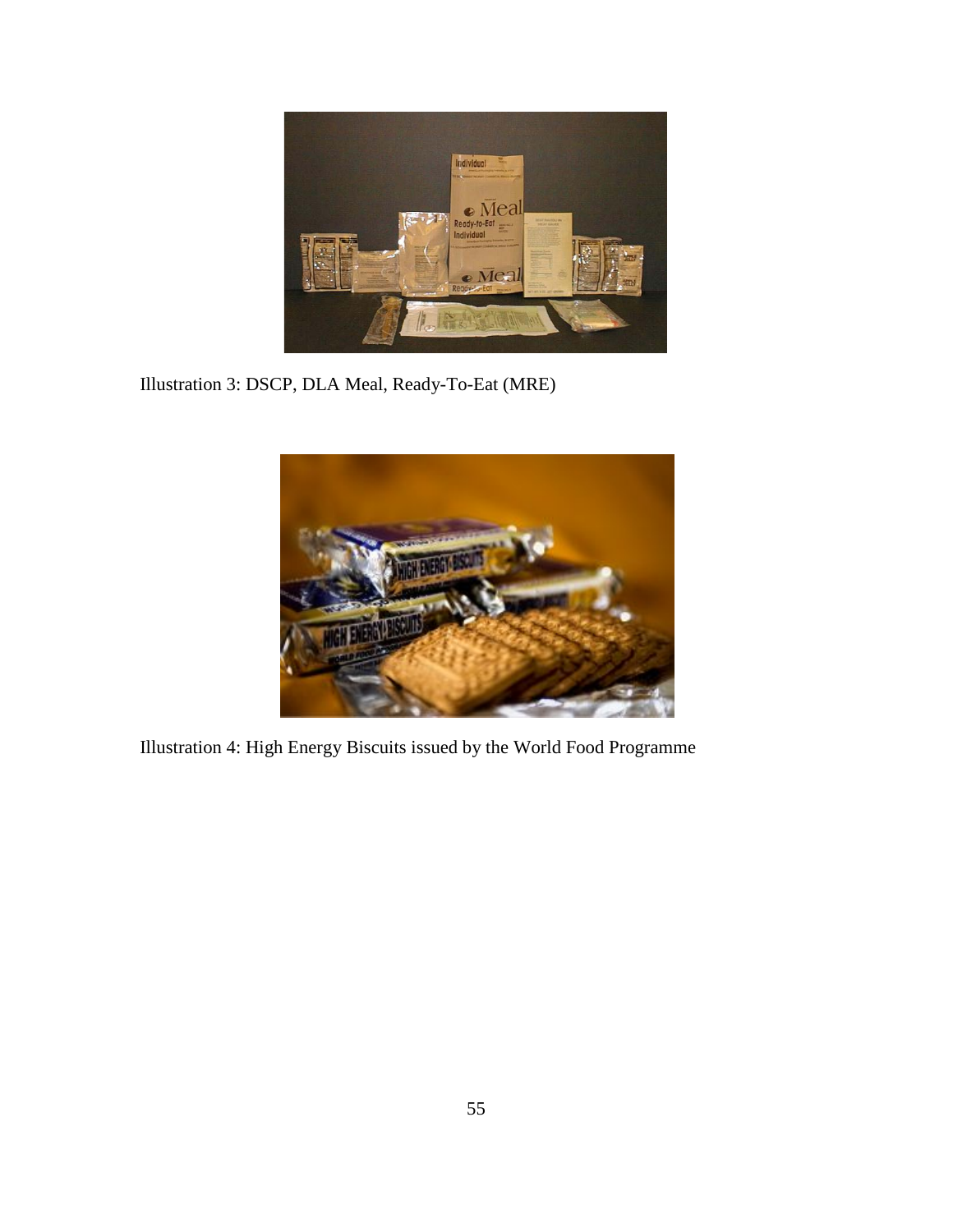# APPENDIX B

# U.S.C.G. CERTIFICATE OF APPROVAL

The U.S. Coast Guard currently approves the use of the ER Bar and Datrex

rations. Depicted on this page and next are the certificates issued for its use.



Illustration 1: USCG Certificate of Approval for the ERBar.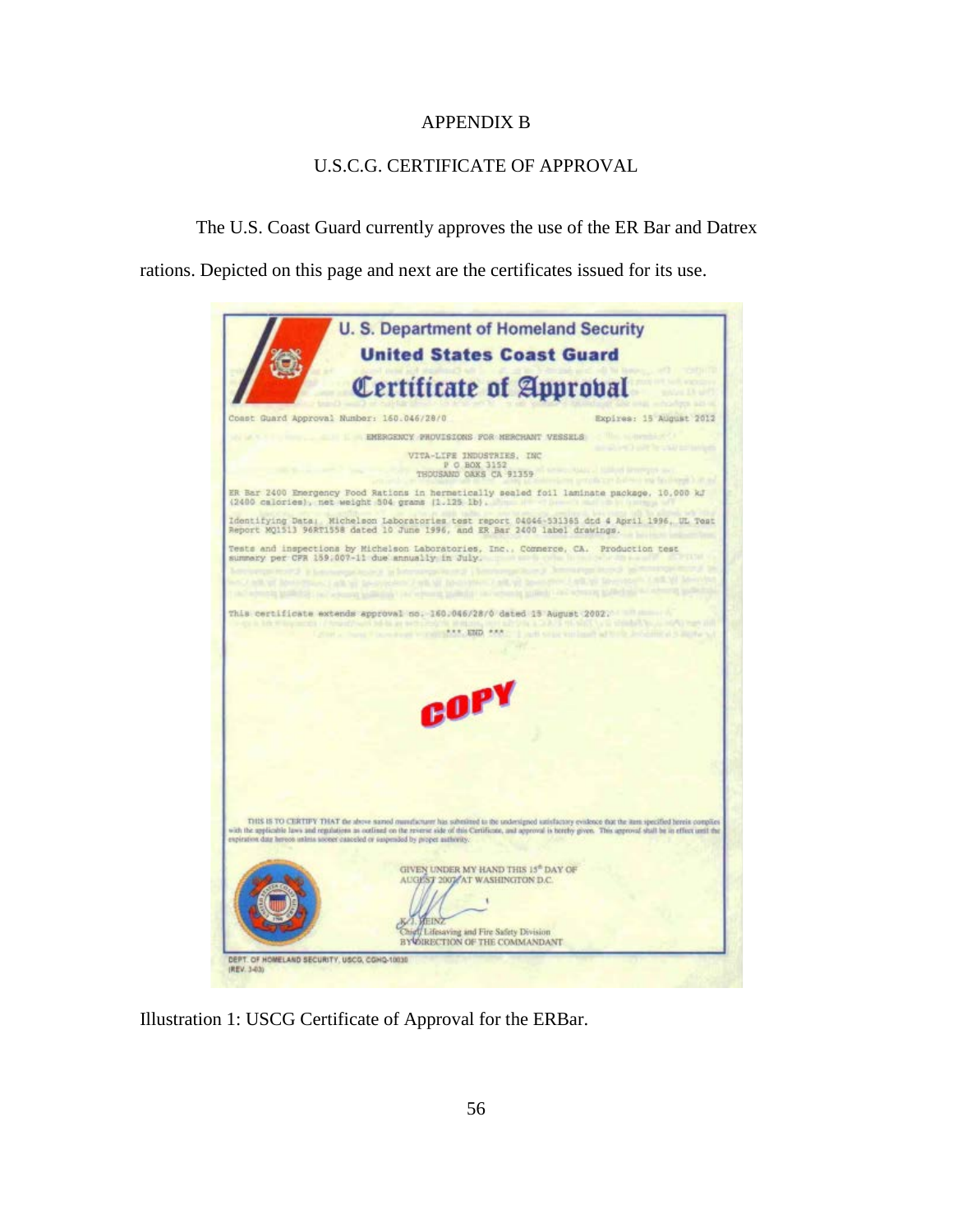|                                                                                  | <b>United States Coast Guard</b>                                                                                                                                       |
|----------------------------------------------------------------------------------|------------------------------------------------------------------------------------------------------------------------------------------------------------------------|
|                                                                                  |                                                                                                                                                                        |
|                                                                                  | Certificate of Approbal                                                                                                                                                |
| Coast Guard Approval Mumber: 160.046/21/1                                        | Expires: 24 September 2015                                                                                                                                             |
|                                                                                  | EMERGRECY PROVISIONS FOR MERCHANT VESSELS                                                                                                                              |
|                                                                                  | DATREX, INC.<br>P.O. BOX 1537<br>KINDER LA 70448                                                                                                                       |
| calories), net weight 504 grams (17.7 ounces),                                   | DX2400F Emergency Ration in hermstically sealed foil laminate package, 10000 kJ (2400                                                                                  |
| Approved for use as energency rations for survival craft subject to SOLAS.       |                                                                                                                                                                        |
| September 1990, and 2 March 2001. Datrex label drawing dated 5 September 2001.   | Identifying Data: Central Analytical Laboratories test reports dated 26 April 1990, 9                                                                                  |
| Production test summary per 46 CFR 159.007-11 due annually in August.            | Tests and inspections by Central Analytical Laboratories, Inc., Belle Chasse, LA.                                                                                      |
| Extends previous certificate dated September 24, 2005.                           |                                                                                                                                                                        |
|                                                                                  | <b>RAA (CNT) ###</b><br>the China conducts of the                                                                                                                      |
|                                                                                  |                                                                                                                                                                        |
|                                                                                  |                                                                                                                                                                        |
|                                                                                  |                                                                                                                                                                        |
|                                                                                  |                                                                                                                                                                        |
|                                                                                  |                                                                                                                                                                        |
|                                                                                  |                                                                                                                                                                        |
|                                                                                  |                                                                                                                                                                        |
|                                                                                  |                                                                                                                                                                        |
|                                                                                  |                                                                                                                                                                        |
|                                                                                  |                                                                                                                                                                        |
|                                                                                  |                                                                                                                                                                        |
|                                                                                  |                                                                                                                                                                        |
|                                                                                  |                                                                                                                                                                        |
|                                                                                  |                                                                                                                                                                        |
|                                                                                  | THIS IS TO CERTIFY THAT the above named manufacturer has submitted to the undersigned satisfactory avidance that the item specified hands annuplies                    |
| explosition date hereon unless sooner canceled or suspended by proper authority. | with the applicable laws and regulations as outlined on the reverse side of this Certificate, and approval is hereby given. This approval shall be to effect antil the |
|                                                                                  |                                                                                                                                                                        |
|                                                                                  | GIVEN UNDER MY HAND THIS 24 <sup>®</sup> DAY OF                                                                                                                        |
|                                                                                  | SEPTEMBER 2010, AT WASHINGTON D.C.                                                                                                                                     |
|                                                                                  |                                                                                                                                                                        |
|                                                                                  |                                                                                                                                                                        |
| <b>R. EBERLY</b>                                                                 |                                                                                                                                                                        |
|                                                                                  | Acting Chief, Lifesaving and Fire Safety Division                                                                                                                      |
|                                                                                  | BY DIRECTION OF THE COMMANDANT                                                                                                                                         |

Illustration 2: USCG Certificate of Approval for the Datrex ration.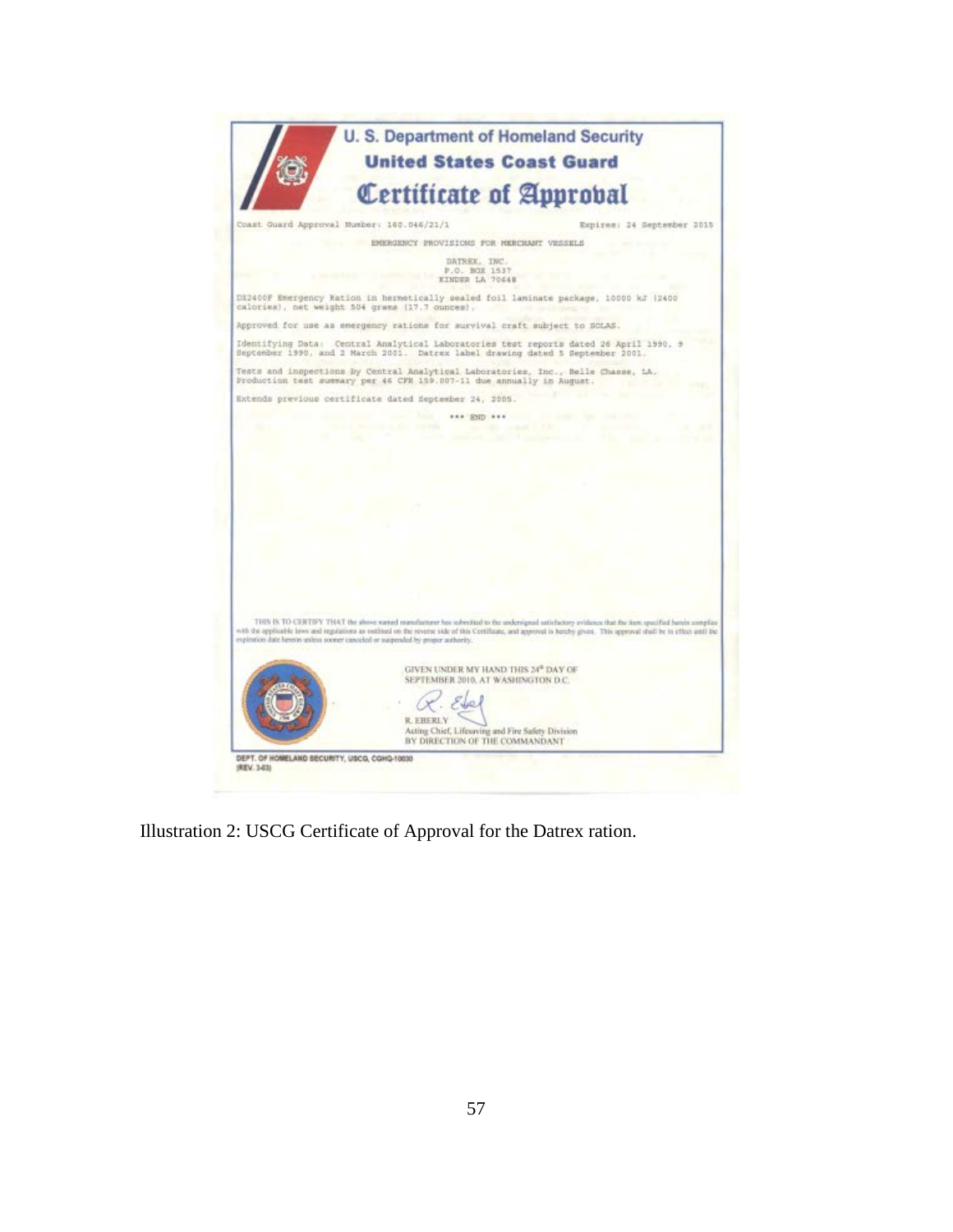#### BIBLIOGRAPHY

#### Journals and Miscellaneous Sources

- Associated Press. "Clash of desperation, lawlessness in storm's wake raises ethical questions." 1 September 2005. http://www.msnbc.msn.com/id/9160453/ ns/us\_news-katrina\_the\_long\_road\_back/t/city-without-rules-looting-ok/ (accessed 23 September 2011).
- Clark, Charles S. "FEMA chief says pre-staging is key to rapid disaster response." *Government Executive*. http://www.govexec.com/defense/2011/10/fema-chiefsays-pre-staging-is-key-to-rapid-disaster-response/35241/ (accessed 27 October 2011).
- CNN. "Bush signs \$10.5 billion disaster aid bill," 3 September 2005. http://articles.cnn. com/2005-09-02/politics/katrina.congress\_1\_disaster-relief-pelosi-senatebuilding?\_s=PM:POLITICS (accessed 20 September 2011).
- Frontline Documentary Series. "The Storm." *PBS.* http://www.pbs.org/wgbh/pages/ frontline/storm/view/#morelink (accessed 11 November 2011).
- Knabb, Richard D., Jamie R. Rhome, and Daniel P. Brown. "Tropical Cyclone Report." National Hurricane Center, 10 August 2006. http://www.nhc.noaa.gov/pdf/TCR-AL122005\_Katrina.pdf (accessed 20 September 2011).
- Laurie, Ralph, Defense Logistics Agency Liaison Officer to USNORTHCOM. email correspondence, 6 September 2011.
- Maestri, Walter, Dr. Emergency Manager and Homeland Security Coordinator for Jefferson Parrish. Interview on 13 September 2005, Frontline Documentary Series, "The Storm" *PBS.* [http://www.pbs.org/wgbh/pages/frontline/storm/](http://www.pbs.org/wgbh/pages/frontline/storm/interviews/maestri.html) [interviews/maestri.html](http://www.pbs.org/wgbh/pages/frontline/storm/interviews/maestri.html) (accessed 12 November 2011).
- Naylor, Brian. "New Storms, Prior Disasters Burden FEMA's Budget." *National Public Radio*. http://www.npr.org/2011/06/06/136991203/new-storms-prior-disastersburden-fema-s-budget (accessed 23 September 2011).

Rendon, John. CGSC ILE 12-01, Guest Speaker Series. 20 September 2011.

- Shaughnessy, Larry. "U.S. Air Force drops 55,000 pounds of food, water into Haiti." *CNN,* 18 January 2010. http://articles.cnn.com/2010-01-18/world/haiti.airdrop\_1 \_airdrop-haiti-water?\_s=PM:WORLD (accessed 20 Novemeber 2011).
- Sosa, Ninette, Bob Franken, Rich Phillips, and Susan Candiotti. "Terri Schiavo has died." *CNN,* 31 March 2005. http://www.cnn.com/2005/LAW/03/31/schiavo/index.html (accessed 23 September 2011).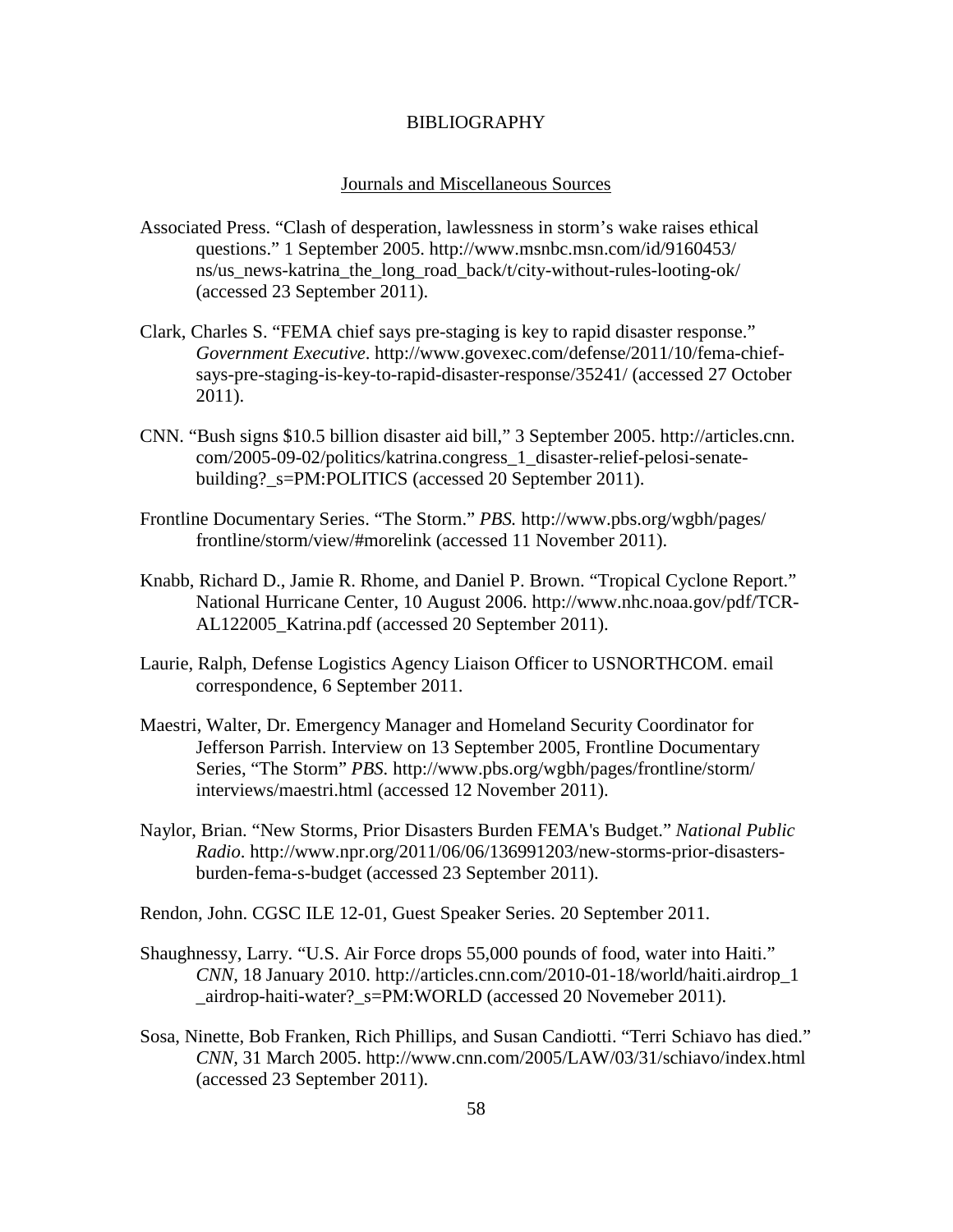- World Food Program. *High Energy Biscuits–Food For Emergencies.* 14 January 2010. http://www.wfp.org/stories/high-energy-biscuits-food-emergencies (accessed 1 December 2011).
- World Food Program. *High Energy Biscuits.* 11 December 2008. http://www.wfp.org/ content/high-energy-biscuits (accessed 1 December 2011).

#### Books and Periodicals

- Cave, Damien. "Fighting Starvation, Haitians Share Portions." *New York Times*, 25 January 2010. http://www.nytimes.com/2010/01/26/world/americas/ 26hunger.html (accessed 23 September 2011).
- Charles, Jacqueline, Lesley Clark, David Ovalle, and Carol Rosenberg. "New airfields, port reopening speed up aid to Haiti." *Stars and Stripes*, 21 January 2010. http://www.stripes.com/news/new-airfields-port-reopening-speed-up-aid-to-haiti-1.98284 (accessed 20 November 2011).
- Creswell, John W. *Research Design: Qualitative, Quantitative, and Mixed Methods Approaches.* Thousand Oaks, CA: Sage Publications, 2009.
- DLA Troop Support Directorate of Subsistence, Operational Rations Division. *Customer Ordering Handbook and Update,* July 2011. http://www.dscp.dla.mil/subs/ rations/rations\_book.pdf (accessed 6 December 2011).
- Keen, P.K. LTG, LTC Matthew G. Elledge, LTC Charles W. Nolan, and LTC Jennifer L. Kimmey. "Foreign Disaster Response: Joint Task Force-Haiti Observations." *Military Review* (November-December 2010): 88. http://usacac.army.mil/CAC2/ MilitaryReview/Archives/English/MilitaryReview\_20101231\_art015.pdf (accessed 20 January 2012).
- Lubold, Gordon. "Haiti earthquake: despite fears of rioting, US starts airdrops." *Christian Science Monitor,* 19 January 2010. http://www.csmonitor.com/USA/Military/ 2010/0119/Haiti-earthquake-despite-fears-of-rioting-US-starts-airdrops (accessed 20 November 2011).
- Maslow, Abraham, H. "A Theory of Human Motivation." *Psychological Review* 50 (1943): 370-396.
- U.S. Department of Health and Human Services. *A Healthier You.* http://www.health. gov/dietaryguidelines/dga2005/healthieryou/contents (accessed 20 November 2011).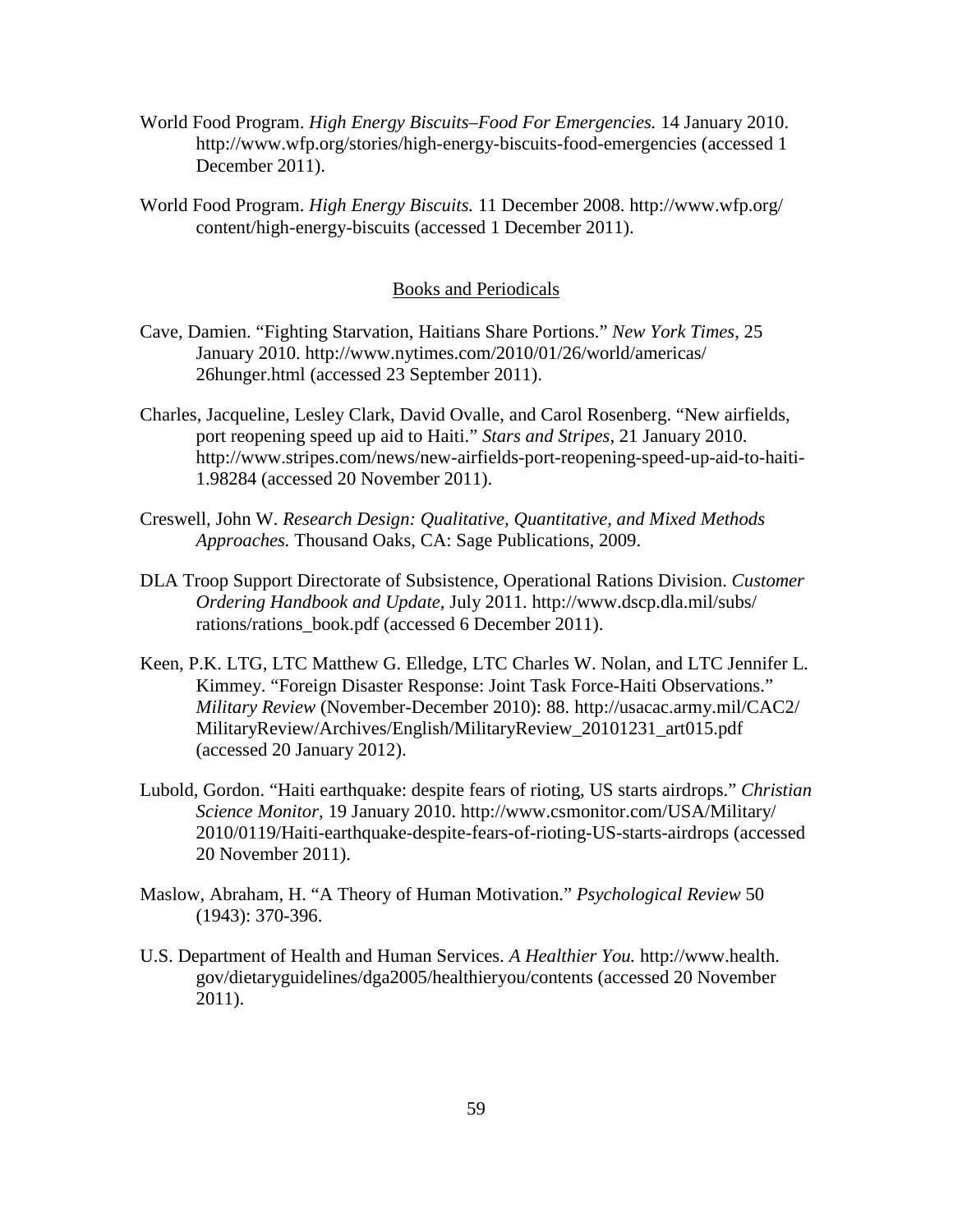#### Government Documents

- Centers for Disease Control and Prevention. "Coordinating Office for Terrorism Preparedness and Emergency Response." Hurricane Katrina After Action Review http://www.bt.cdc.gov/disasters/hurricanes/katrina/pdf/katrina-aar.pdf (accessed 25 September 2011).
- Combined Arms Support Command (CASCOM). R-CAAT Series. Summary of Observations, Insights, and Lessons (OIL), 8 June 2010. https://webmail2.us.army .mil/iwc\_static/layout/main.html?lang=en&16.01\_221723 and https://www.us.army.mil/suite/page/638703 (accessed 25 September 2011).
- Defense Logistics Agency. Troop Support Subsistence Website for Ration Pricing. http://www.troopsupport.dla.mil/subs/rations/prices.pdf (accessed 21 September 2011).
- ———. Troop Support Subsistence Website for Ration Programs. http://www.troopsupport.dla.mil/subs/rations/programs/index.asp (accessed 21 September 2011).
	- ———. Troop Support Subsistence Website for Ration Programs, Ration, Abandon Ship. http://www.troopsupport.dla.mil/subs/rations/programs/survival/shipabt.asp (accessed 21 September 2011).
	- ———. Troop Support Subsistence Website for Ration Programs, HDR. http://www.troopsupport.dla.mil/subs/rations/programs/hdr/hdrabt.asp (accessed 21 September 2011).
	- ———. Troop Support Subsistence Website for Ration Programs, MRE. http://www.troopsupport.dla.mil/subs/rations/programs/mre/mreabt.asp (accessed 21 September 2011).
- Federal Emergency Management Agency (FEMA). "About FEMA." http://www. fema.gov/about/index.shtm#4 (accessed 23 September 2011).
- Hurricane Katrina After Action Report and Recommendations. "Emergency Support Function 8 Health and Medical." State of Mississippi. 1 June 2006. http://msdh.ms.gov/msdhsite/\_static/resources/1676.pdf (accessed 25 September 2011).
- Miller, Helen, Dr., Joel McNamara, and Dr. Jon Jui. Hurricane Katrina After Action Report. "Disaster Medical Assistance Team-2 New Orleans Airport: 31 August to 10 September 2005." 25 September 2005. http://www.disastersrus.org/katrina/ 20051209101252-51802.pdf (accessed 25 September 2011).
- U.S. Agency for International Development (USAID). "About USAID." http://www.usaid.gov/about\_usaid/ (accessed 23 September 2011).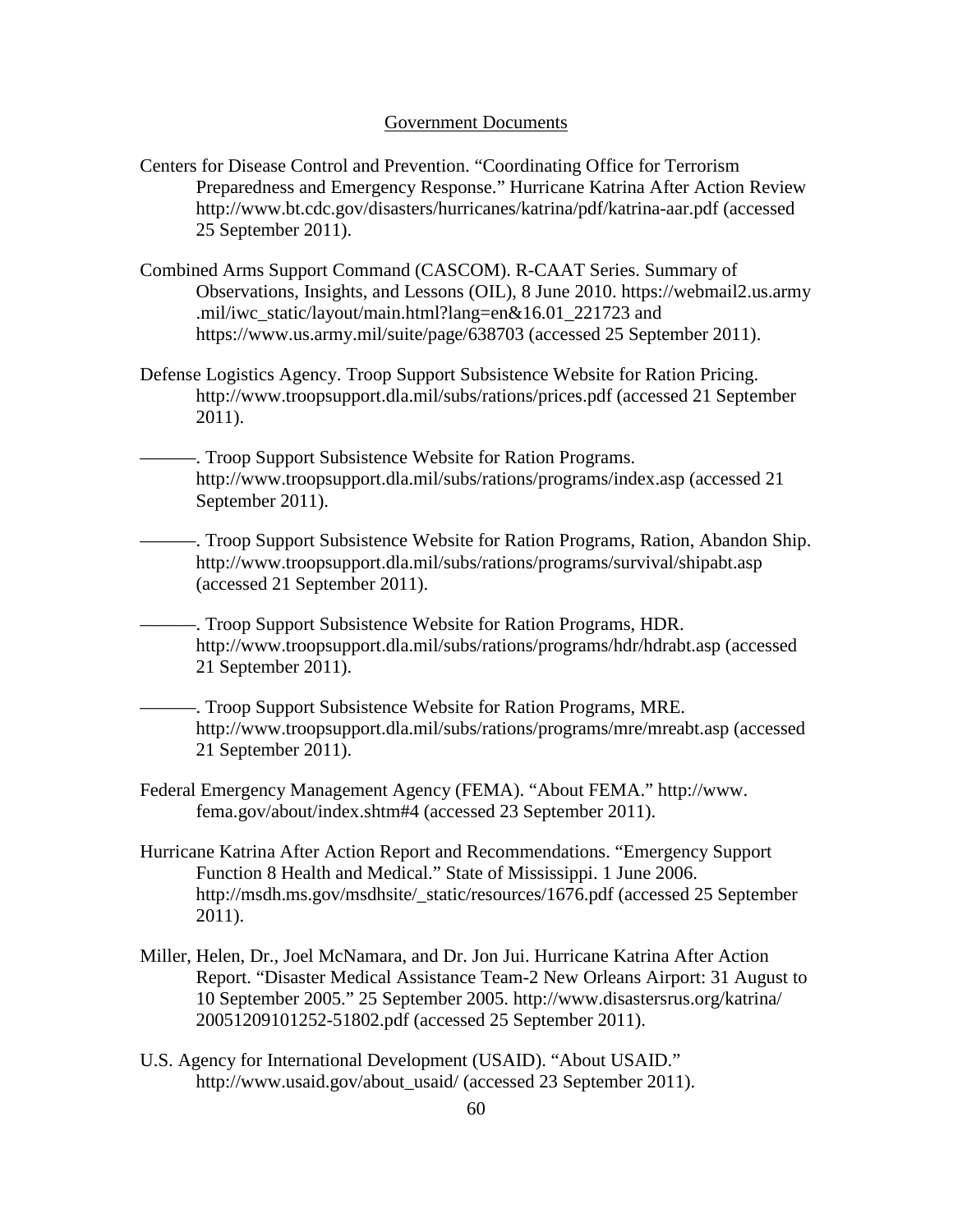———. "Two year commemoration of the January 12, 2010, earthquake." http://haiti.usaid.gov/issues/earthquake.php (accessed 24 April 2012).

———.USAID Fact Sheet #1. 13 January 2010. http://www.usaid.gov/locations/ latin\_america\_caribbean/country/haiti/eq/documents/01.13.10-USAID-DCHAHaitiEarthquakeFactSheet01.pdf (accessed 20 September 2011).

———. "Haiti Earthquake. Fact Sheet #6, Fiscal Year (FY) 2010," 18 January 2010. http://www.usaid.gov/our\_work/humanitarian\_assistance/disaster\_assistance/coun tries/haiti/template/fs\_sr/fy2010/haiti\_eq\_fs06\_01-18-2010.pdf (accessed on 26 September 2011).

- U.S. Department of the Air Force. Air Force Pamphlet 10-140, *Air Mobility Planning Factors.* Government Printing Office. 12 December 2011. http://www.af.mil/ shared/media/epubs/AFPAM10-1403.pdf (accessed 31 January 2012).
- U.S. Department of the Army. Field Manual 4-0, *Sustainment*. Washington, DC: Government Printing Office, 30 April 2009.

———. Field Manual FM 55-9,*Unit Air Movement Planning*. Washington, DC: Government Printing Office, 5 April 1993.

———. Field Manual 4-20.147*, Airdrop of Supplies and Equipment: Humanitarian Airdrop*. Washington, DC: Government Printing Office, 30 April 2009.

———. Field Manual 10-23*, Basic Doctrine for Army Field Feeding and Class I Operations Management.* Washington, DC: Government Printing Office, 18 April 1996.

———.Training Circular 4-13.17 (FM 55-17), *Cargo Specialist's Handbook.* Washington, DC: Government Printing Office, 12 May 2011.

U.S. Department of Defense. Joint Publication 3-07.6, *Joint Tactics, Techniques, and Procedures for Foreign Humanitarian Assistance*. Washington, DC: Government Printing Office, 15 August 2001.

———. Joint Publication 4-0. *Joint Logistics.* Washington, DC: Government Printing Office, 18 July 2008.

U.S. Department of Homeland Security. "The Federal Response to Hurricane Katrina Lessons Learned," February 2006. http://emergency.cdc.gov/disasters/hurricanes/ katrina/pdf/katrina-aar.pdf (accessed 20 November 2011).

———. *National Response Framework,* 10 January 2008. http://www.fema.gov/ pdf/emergency/nrf/nrf-core.pdf (accessed 3 January 2012).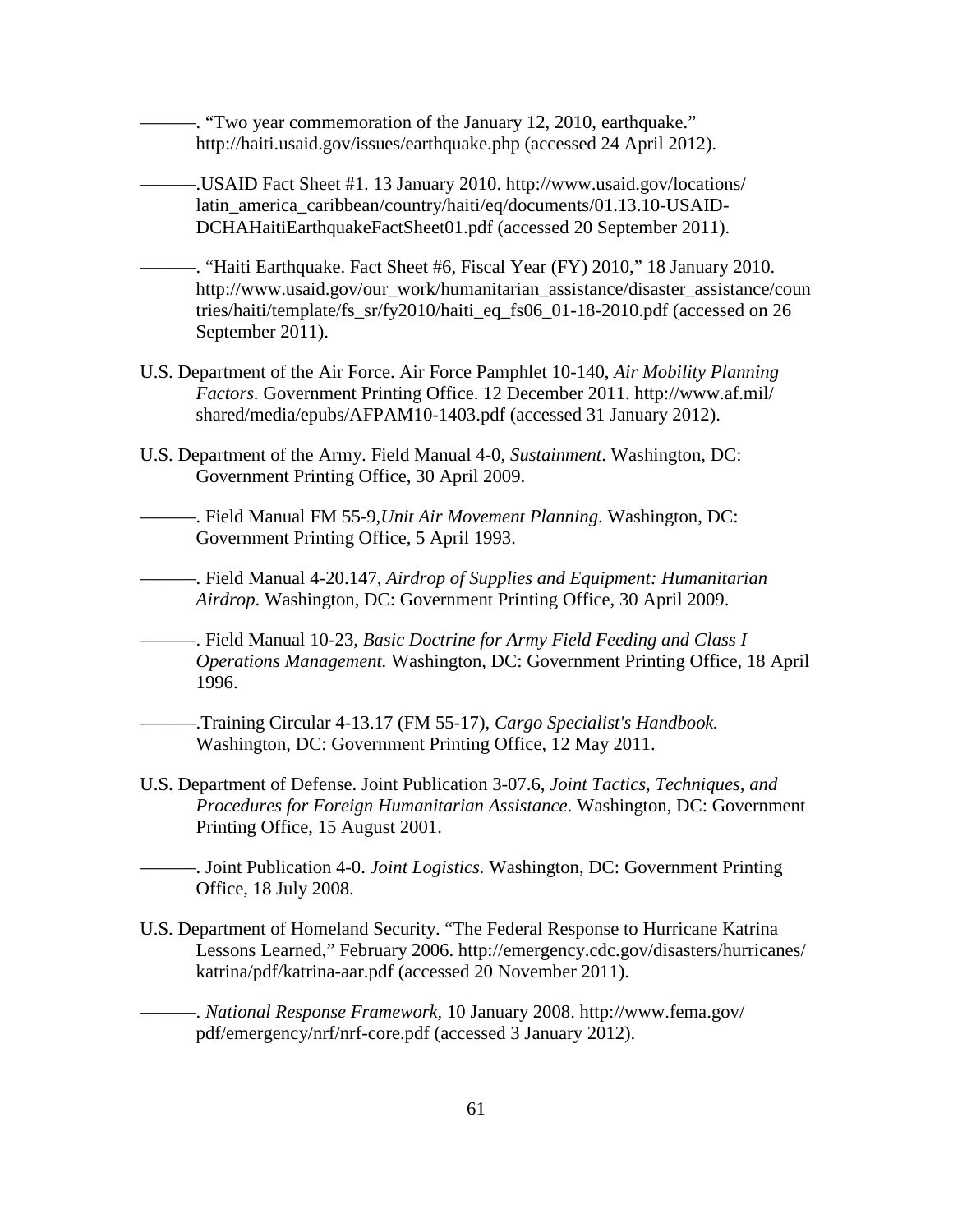———. "Target Capabilities List: A Companion to the National Preparedness Guidelines," September 2007. http://www.fema.gov/pdf/government training/tcl.pdf (accessed 4 December 2011).

U.S. Government Accounting Office. "Preparing for and Responding to Disasters," 9 March 2007. http://www.gao.gov/products/GAO-07-395T (accessed 20 November 2011).